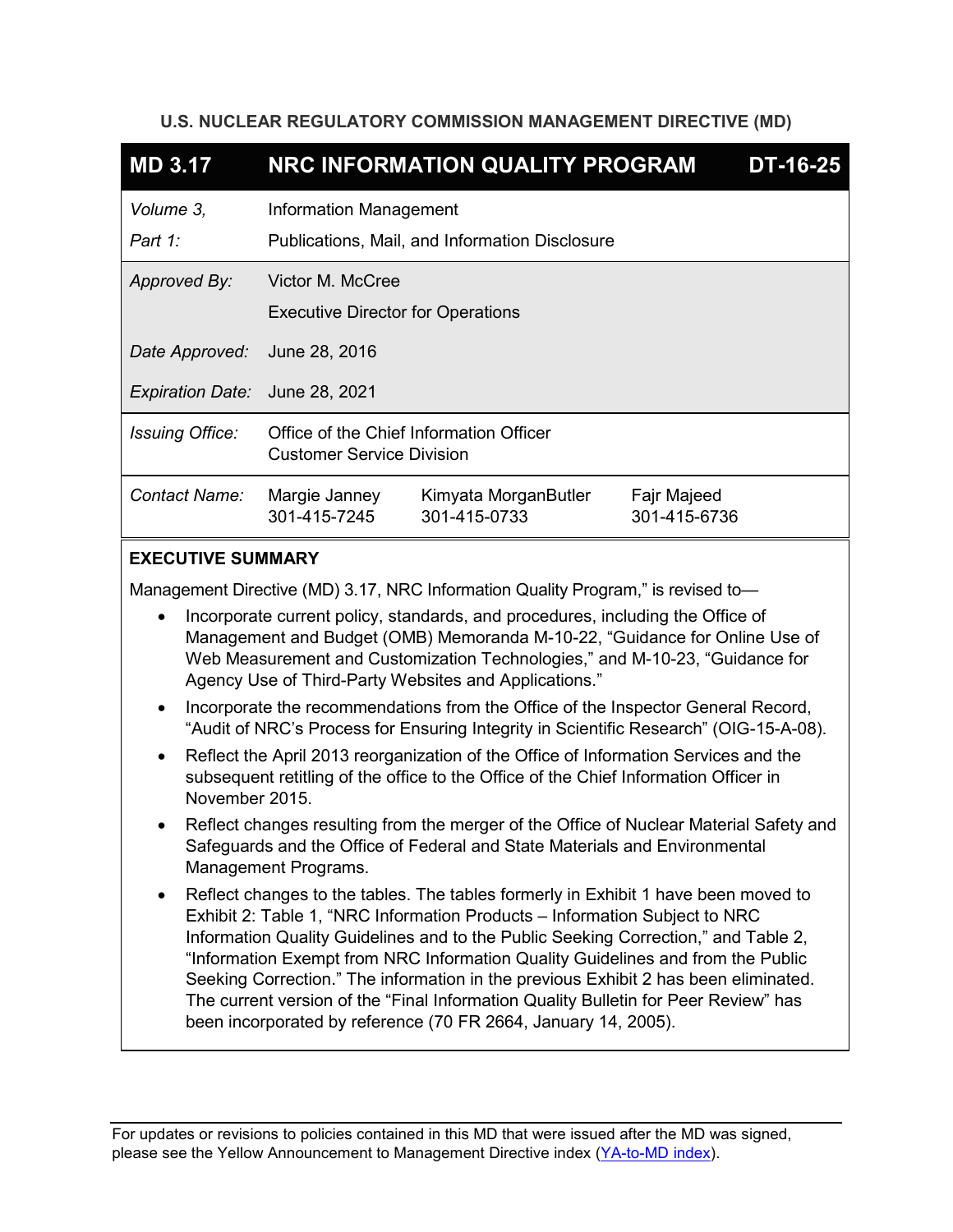## **EXECUTIVE SUMMARY**

- Incorporate Exhibit 4, contents of Memorandum to Office Director Responsible for Creation of Product That May Qualify as Influential Scientific Information or Highly Influential Scientific Assessment.
- Introduce the internal NRC Information Quality Web site. The Web site also includes a variety of resources and aids to assist employees engaging in the Information Quality Program, including guidelines, exhibits, a template for the Annual Surveys of ISI and HISA, and Information Quality reports.

# **TABLE OF CONTENTS**

| I.  |                                                                                                                                                                                                                                                                                                                                                                   |  |
|-----|-------------------------------------------------------------------------------------------------------------------------------------------------------------------------------------------------------------------------------------------------------------------------------------------------------------------------------------------------------------------|--|
| II. |                                                                                                                                                                                                                                                                                                                                                                   |  |
| Ш.  | ORGANIZATIONAL RESPONSIBILITIES AND DELEGATIONS OF AUTHORITY3                                                                                                                                                                                                                                                                                                     |  |
|     |                                                                                                                                                                                                                                                                                                                                                                   |  |
|     | В.                                                                                                                                                                                                                                                                                                                                                                |  |
|     | C.                                                                                                                                                                                                                                                                                                                                                                |  |
|     | D.                                                                                                                                                                                                                                                                                                                                                                |  |
|     | Е.                                                                                                                                                                                                                                                                                                                                                                |  |
|     | F.                                                                                                                                                                                                                                                                                                                                                                |  |
|     | Directors of Offices in Possession of Scientific Information Products<br>G.<br>(Office of Nuclear Regulatory Research (RES), Office of Nuclear<br>Reactor Regulation (NRR), Office of New Reactors (NRO), Office of<br>Nuclear Material and Safety and Safeguards (NMSS), Office of Nuclear<br>Security and Incident Response (NSIR), and Regional Administrators |  |
|     |                                                                                                                                                                                                                                                                                                                                                                   |  |
|     | L.                                                                                                                                                                                                                                                                                                                                                                |  |
|     |                                                                                                                                                                                                                                                                                                                                                                   |  |
| IV. |                                                                                                                                                                                                                                                                                                                                                                   |  |
| V.  |                                                                                                                                                                                                                                                                                                                                                                   |  |
| VI. |                                                                                                                                                                                                                                                                                                                                                                   |  |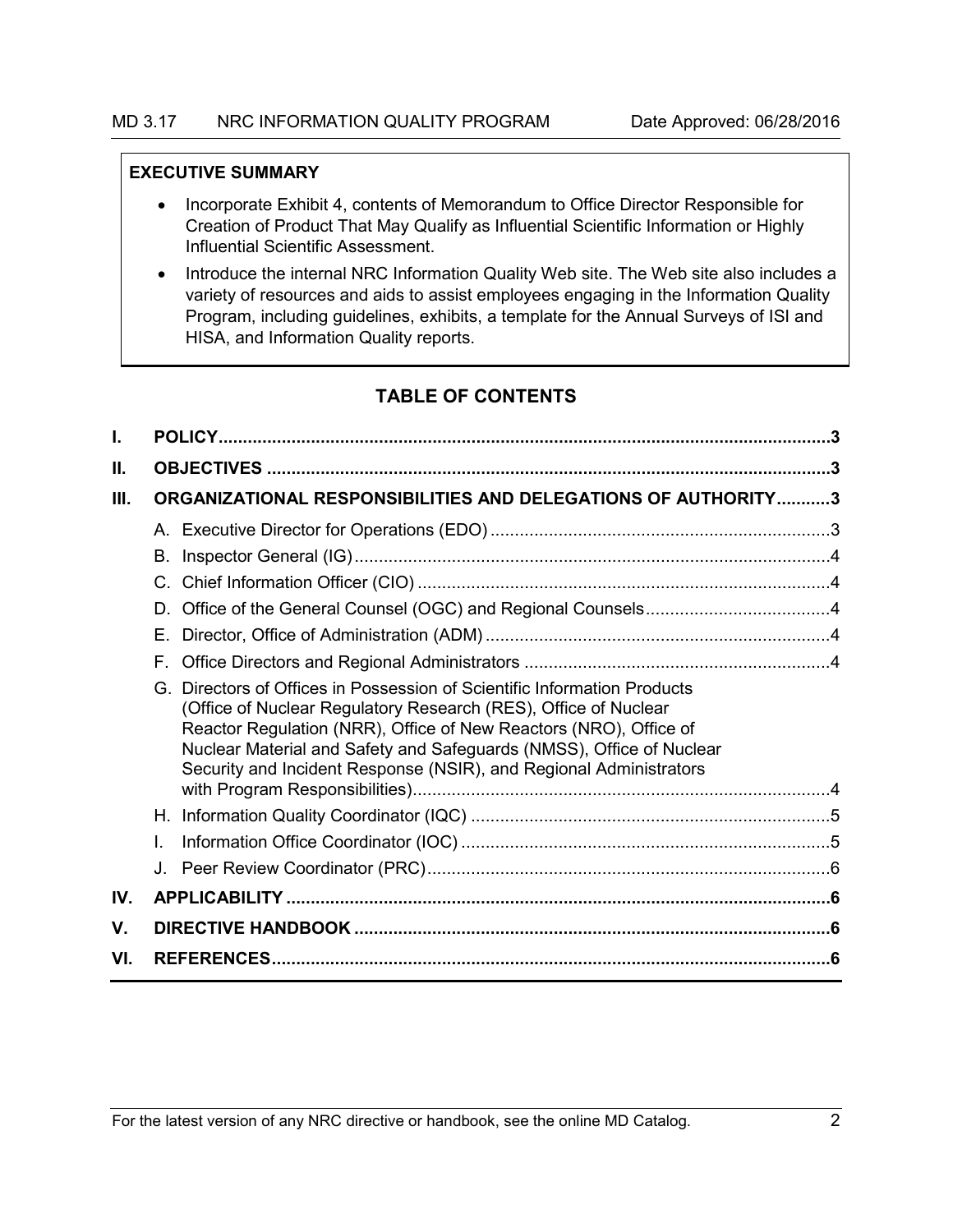# <span id="page-2-0"></span>**I. POLICY**

It is the policy of the U.S. Nuclear Regulatory Commission to ensure the quality of all information it relies on for making decisions or disseminates to the public. NRC's policies and practices are designed to ensure that the appropriate level of quality commensurate with the nature of the information is established and maintained. Thus, the most influential scientific, financial, and statistical data are subject to the most rigorous quality standards. NRC will correct information that does not meet its standards and the Office of Management and Budget's (OMB's) guidelines on the basis of the significance and the impact of the correction. The NRC also ensures that all influential scientific information (ISI) and highly influential scientific assessments (HISA) that the agency intends to disseminate are subject to appropriate peer review, consistent with OMB guidelines.

# <span id="page-2-1"></span>**II. OBJECTIVES**

- Conform to the NRC "Information Quality Guidelines" (67 *Federal Register* (FR) 61695), October 1, 2002, and OMB's "Guidelines for Ensuring and Maximizing the Quality, Objectivity, Utility, and Integrity of Information Disseminated by Federal Agencies" (67 FR 8452).
- Ensure disseminated information meets the information quality criteria for utility, integrity, and objectivity as described in the information quality standards found in this handbook.
- Impose the highest level of quality on influential scientific, financial, or statistical information.
- Ensure Information Correction Requests (ICRs) from the public receive appropriate consideration.
- Ensure that peer review is conducted on all influential scientific information and highly influential scientific assessment that the agency intends to disseminate, as defined and described in the peer review guidelines found in this handbook.

# <span id="page-2-2"></span>**III. ORGANIZATIONAL RESPONSIBILITIES AND DELEGATIONS OF AUTHORITY**

# <span id="page-2-3"></span>**A. Executive Director for Operations (EDO)**

- 1. Provides oversight of the NRC Information Quality Program.
- 2. Performs functions assigned to the "head of agency" by the OMB "Final Information Quality Bulletin for Peer Review" (70 FR 2664).
- 3. Approves office's designation of information as ISI or as a HISA that must be peer reviewed in accordance with the OMB Final Information Quality Bulletin for Peer Review and directs the most appropriate office to conduct the peer review.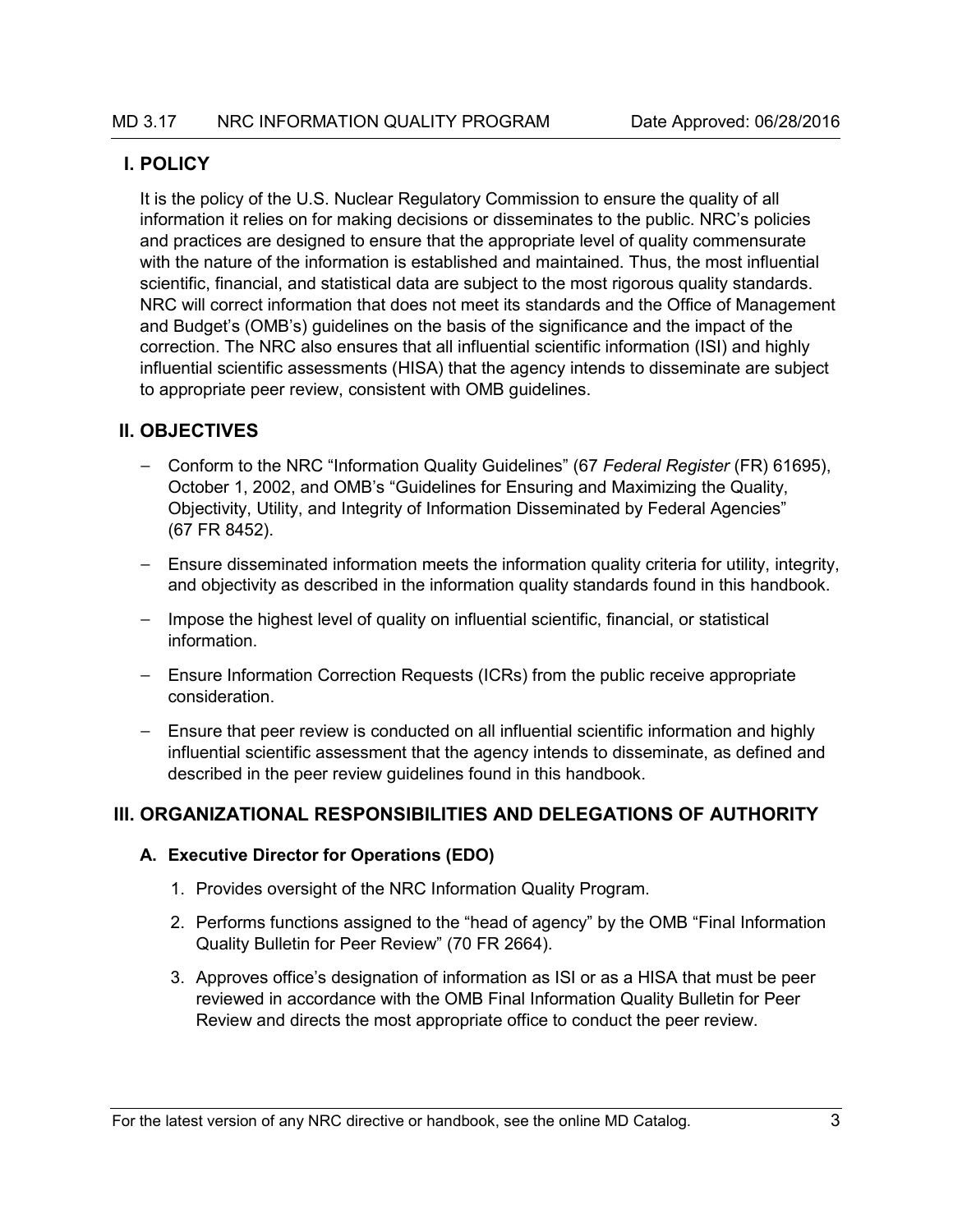#### <span id="page-3-0"></span>**B. Inspector General (IG)**

Conducts audits and investigations as warranted concerning the Information Quality Program.

## <span id="page-3-1"></span>**C. Chief Information Officer (CIO)**

- 1. Oversees NRC information management programs.
- 2. Ensures that the NRC Information Quality Program is consistent with Federal statutes and OMB guidance.
- 3. Ensures that a program to address ICRs is effectively implemented throughout NRC.
- 4. Appoints the NRC Information Quality Coordinator (IQC).
- 5. Provides automated data processing assistance, including continuing development, enhancement, and modification of a tracking system to monitor correction requests.
- 6. Directs the agency's program to comply with the OMB Final Information Quality Bulletin for Peer Review.

## <span id="page-3-2"></span>**D. Office of the General Counsel (OGC) and Regional Counsels**

- 1. Provide legal opinions and advice related to the NRC Information Quality Program.
- 2. Review substantive ICR denials to ensure there is no legal objection to the denial.

#### <span id="page-3-3"></span>**E. Director, Office of Administration (ADM)**

Forwards allegations of research misconduct concerning NRC grantees or contractors conducting research using Federal funds to the Office of the Inspector General.

#### <span id="page-3-4"></span>**F. Office Directors and Regional Administrators**

- 1. Ensure employees are aware of and follow the NRC's policies in the NRC Information Quality Program.
- 2. Appoint an Information Office Coordinator (IOC) to facilitate the review of requests for correction and be responsible for the management of the program within the office or region.

## <span id="page-3-5"></span>**G. Directors of Offices in Possession of Scientific Information Products (Office of Nuclear Regulatory Research (RES), Office of Nuclear Reactor Regulation (NRR), Office of New Reactors (NRO), Office of Nuclear Material and Safety and Safeguards (NMSS), Office of Nuclear Security and Incident Response (NSIR), and Regional Administrators with Program Responsibilities)**

1. Appoint a Peer Review Coordinator and ensure office has guidance on peer review that aligns with MD 3.17.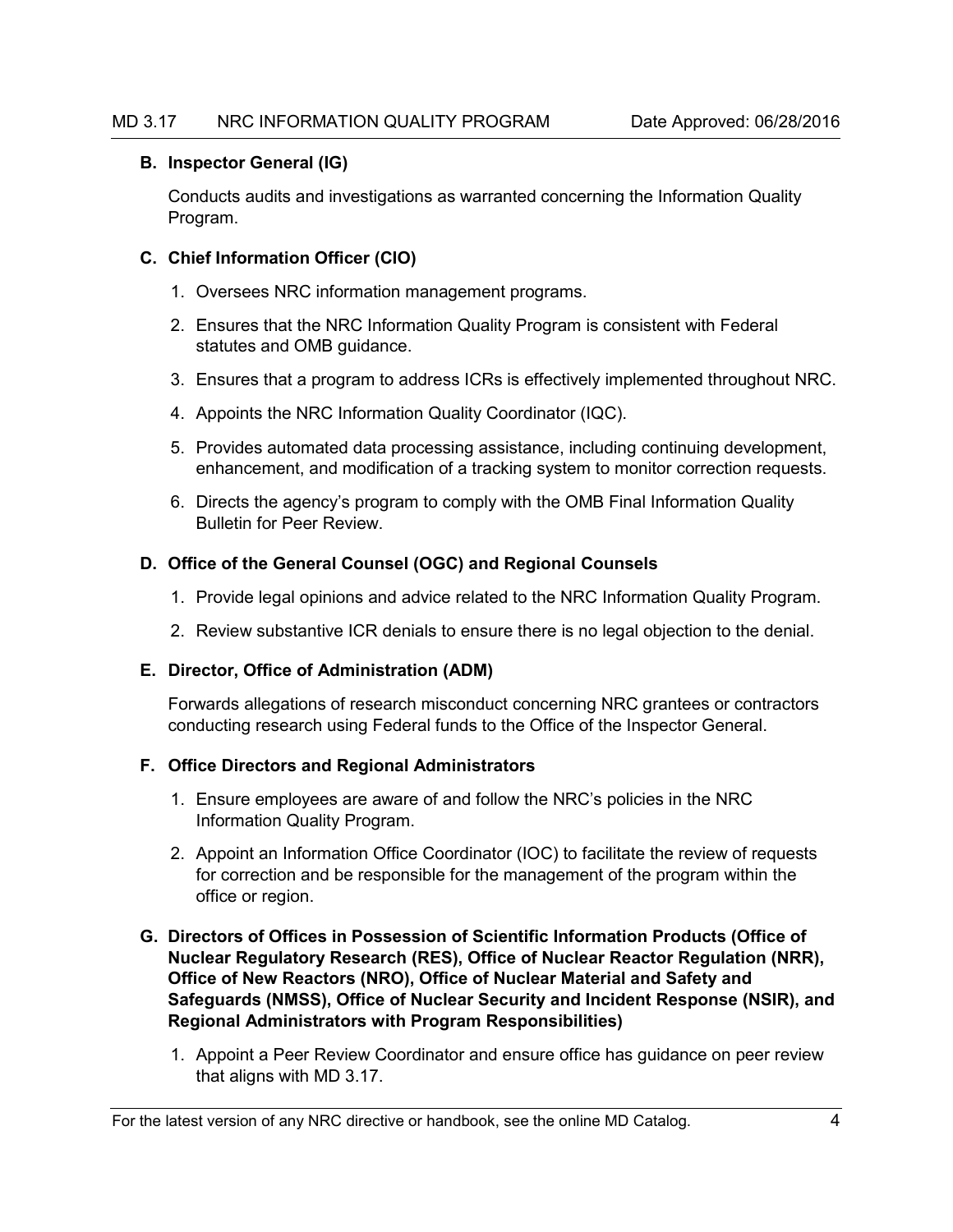- 2. Review scientific information products generated by the individual office intended to be disseminated to the public to determine if they could potentially qualify as ISI or as a HISA.
- 3. Inform other NRC office directors and regional administrators when they receive scientific information products that the information could possibly qualify as ISI or as a HISA that would have to be peer reviewed in accordance with the OMB Final Information Quality Bulletin for Peer Review.
- 4. Evaluate the scientific information products to determine if the information qualifies as ISI or as a HISA per MD 3.17 that should be peer reviewed.
- 5. Provide the list of information products reviewed in the office's response to the annual survey of products that may qualify for peer review to OCIO. Identify those information products that the office determines qualify for peer review, provide information to document how the information product qualifies, and identify the most appropriate office to conduct the peer review.
- 6. Conduct peer review of scientific information products that constitute ISI or a HISA.
- 7. Assist other offices conducting peer reviews with preparing the peer review plan and conducting the peer review, as appropriate.

#### <span id="page-4-0"></span>**H. Information Quality Coordinator (IQC)**

- 1. Manages the ICR review and appeal process of the NRC Information Quality Program.
- 2. Maintains the official ICR files and public Web sites for ICRs and peer reviews.
- 3. Prepares the annual report to OMB and other necessary reports to keep management abreast of the status and issues relating to ICR reviews.
- 4. Assesses the consistency of decisions to correct or not to correct information.
- 5. Independently assesses each decision to correct information for its impact on other agency processes and activities.
- 6. Coordinates the agency's efforts to comply with OMB's Final Information Quality Bulletin for Peer Review.
- 7. Identifies the number and nature of ICRs received and their resolution, including an explanation of decisions to deny or limit corrective actions, and provides the information to OMB in the NRC's annual fiscal year report.

#### <span id="page-4-1"></span>**I. Information Office Coordinator (IOC)**

- 1. Facilitates and evaluates ICR requests for correction and appeals with the support of knowledgeable management and staff in the office or region where the IOC is assigned.
- 2. Forwards initial review documents with findings and appeals from the ICR to the IQC.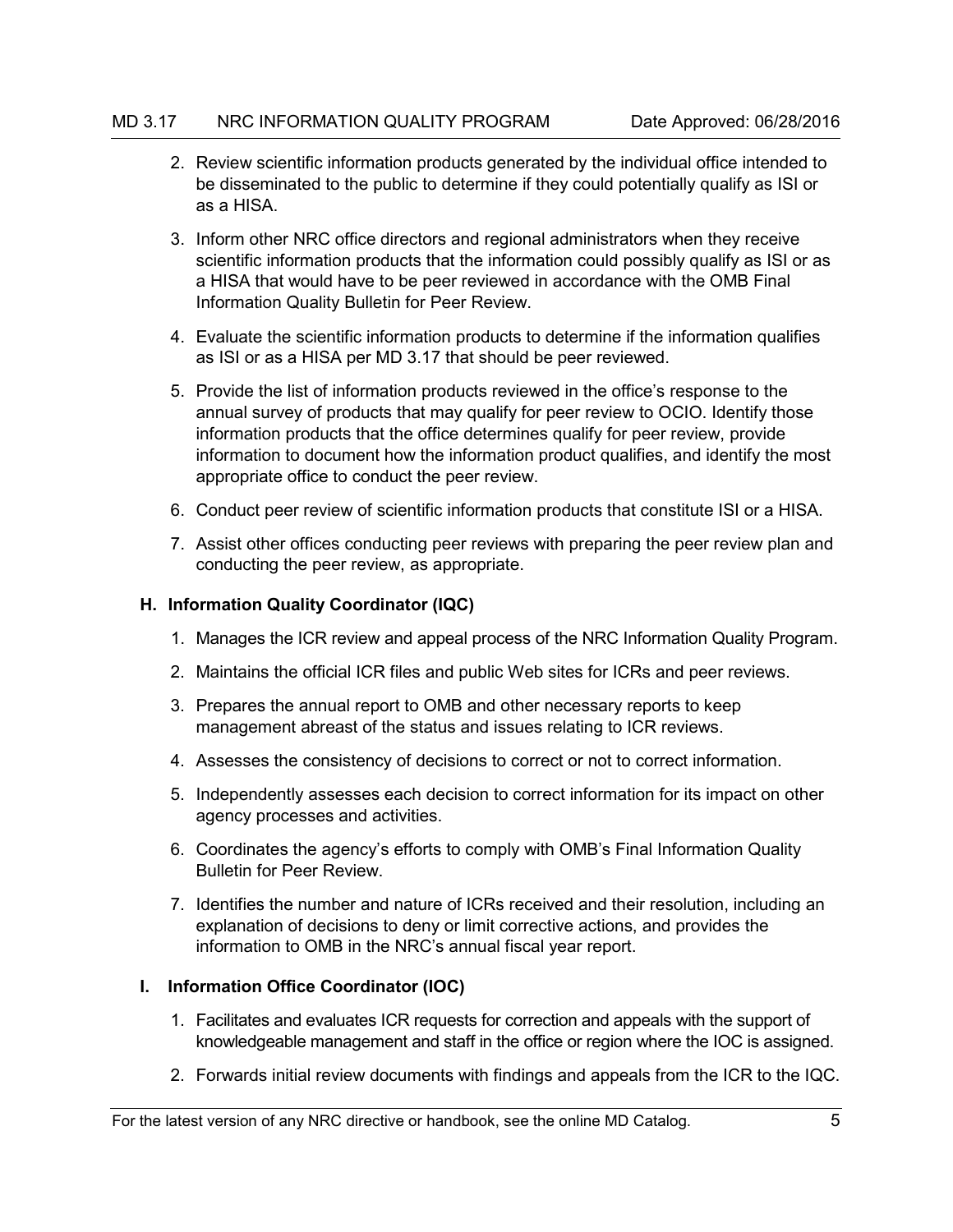## <span id="page-5-0"></span>**J. Peer Review Coordinator (PRC)**

- 1. Serves as the office contact for responding to the annual survey to identify information products that may qualify for peer review in accordance with OMB's Final Information Quality Bulletin for Peer Review.
- 2. Serves as the principal contact for the semi-annual update to the Peer Review Agenda.
- 3. Serves as the principal contact for updates to a Peer Review Plan.

# <span id="page-5-1"></span>**IV. APPLICABILITY**

The provisions of this directive and handbook apply to and must be followed by all NRC employees and NRC contractors.

# <span id="page-5-2"></span>**V. DIRECTIVE HANDBOOK**

Handbook 3.17 contains detailed procedures on the NRC Information Quality Program.

# <span id="page-5-3"></span>**VI. REFERENCES**

#### *Code of Federal Regulations*

Federal Acquisition Regulation (FAR)—

48 CFR Part 1, "Federal Acquisition Regulations System."

48 CFR, Chapter 20, "NRC Acquisition Regulations System."

## *Office of the Federal Register*

Federal Policy on Research Misconduct (65 FR 76260), December 6, 2000, at [http://www.gpo.gov/fdsys/pkg/FR-2000-12-06/pdf/00-30852.pdf.](http://www.gpo.gov/fdsys/pkg/FR-2000-12-06/pdf/00-30852.pdf)

NRC Information Quality Guidelines (67 FR 61968), October 1, 2002, at [http://www.gpo.gov/fdsys/pkg/FR-2002-10-01/html/02-24944.html.](http://www.gpo.gov/fdsys/pkg/FR-2002-10-01/html/02-24944.htm)

## *Office of Management and Budget*

"Final Information Quality Bulletin for Peer Review" (70 FR 2664), January 14, 2005, at [http://www.gpo.gov/fdsys/pkg/FR-2005-01-14/pdf/05-769.pdf.](http://www.gpo.gov/fdsys/pkg/FR-2005-01-14/pdf/05-769.pdf)

"Guidelines for Ensuring and Maximizing the Quality, Objectivity, Utility, and Integrity of Information Disseminated by Federal Agencies" (67 FR 8452), February 22, 2002, at [https://www.gpo.gov/fdsys/.](https://www.gpo.gov/fdsys/)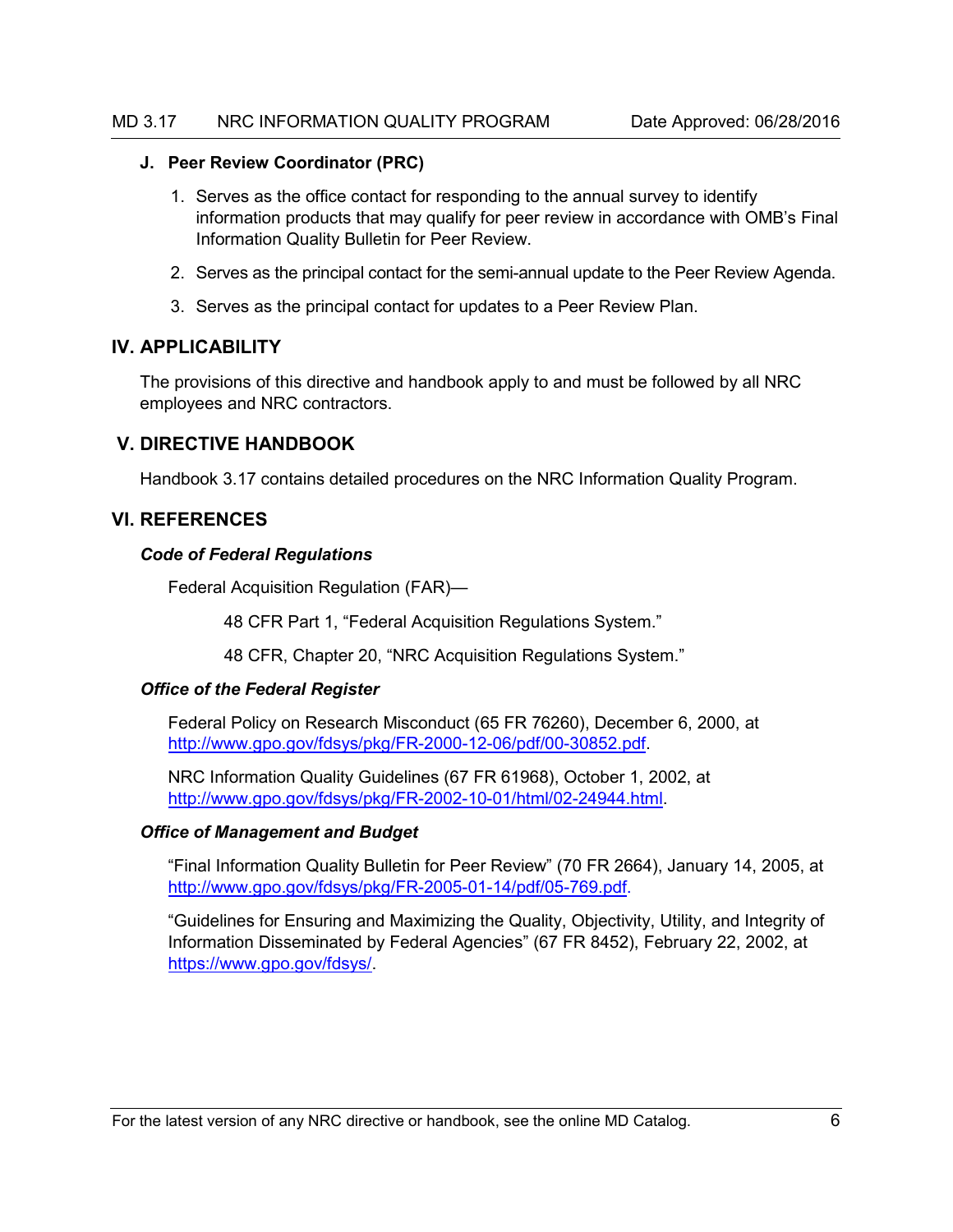Office of Management and Budget Memoranda

M-10-22, "Guidance for Online Use of Web Measurement and Customization Technologies," June 25, 2010, at [http://www.whitehouse.gov/sites/default/files/omb/assets/memoranda\\_2010/m10-](http://www.whitehouse.gov/sites/default/files/omb/assets/memoranda_2010/m10-22.pdf) [22.pdf.](http://www.whitehouse.gov/sites/default/files/omb/assets/memoranda_2010/m10-22.pdf)

M-10-23, "Guidance for Agency Use of Third-Party Websites and Applications," June 25, 2010, at [http://www.whitehouse.gov/sites/default/files/omb/assets/memoranda\\_2010/m10-](http://www.whitehouse.gov/sites/default/files/omb/assets/memoranda_2010/m10-23.pdf) [23.pdf.](http://www.whitehouse.gov/sites/default/files/omb/assets/memoranda_2010/m10-23.pdf)

## *Nuclear Regulatory Commission Documents*

NRC Information Notice No. 89-39, "List of Parties Excluded from Federal Procurement or Non-Procurement Programs," April 5, 1989 [\(ML031180796\)](https://adamsxt.nrc.gov/WorkplaceXT/getContent?id=release&vsId=%7B0C79EA34-C515-4F71-B0F0-9F1FA9AD6AA4%7D&objectStoreName=Main.__.Library&objectType=document).

NRC Management Directives—

3.4, "Release of Information to the Public."

12.5, "NRC Cybersecurity Program."

NRC Policy for Handling, Marking, and Protecting Sensitive Unclassified Non-Safeguards Information [\(ML052990146\)](https://adamsxt.nrc.gov/WorkplaceXT/getContent?id=release&vsId=%7BF6EB6722-0D08-4047-ACD5-EDEE33E8EA4D%7D&objectStoreName=Main.__.Library&objectType=document).

NUREG-Series Publications

NUREG/BR-0058, Rev. 4, "Regulatory Analysis Guidelines of the U.S. Nuclear Regulatory Commission" [\(ML042820192\)](https://adamsxt.nrc.gov/WorkplaceXT/getContent?id=release&vsId=%7B5D19E2C9-2267-42AA-9060-A88E77806BB5%7D&objectStoreName=Main.__.Library&objectType=document).

NUREG/BR-0184, "Regulatory Analysis Technical Evaluation Handbook" [\(ML050190193\)](https://adamsxt.nrc.gov/WorkplaceXT/getContent?id=release&vsId=%7BD9464A69-2B04-41DE-9224-E4786841FCBF%7D&objectStoreName=Main.__.Library&objectType=document).

## *United States Code*

Congressional Review Act of 1996 (5 U.S.C. 804 et seq.).

Federal Advisory Committee Act (5 U.S.C. App. 2).

Freedom of Information Act of 1966, as amended (5 U.S.C. 552).

Paperwork Reduction Act of 1995, (44 U.S.C. 3502(1)).

Privacy Act of 1974, as amended (5 U.S.C. 552a).

Treasury and General Government Appropriations Act for FY 2001 (Pub. L. 106-554, Section 515(a)).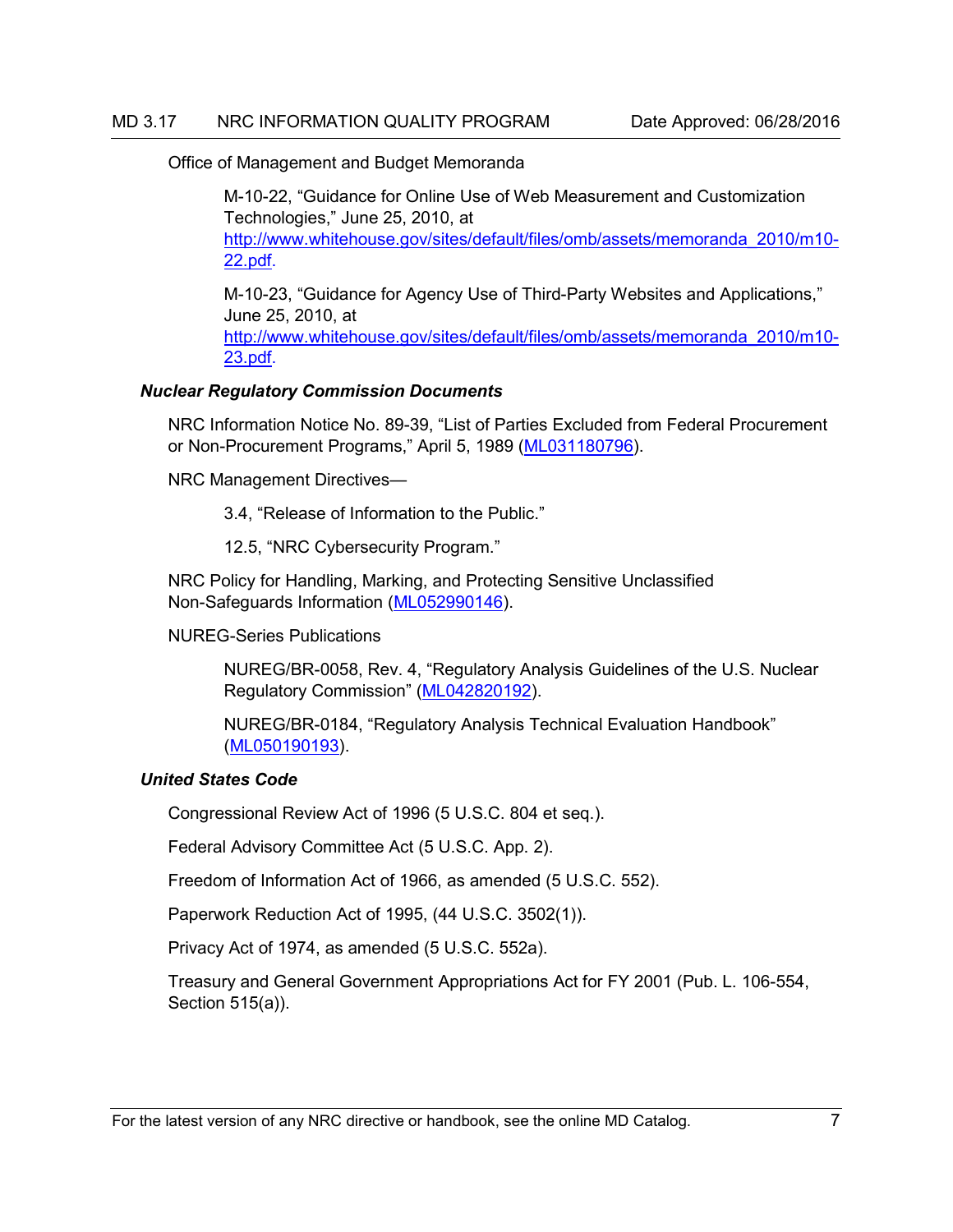#### *Web Sites, Other—*

NRC Information Quality Guidelines: [http://www.nrc.gov/public-involve/info-quality.html.](http://www.nrc.gov/public-involve/info-quality.html)

> Submit a Request for an Appeal: [http://www.nrc.gov/public-involve/info-quality/submit-appeal.html.](http://www.nrc.gov/public-involve/info-quality/submit-appeal.html)

NRC Customer Service Catalog: [http://www.internal.nrc.gov/ois/CScatalog/catalog.html.](http://www.internal.nrc.gov/ois/CScatalog/catalog.html)

NRC Information Quality Internal Web Site: [http://www.internal.nrc.gov/ois/CScatalog/customerservicecatalogs/information](http://www.internal.nrc.gov/ois/CScatalog/customerservicecatalogs/information-management/quality/information-quality.html)[management/quality/information-quality.html.](http://www.internal.nrc.gov/ois/CScatalog/customerservicecatalogs/information-management/quality/information-quality.html)

The National Academies Policy on Committee Composition and Balance and Conflicts of Interest: [http://www.nationalacademies.org/coi/bi-coi\\_form-0.pdf.](http://www.nationalacademies.org/coi/bi-coi_form-0.pdf)

The NRC's Plain Language Action Plan, Reports, and News: [http://www.nrc.gov/public-involve/open/plain-writing/nrc-plan-rpts-news.html.](http://www.nrc.gov/public-involve/open/plain-writing/nrc-plan-rpts-news.html)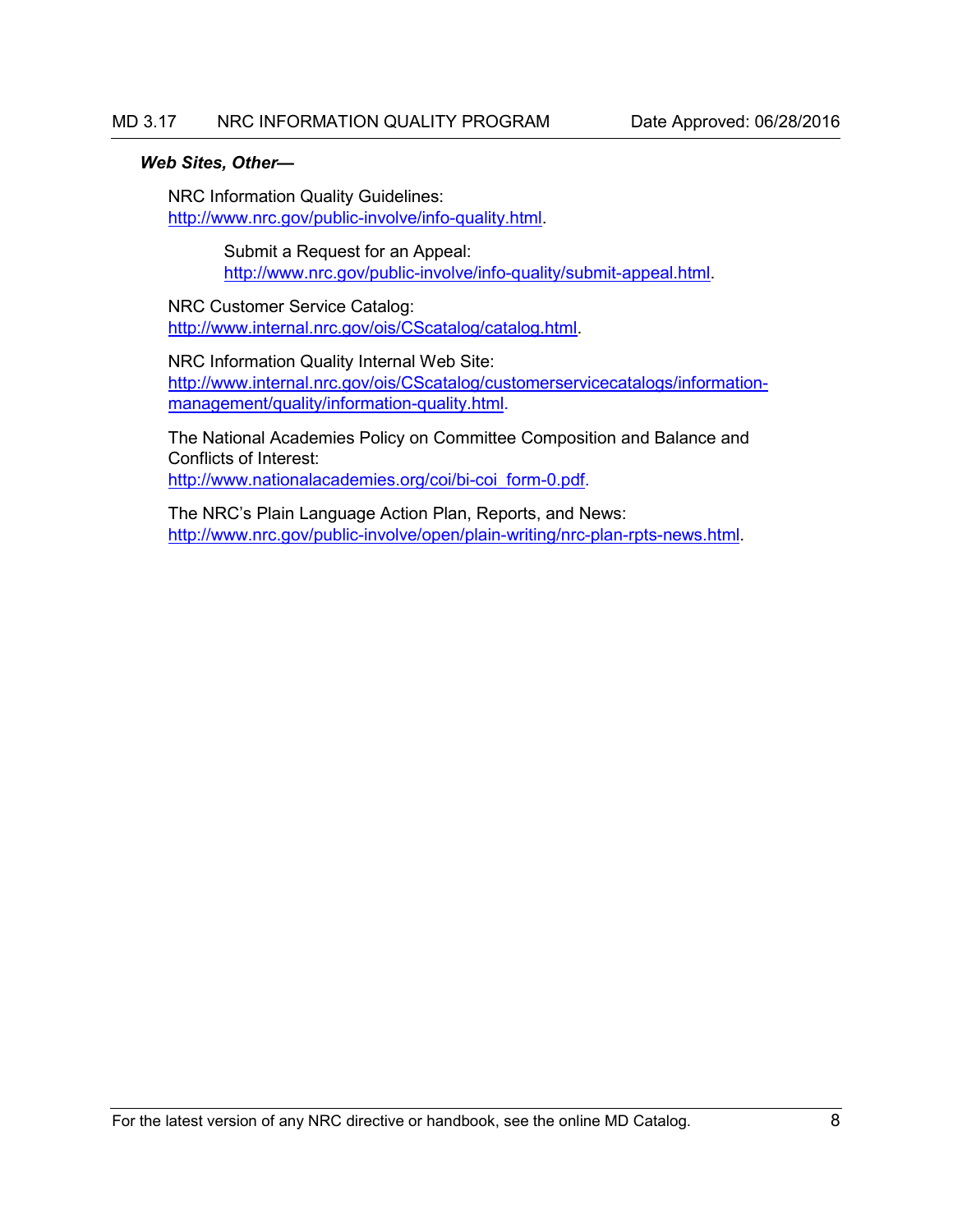# **U.S. NUCLEAR REGULATORY COMMISSION DIRECTIVE HANDBOOK (DH)**

| <b>DH 3.17</b>                                                                   | NRC INFORMATION QUALITY PROGRAM          |                                                |              | <b>DT-16-25</b> |
|----------------------------------------------------------------------------------|------------------------------------------|------------------------------------------------|--------------|-----------------|
| Volume 3,                                                                        | Information Management                   |                                                |              |                 |
| Part 1:                                                                          |                                          | Publications, Mail, and Information Disclosure |              |                 |
| Approved By:                                                                     | Victor M. McCree                         |                                                |              |                 |
|                                                                                  | <b>Executive Director for Operations</b> |                                                |              |                 |
| Date Approved:                                                                   | June 28, 2016                            |                                                |              |                 |
| Expiration Date: June 28, 2021                                                   |                                          |                                                |              |                 |
| <b>Issuing Office:</b>                                                           | <b>Customer Service Division</b>         | Office of the Chief Information Officer        |              |                 |
| Contact Name:                                                                    | Margie Janney                            | Kimyata MorganButler                           | Fajr Majeed  |                 |
|                                                                                  | 301-415-7245                             | 301-415-0733                                   | 301-415-6736 |                 |
| <b>EXECUTIVE SUMMARY</b>                                                         |                                          |                                                |              |                 |
| Management Directive (MD) 3.17, NRC Information Quality Program," is revised to- |                                          |                                                |              |                 |
| Incorporate current policy, standards, and procedures, including the Office of   |                                          |                                                |              |                 |

- Management and Budget (OMB) Memoranda M-10-22, "Guidance for Online Use of Web Measurement and Customization Technologies," and M-10-23, "Guidance for Agency Use of Third-Party Websites and Applications."
- Incorporate the recommendations from the Office of the Inspector General Record, "Audit of NRC's Process for Ensuring Integrity in Scientific Research" (OIG-15-A-08).
- Reflect the April 2013 reorganization of the Office of Information Services and the subsequent retitling of the office to the Office of the Chief Information Officer in November 2015.
- Reflect changes resulting from the merger of the Office of Nuclear Material Safety and Safeguards and the Office of Federal and State Materials and Environmental Management Programs.
- Reflect changes to the tables. The tables formerly in Exhibit 1 have been moved to Exhibit 2: Table 1, "NRC Information Products – Information Subject to NRC Information Quality Guidelines and to the Public Seeking Correction," and Table 2, "Information Exempt from NRC Information Quality Guidelines and from the Public Seeking Correction." The information in the previous Exhibit 2 has been eliminated. The current version of the "Final Information Quality Bulletin for Peer Review" has been incorporated by reference (70 FR 2664, January 14, 2005).

For updates or revisions to policies contained in this MD that were issued after the MD was signed, please see the Yellow Announcement to Management Directive index [\(YA-to-MD index\)](http://fusion.nrc.gov/adm/team/DAS/RADB/MD/Lists/yellowtoMD_index/AllItems.aspx).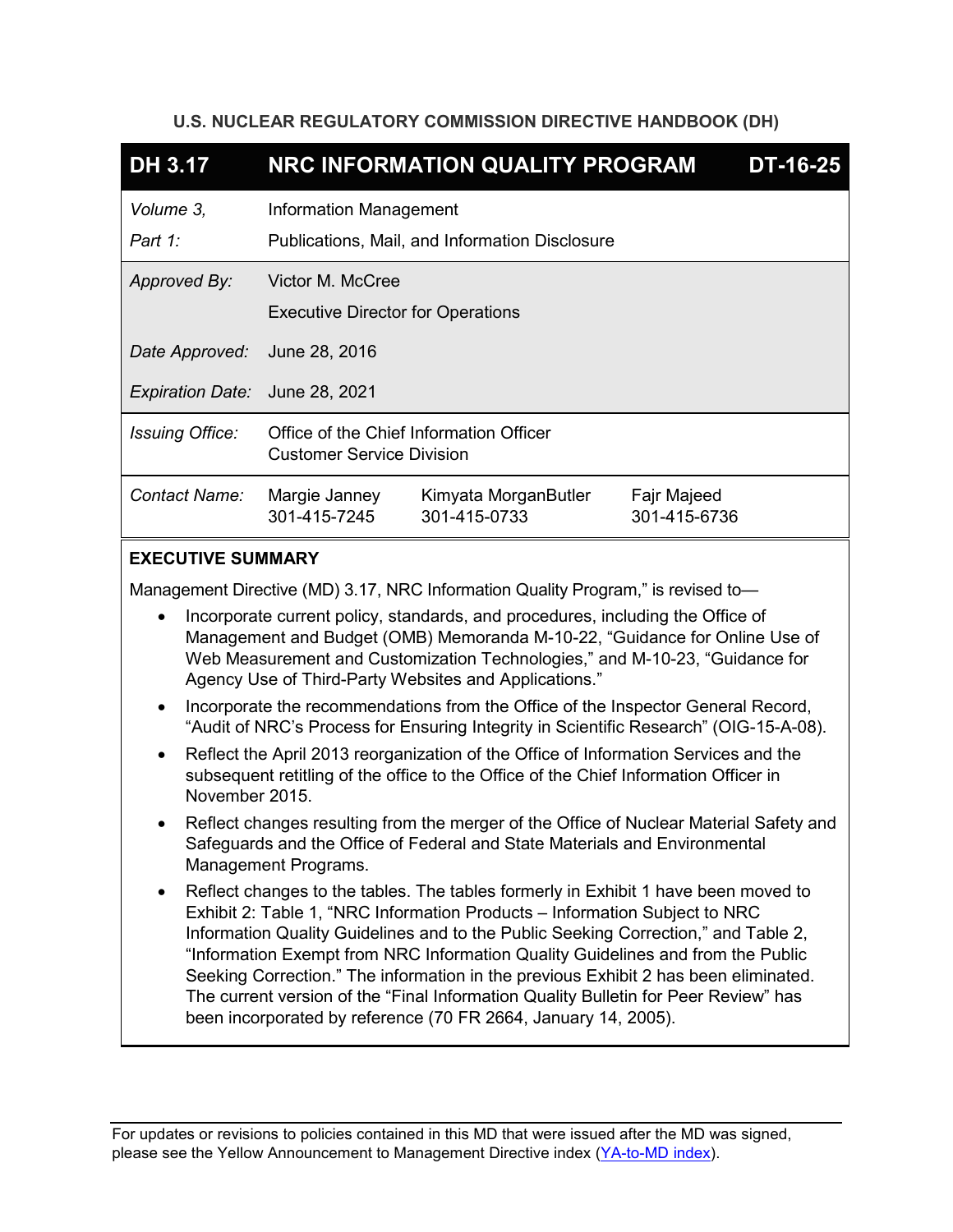#### **EXECUTIVE SUMMARY**

- Incorporate Exhibit 4, contents of Memorandum to Office Director Responsible for Creation of Product That May Qualify as Influential Scientific Information or Highly Influential Scientific Assessment.
- Introduce the internal NRC Information Quality Web site. The Web site also includes a variety of resources and aids to assist employees engaging in the Information Quality Program, including guidelines, exhibits, a template for the Annual Surveys of ISI and HISA, and Information Quality reports.

# **TABLE OF CONTENTS**

| I.   |    |                                                                                     |                |
|------|----|-------------------------------------------------------------------------------------|----------------|
|      |    |                                                                                     |                |
|      |    |                                                                                     |                |
|      |    |                                                                                     |                |
|      |    |                                                                                     |                |
|      |    |                                                                                     |                |
| II.  |    | NRC ADMINISTRATIVE PROCESS FOR THE PUBLIC TO SUBMIT A REQUEST                       |                |
|      |    |                                                                                     |                |
|      | В. |                                                                                     |                |
|      |    |                                                                                     |                |
|      | D. |                                                                                     |                |
|      | Е. |                                                                                     |                |
|      | F. |                                                                                     |                |
|      |    |                                                                                     |                |
| III. |    | NRC GUIDELINES FOR APPLYING THE OMB FINAL INFORMATION QUALITY                       |                |
|      |    | A. Identification of Scientific Information Subject to Office of Management         |                |
|      |    |                                                                                     |                |
|      |    |                                                                                     |                |
|      |    |                                                                                     |                |
|      | Е. | Alternative Procedures To Comply With Peer Review Requirements in                   |                |
|      |    |                                                                                     |                |
|      |    |                                                                                     |                |
|      |    | For the latest version of any NRC directive or handbook, see the online MD Catalog. | $\overline{2}$ |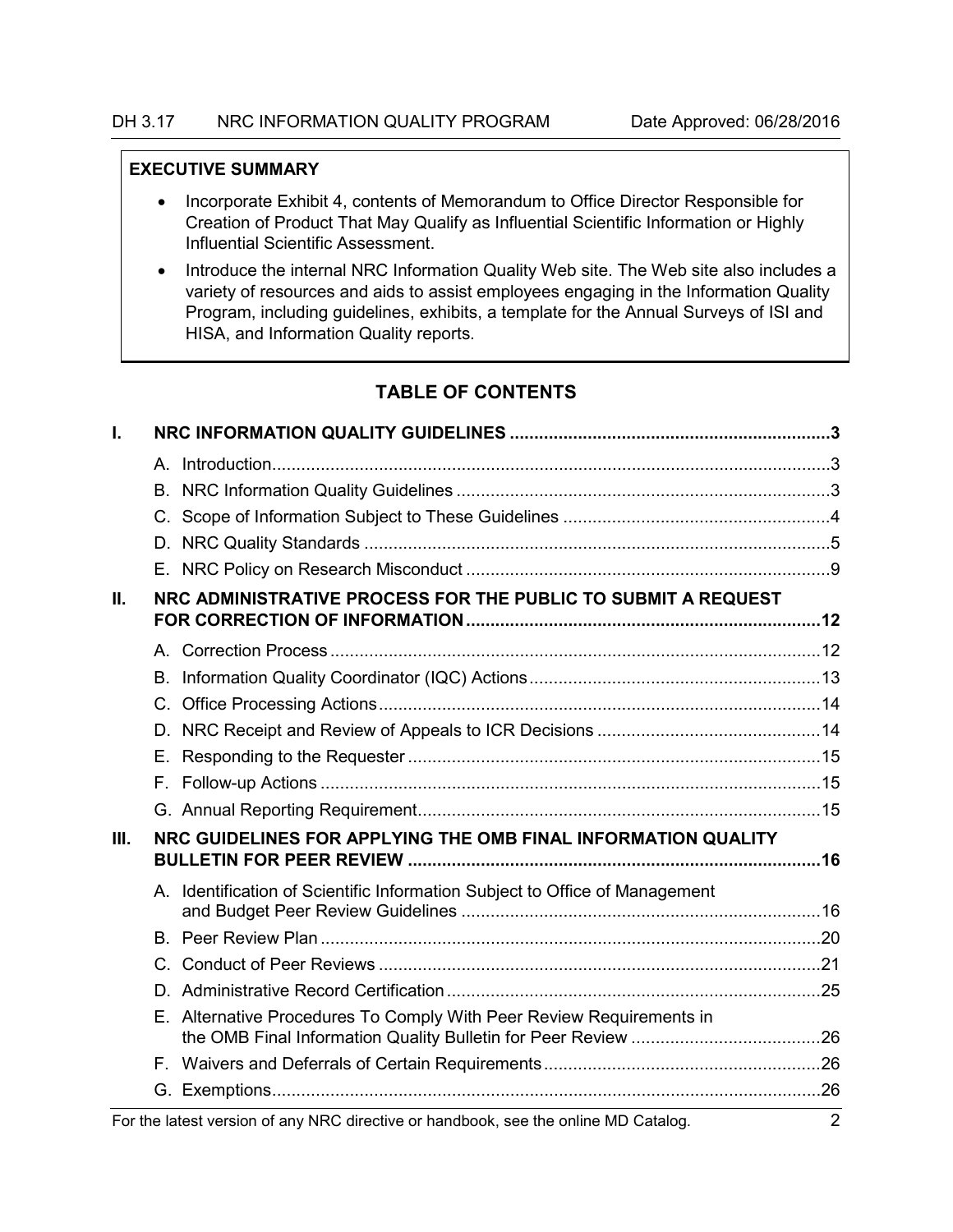| DH 3.17 | NRC INFORMATION QUALITY PROGRAM | Date Approved: 06/28/2016 |
|---------|---------------------------------|---------------------------|

# **EXHIBITS**

| Exhibit 1 |                                                                                                                                   |  |
|-----------|-----------------------------------------------------------------------------------------------------------------------------------|--|
| Exhibit 2 | NRC Information Products: Information Subject to or Exempt from                                                                   |  |
| Exhibit 3 |                                                                                                                                   |  |
| Exhibit 4 | Contents of Memorandum to the Office Director Responsible for<br>Creation of a Product That May Qualify as Influential Scientific |  |

# <span id="page-10-0"></span>**I. NRC INFORMATION QUALITY GUIDELINES**

# <span id="page-10-1"></span>**A. Introduction**

On February 22, 2002, the Office of Management and Budget (OMB) published "Guidelines for Ensuring and Maximizing the Quality, Objectivity, Utility, and Integrity of Information Disseminated by Federal Agencies" (67 *Federal Register* (FR) 8452) ("OMB Information Quality Guidelines"), in accordance with Section 515 of the Treasury and General Government Appropriations Act for Fiscal Year 2001 (Public Law 106-554; H.R. 5658). The OMB Information Quality Guidelines require that Federal agencies develop procedures for reviewing and substantiating the quality of information before it is disseminated by the agency to the public. The NRC originally published its Information Quality Guidelines on October 1, 2002 (67 FR 61965) ("NRC Information Quality Guidelines"). The scope of information covered by the guidelines includes the applicability of the guidelines to proposed rulemaking and other public comment processes, procedures for the waiver of standards in urgent conditions, NRC quality standards, and NRC's administrative process for the public to seek correction of information. A discussion of the NRC Information Quality Guidelines follows.

# <span id="page-10-2"></span>**B. NRC Information Quality Guidelines**

NRC is committed to ensuring the quality of all information that it relies on or disseminates. For purposes of these guidelines, "Dissemination" refers to NRC-initiated or sponsored distribution of information to the public. Consistent with OMB guidance, "NRC-sponsored" information includes information disseminated to the public by a third-party (e.g., a contractor) either at the direction of the NRC, or where the NRC has the authority to review and approve the information before its dissemination. It does not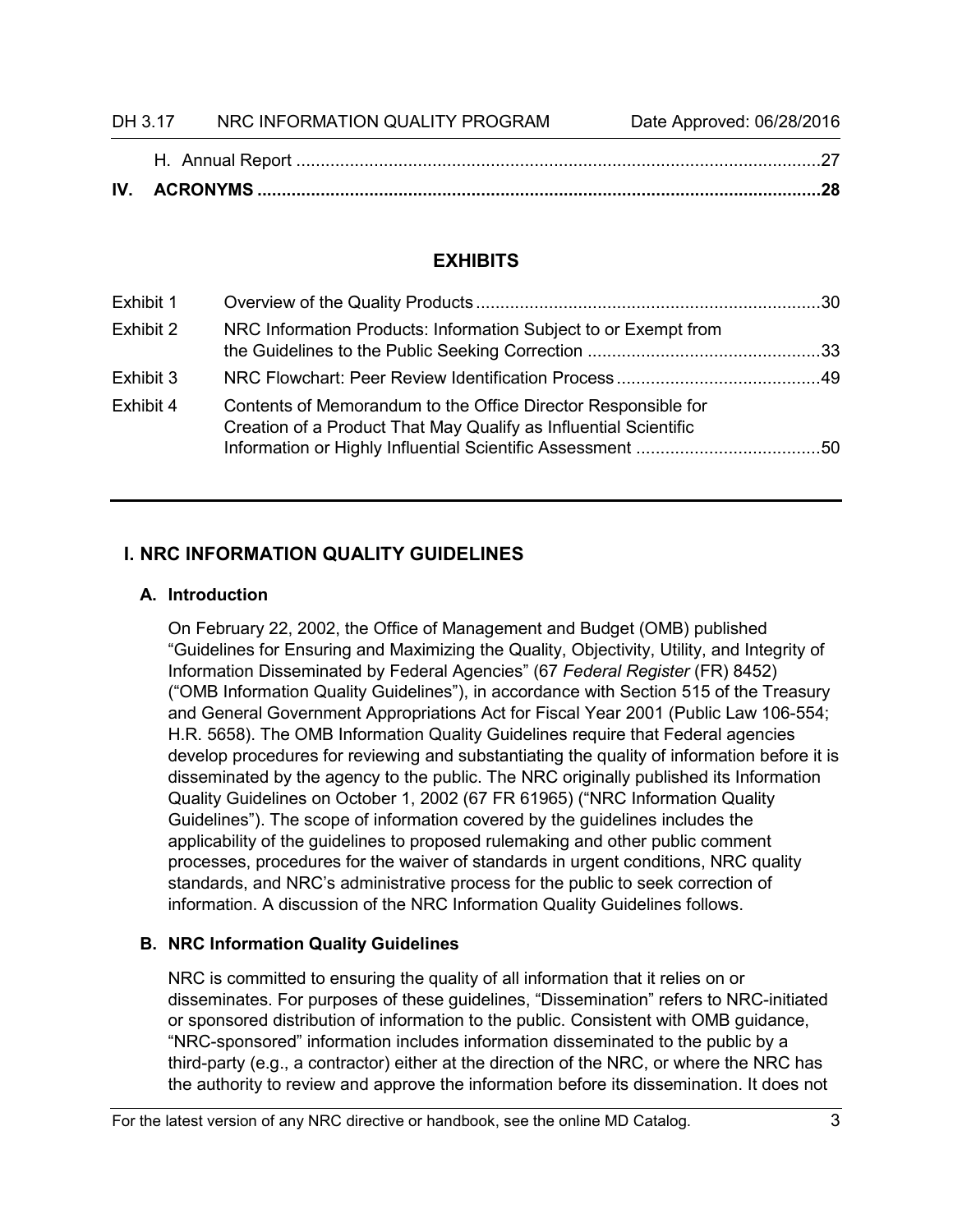include information that is solely funded by the NRC and disseminated at the discretion of the third-party. NRC's policies and practices are designed to ensure that the agency establishes and maintains an appropriate level of quality commensurate with the nature of the information. Thus, the most influential scientific, financial, and statistical data are subject to the most rigorous quality standards. NRC will correct information that does not meet its guidelines or the OMB Information Quality Guidelines based on the significance and impact of the correction. The NRC Information Quality Guidelines are general statements of agency policy and are not legally binding on the agency or on affected persons.

# <span id="page-11-0"></span>**C. Scope of Information Subject to These Guidelines**

- 1. The agency's information quality reviews will apply to NRC information that is publicly disseminated for the first time on or after October 1, 2002. The fact that an information product is already on NRC's Web site or in the Public Document Room before October 1, 2002, and is still maintained by NRC (e.g., in NRC's files, in publications that NRC continues to distribute on its Web site) does not make the information subject to these guidelines or to the request for correction process because it falls within the "archival records" exemption identified in Exhibit 1 of this handbook. This information would be subject to the correction and appeal process discussed in Section II of this handbook should the information be challenged and the complainant can demonstrate that the challenged data, which is publicly available through agency Web sites or other means, serves agency program responsibilities and is relied upon by the public as official Government data. Additionally, if specific information has previously been disseminated and is not covered by these guidelines, that information may still be subject to the NRC Information Quality Guidelines during a post October 1, 2002, dissemination of the information in which NRC either adopts, endorses, or uses the information to formulate or support a regulation, guidance, or other agency decision or position.
- 2. Because of the importance of openness and transparency, NRC routinely makes available to the public the majority of its regulatory documents, information about its decisionmaking processes, and the standards used to analyze information submitted by the regulated community. The OMB Information Quality Guidelines require NRC to apply information quality standards only to a subset of this information; however, NRC is committed to ensuring the quality of all of the information it disseminates, whether or not it is specifically covered by these guidelines. In addition, NRC has many existing processes by which the public may comment on agency information. The agency will continue to use these processes to respond to comments and requests, regardless of whether they are specifically covered by these guidelines.
	- (a) Information Subject to NRC Information Quality Guidelines

These guidelines apply to print and electronic versions of agency information. For a comprehensive listing of the types of NRC information covered by the guidelines, see Exhibit 2, "NRC Information Products," Table 1, "Information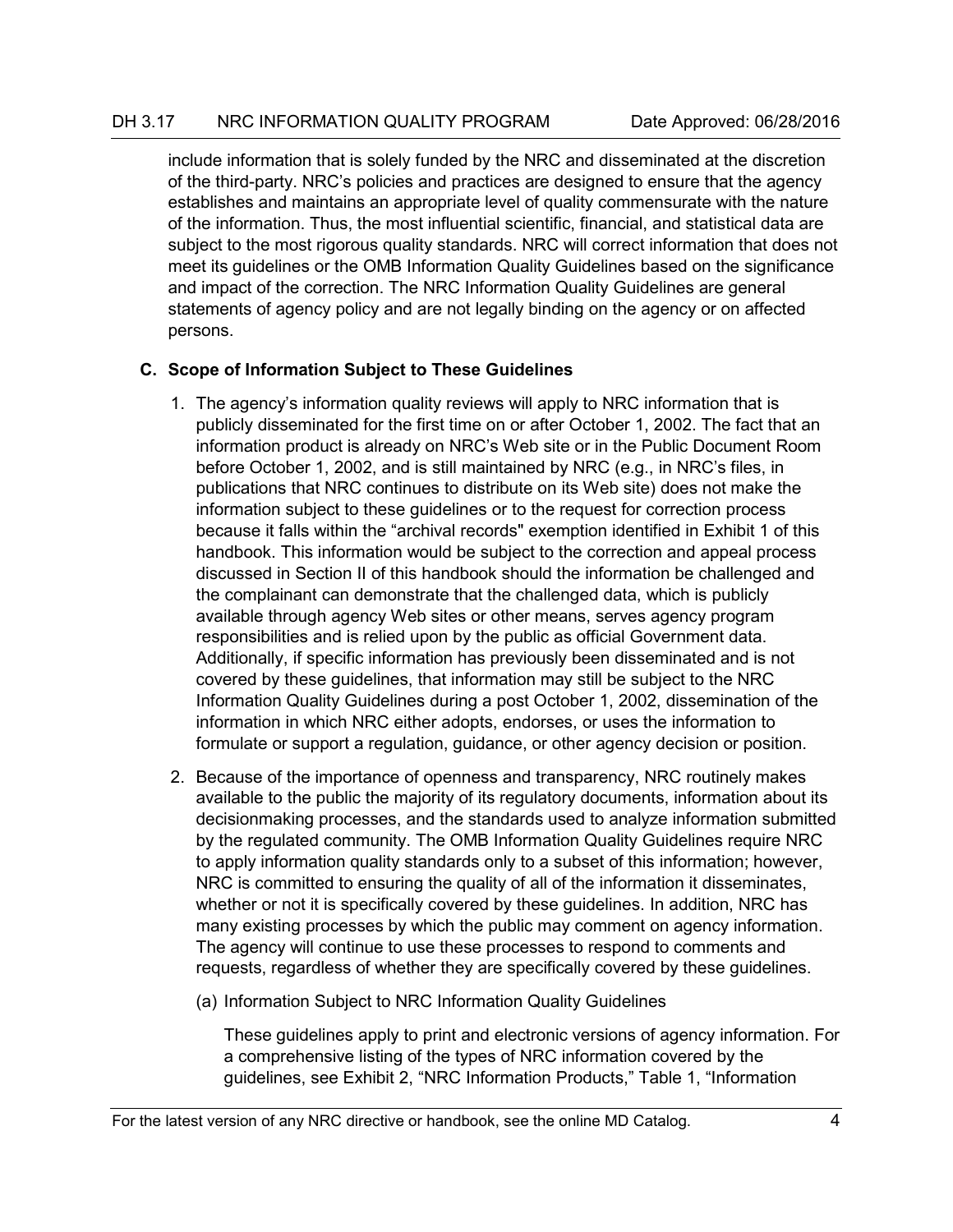Subject to NRC Information Quality Guidelines and to the Public Seeking Correction," of this handbook.

(b) Information Exempt from NRC Information Quality Guidelines

On the basis of the OMB guidelines, a comprehensive listing of the types of NRC information exempt from the guidelines can be found in Exhibit 2, "NRC Information Products," Table 2, "Information Exempt from NRC Information Quality Guidelines and from the Public Seeking Correction," of this handbook.

(c) Applicability to Proposed Rulemaking and Other Public Comment Processes

The correction and appeal process that will address data quality challenges does not apply to information disseminated by NRC through a comprehensive public comment process; for example, proposed rules, regulatory analyses, requests for comments on information collections subject to the Paperwork Reduction Act, environmental impact statements, and other documents for which NRC solicits public comment by publishing a notice in the *Federal Register*. Persons questioning the quality of information disseminated in those documents, or documents referenced or relied upon in those documents, must submit comments as directed in the notice requesting public comment on the given document. NRC will use its existing processes for responding to public comments to address a request for correction and will describe the actions it has taken with regard to the request in the final agency rule, regulatory analysis, or other final action. An additional complaint and appeal process for information that is already subject to a public comment process would be inappropriate and unfair to other public commenters who submit timely comments.

(d) Waiver of Standards Under Urgent Conditions

The NRC's information quality standards may be temporarily waived for information that is disseminated in urgent situations. NRC will consider "urgent situations" to include emergency conditions at licensed facilities, as well as imminent or credible threats to the public health and safety, the common defense and security, including homeland security, the environment, and other situations deemed to be urgent conditions on a case-by-case basis. The quality of this information should be reviewed as soon as practicable once the urgent conditions necessitating the waiver have ended.

## <span id="page-12-0"></span>**D. NRC Quality Standards**

1. Information that NRC relies on or disseminates must meet both the NRC Information Quality Standards and OMB Information Quality Guidelines, in order to ensure and maximize information quality. These information quality standards also apply to the creation, collection, acquisition, and maintenance of information by NRC. NRC will ensure that its draft information collection packages submitted for OMB approval will result in the information being collected, maintained, and used in a manner that is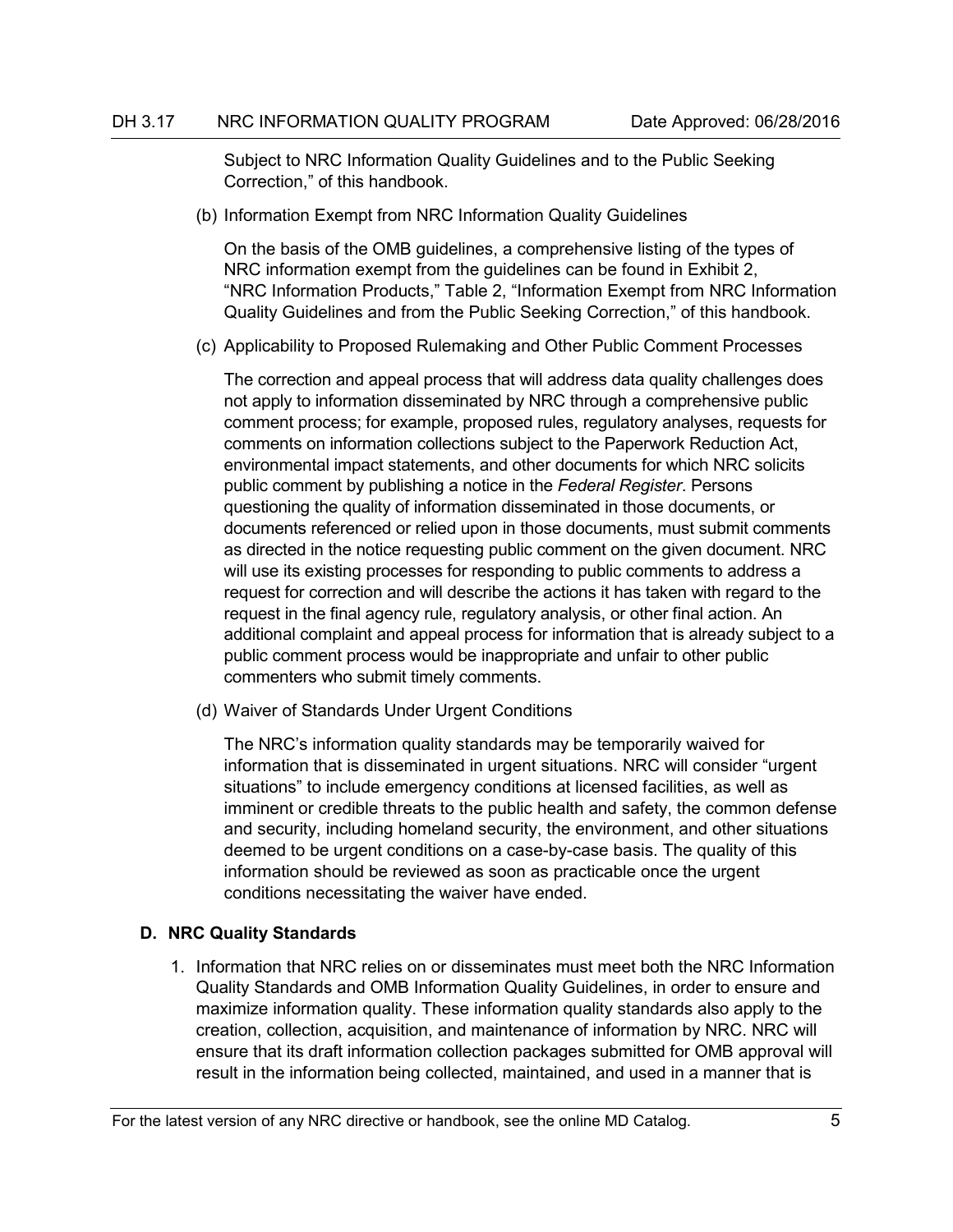consistent with NRC and OMB Information Quality Guidelines. Agency policies and procedures will ensure that NRC meets and maintains these standards.

- 2. NRC has set information quality as a measure of agency performance. NRC will meet the information quality criteria for utility, integrity, and objectivity, as defined in the OMB and NRC Information Quality Guidelines, available at the internal NRC Information Quality Web site. The standards in this section expound on how NRC will apply the OMB criteria in its regulatory environment. The degree of rigor of the pre-dissemination reviews will be commensurate with the nature and significance of the information. NRC Information Quality Web site is available at [http://www.internal.nrc.gov/ois/CScatalog/customerservicecatalogs/information](http://www.internal.nrc.gov/ois/CScatalog/customerservicecatalogs/information-management/quality/information-quality.html)[management/quality/information-quality.html.](http://www.internal.nrc.gov/ois/CScatalog/customerservicecatalogs/information-management/quality/information-quality.html)
- 3. NRC will impose the highest level of quality on influential scientific, financial, or statistical information, which the agency defines as information that forms the technical basis for a substantive rulemaking that has substantial impact on an industry. The NRC may also deem other types of information as "influential" as authorized by OMB guidelines on a case-by-case basis. In determining what constitutes influential scientific, financial, or statistical information, NRC considers two principal factors:
	- (a) The information must have a clear and substantial impact that has a high probability of occurring.
	- (b) The information must impact regulatory decisions affecting a broad class of applicants or licensees. Although information contained in a regulatory decision for an individual applicant or licensee may have substantial impact, it is limited in its breadth, therefore will not be deemed "influential" for the purposes of these guidelines.
- 4. NRC applies the most rigorous procedures to ensure the quality of "influential" information. The reproducibility of original and supporting data for influential scientific, financial, or statistical information will be consistent with commonly accepted scientific, financial, or statistical standards. When reproducibility is not achievable through public access because of confidentiality protection or compelling interests, analytical results will receive especially rigorous reviews. NRC will describe the specific reviews, as well as the specific data sources, quantitative methods, and assumptions used.
- 5. The following provides a definition of the elements of information quality (utility, integrity, and objectivity) and a description of how NRC ensures information quality.
	- (a) Utility is the usefulness of the information to its intended users. To ensure information utility, NRC will—
		- (i) Adhere to NRC policy on the dissemination of information to the public, which clearly specifies what is to be made available to the public and when it should be available for public release. See Management Directive (MD) 3.4, "Release of Information to the Public."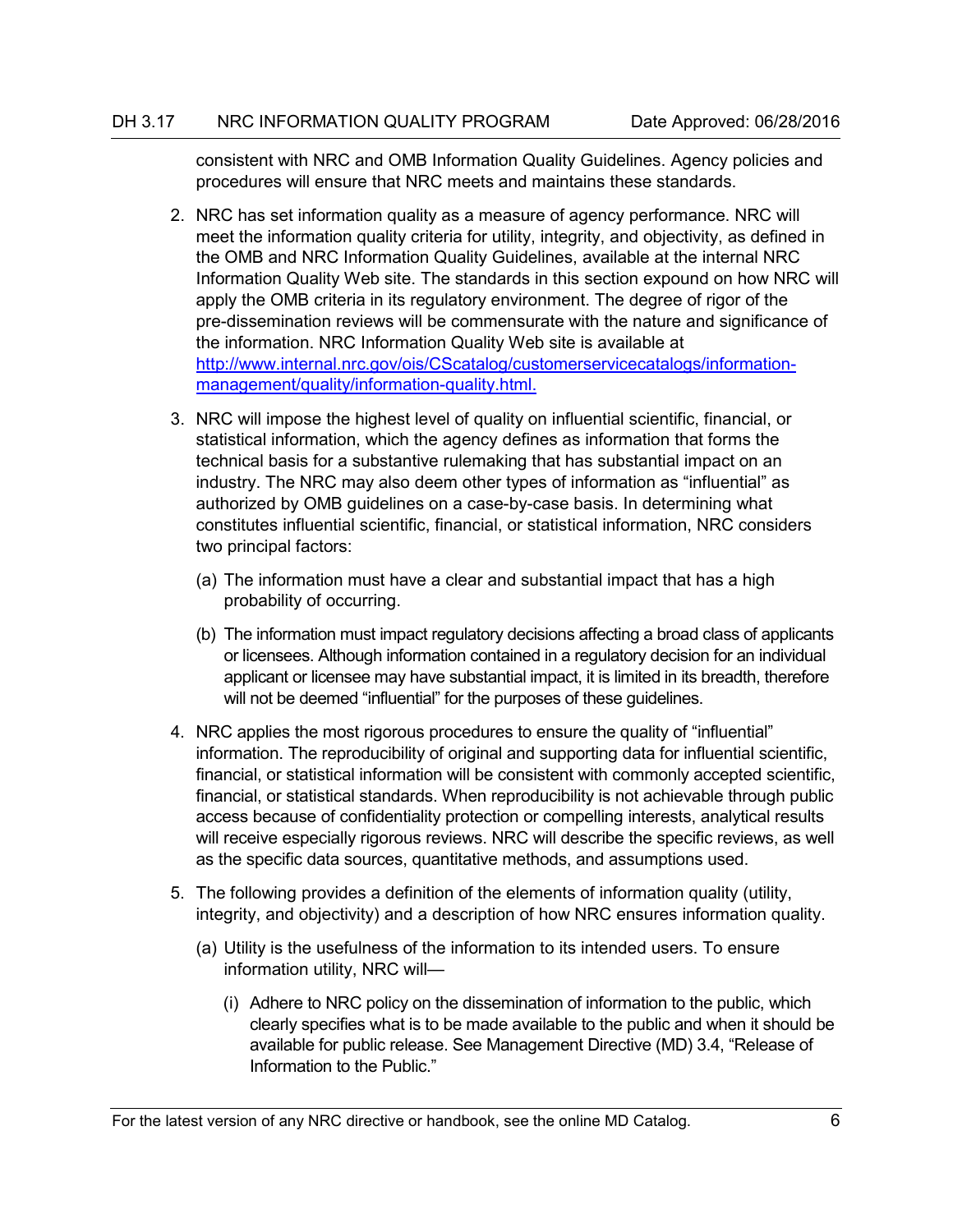- (ii) Make information associated with the agency regulatory processes and decisions public unless release is restricted. Examples where public release of information may be restricted include regulatory processes or decisions that contain classified national security information, Safeguards Information, sensitive unclassified non-Safeguards Information, proprietary information, sensitive homeland security information, or other information that is protected from disclosure in accordance with the Freedom of Information Act (FOIA).
- (iii) Use feedback mechanisms on the NRC's Web site to request public comments on what information NRC disseminates and how it is disseminated.
- (iv) Request public comments on individual documents and hold public meetings, as appropriate, to solicit public comments.
- (v) Assist the public in quickly and conveniently locating the information they are seeking through the NRC's Public Document Room, or Web site.
- (b) Integrity is the security of information from unauthorized access or revision to ensure that the information is not compromised through corruption or falsification. To ensure information integrity, NRC will adhere to agency policies for personnel security, computer security, information security, and records management, which include the following key components:
	- (i) NRC electronic systems are required to protect information integrity to prevent inadvertent or deliberate alteration and ensure appropriate access controls in accordance with MD 12.5, "NRC Cybersecurity Program."
	- (ii) Computer and personnel security policies ensure that employees and contractors who have access to electronic information and associated computer systems are screened for trustworthiness and assigned the appropriate level of access.
	- (iii) Records management policies require that agency records be properly maintained and protected. In particular, the NRC's electronic records management system (i.e., the Agencywide Documents Access and Management System (ADAMS)) is designed to ensure that documents that are disseminated to the public are protected from alteration or falsification.
- (c) Objectivity involves two distinct elements, including presentation and substance. Information must be presented in a manner that is accurate, clear, complete, and unbiased. In addition, the substance of the information presented must be accurate, reliable, and unbiased. To ensure information objectivity, NRC will—
	- (i) Achieve accuracy and completeness in the following ways:
		- Provide formal review of and concurrence with all information disseminated, including rulemaking documents, inspection reports, technical reports, generic communications, and all other agency documents covered by these guidelines.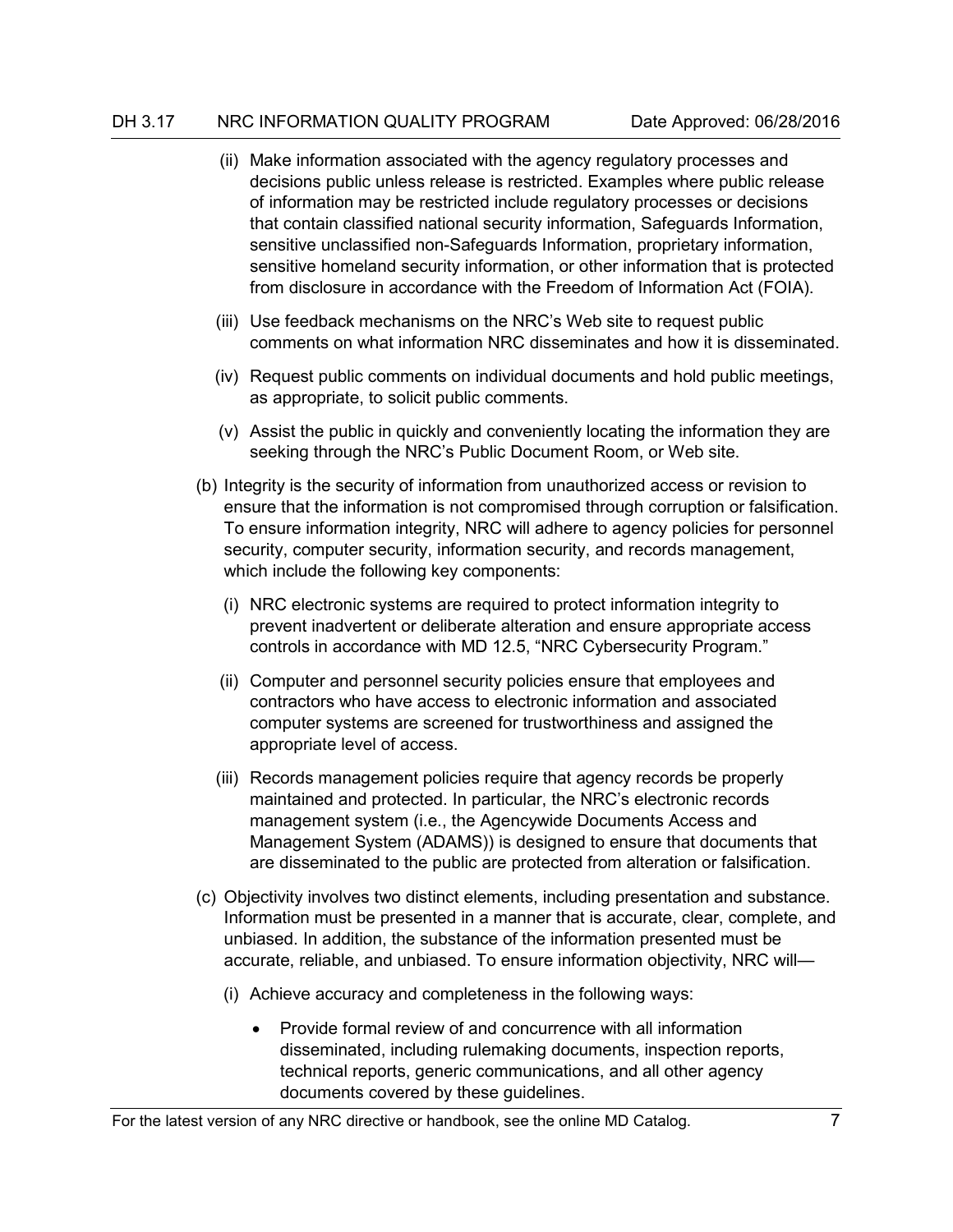- Encourage peer review of NRC scientific information products. The primary objective of the peer review is to judge the technical adequacy of the product and to bring the widest and best knowledge to bear on the quality of scientific information products. For most products, review by the Advisory Committee on Reactor Safeguards (ACRS) or Advisory Committee on the Medical Uses of Isotopes (ACMUI) constitutes a peer review for information quality purposes.
- Adhere to Quality Management Control standards before disseminating information on the NRC's public Web site.
- (ii) Ensure that information is reliable and unbiased in the following ways:
	- Apply sound statistical and research methods to generate data and analytical results for scientific and statistical information.
	- Use peer reviews for agency-sponsored or -developed influential scientific information. In accordance with OMB guidance, one acceptable method of peer review is the review of agency information by independent advisory committees, including ACRS and ACMUI, as appropriate. Where information has been subjected to formal, independent, external peer review, the information may generally be presumed to be of acceptable objectivity. However, this presumption is rebuttable based on a persuasive showing in a particular instance.
	- Use reviews by the Committee to Review Generic Requirements (CRGR), as appropriate, for information and related analyses with generic implications.
	- Use reviews by Agreement States, as appropriate, for matters pertaining to the regulation of nuclear materials.
	- Provide opportunities for the public and States to comment on rulemakings, Commission policy statements, regulatory guides, and other information products, as appropriate.
	- Hold public meetings to seek public views and solicit public comments through the NRC's public Web site and FRNs, as appropriate.
	- Comply with internal policy to ensure unbiased incident investigation team investigations.
	- Use reviews of proposed policy decisions by the Commission.
- (iii) Achieve transparency in the following ways:
	- Include in relevant agency information products descriptions of the data and methods used to develop the information product in a way that would make it possible for an independent, qualified individual or organization to reproduce the results.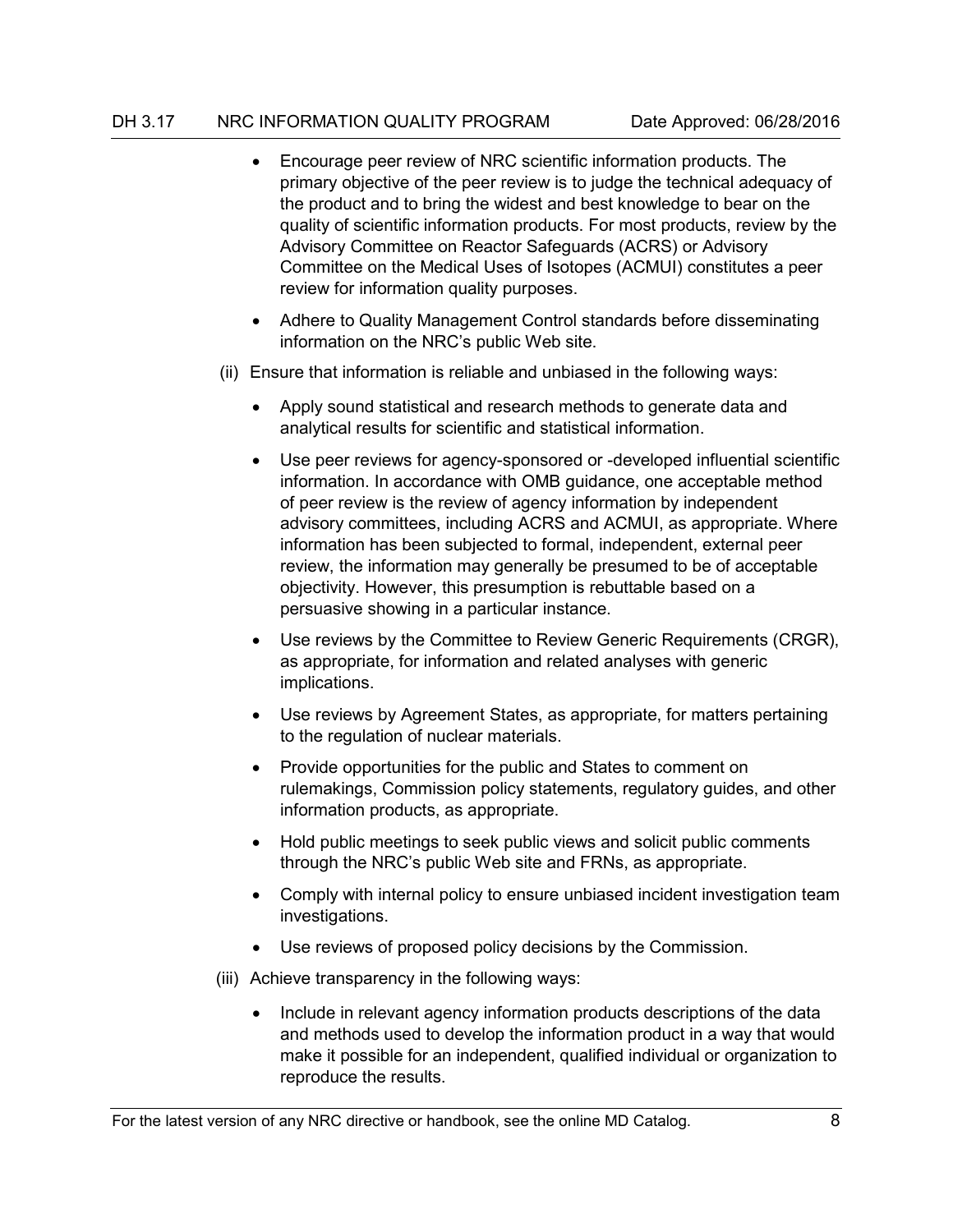- Adhere to NRC policy and guidance overseeing the performance of regulatory analyses as provided in publicly available NUREG/BR-0058, Rev. 4, "Regulatory Analysis Guidelines of the U.S. Nuclear Regulatory Commission," (Agencywide Documents Access and Management System (ADAMS) Accession Number [ML042820192\)](https://adamsxt.nrc.gov/WorkplaceXT/getContent?id=release&vsId=%7B5D19E2C9-2267-42AA-9060-A88E77806BB5%7D&objectStoreName=Main.__.Library&objectType=document), and NUREG/BR-0184, "Regulatory Analysis Technical Evaluation Handbook" (ADAMS Accession Number [ML050190193\)](https://adamsxt.nrc.gov/WorkplaceXT/getContent?id=release&vsId=%7BD9464A69-2B04-41DE-9224-E4786841FCBF%7D&objectStoreName=Main.__.Library&objectType=document). NRC will perform regulatory analyses that assess uncertainty, in the context of quantifying risk, and communicate those findings to the public in a manner that meets the intent of the OMB referenced information quality standards.
- (iv) Achieve clarity in the following ways:
	- Adhere to the NRC's Plain Language Action Plan, Reports, and News, in written and electronic products, available at [http://www.nrc.go/public](http://www.nrc.go/public-involve/open/plain-writing/nrc-plan-rpts-news.html)[involve/open/plain-writing/nrc-plan-rpts-news.html.](http://www.nrc.go/public-involve/open/plain-writing/nrc-plan-rpts-news.html)
	- Ensure that the analysis of technical information receives editorial review.
	- Respond to stakeholder comments on the clarity of proposed actions.
	- The Information Quality Coordinator (IQC) will identify the number and nature of information correction requests received and their resolution, including an explanation of decisions to deny or limit corrective actions in its annual fiscal year reports to OMB.

## <span id="page-16-0"></span>**E. NRC Policy on Research Misconduct**

This section implements the NRC's policy on research misconduct relating to the conduct and reporting of research results by research institutions to the NRC. "Research institution" includes any and all organizations using Federal funds for research (e.g., Intergovernmental Agency Agreement, DOE laboratory agreements, commercial contracts with universities and private companies, and financial assistance awards). This policy is adopted in accordance with the Office of Science and Technology Policy's (OSTP) "Federal Policy on Research Misconduct" (65 FR 76260, December 6, 2000). OSTP requires all allegations of research misconduct are forwarded to the NRC and are investigated and adjudicated in a fair and timely manner either by the research institution or the agency. This policy does not supersede any other Government or institutional policies or procedures for addressing misconduct, nor does it limit or supersede any applicable criminal or civil law.

1. Research Misconduct Defined

Research misconduct is defined as fabrication, falsification, or plagiarism in proposing, performing, or reviewing research, or in reporting research results. It does not include honest error or differences of opinion.

(a) Fabrication is making up data or results and recording or reporting them.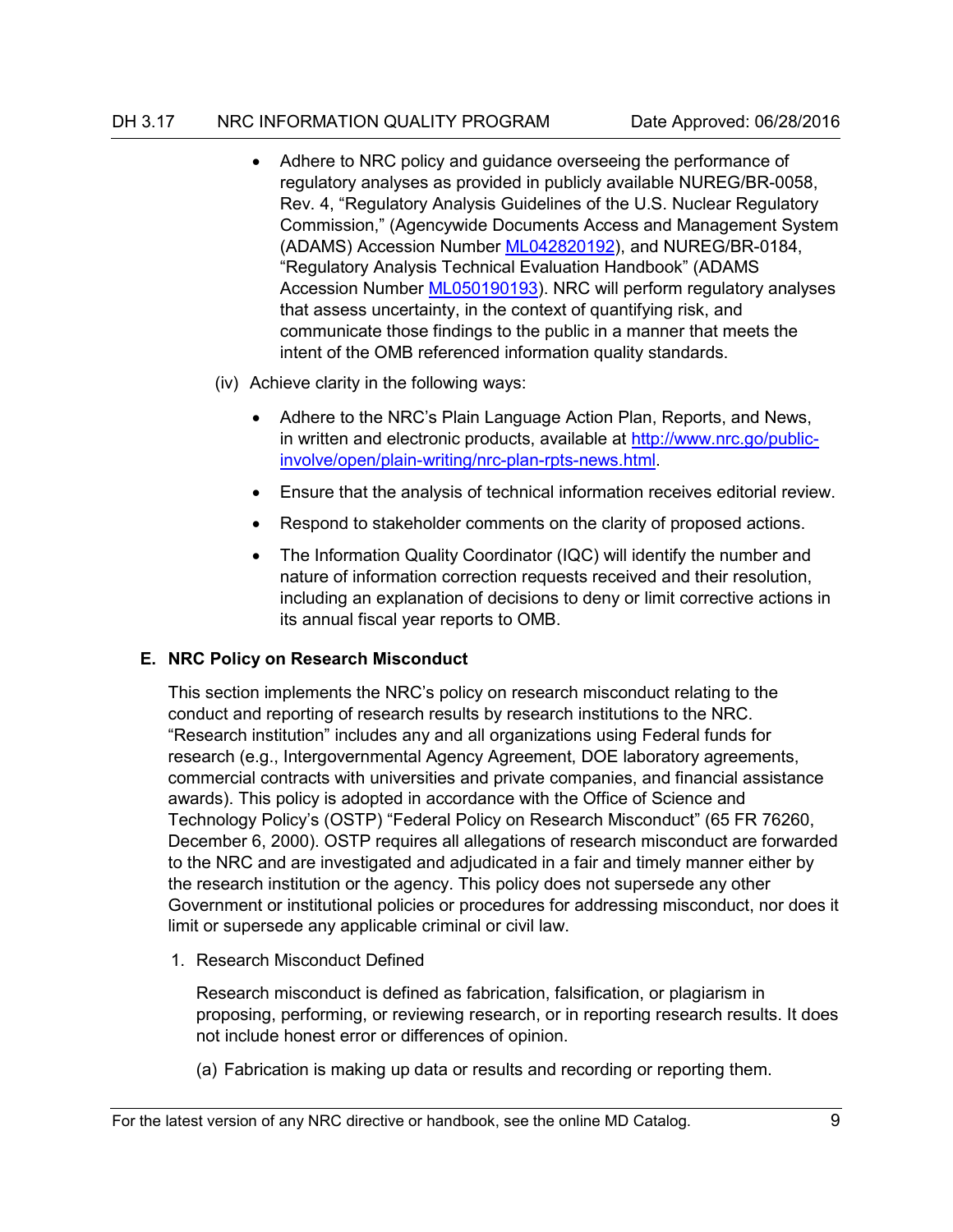- (b) Falsification is manipulating research materials, equipment, or processes, or changing or omitting data or results so that the research is not accurately represented in the research record.
- (c) Plagiarism is the appropriation of another person's ideas, processes, results, or words without giving appropriate credit.
- 2. Findings of Research Misconduct

A finding of research misconduct requires that—

- (a) There is a significant departure from accepted practices of the relevant research community.
- (b) The misconduct is committed intentionally, knowingly, or recklessly.
- (c) The allegation is proven by a preponderance of evidence.
- 3. Responsibilities of the NRC and Research Institutions
	- (a) While Federal agencies have ultimate oversight authority for federally funded research, research institutions bear primary responsibility under the OSTP policy statement for prevention and detection of research misconduct and for the inquiry, investigation, and adjudication of research misconduct alleged to have occurred in association with their own institution. At the NRC, the expectation is that research institutions will self-report allegations or findings of research misconduct by individuals performing research associated with its grant or contract. If substantiated, the NRC may take any applicable administrative action authorized by law, taking into consideration the factors listed in Section I.E.4 of this handbook.
	- (b) Notwithstanding this expectation placing primary reporting responsibility upon the research institution, the NRC may also compel the investigation and resolution of an allegation of research misconduct through the following means:
		- (i) Grants
			- The terms and conditions of NRC grants require that any allegation of research misconduct be submitted to the grants officer identified within the grant. These terms and conditions place the primary responsibility to investigate these allegations with the research institution which submits its findings to the grants officer. The NRC should ensure that this submission includes the investigative report, a copy of the evidentiary record upon which the report was based, the research institution's adjudicatory decision, and any corrective actions or recommendations taken or planned by the research institution.
			- The grants officer also must notify the OIG of such an allegation. The NRC may accept the research institution's findings or proceed with its own investigation, conducted by the OIG under its authority to investigate fraud, waste, and abuse within NRC programs and activities.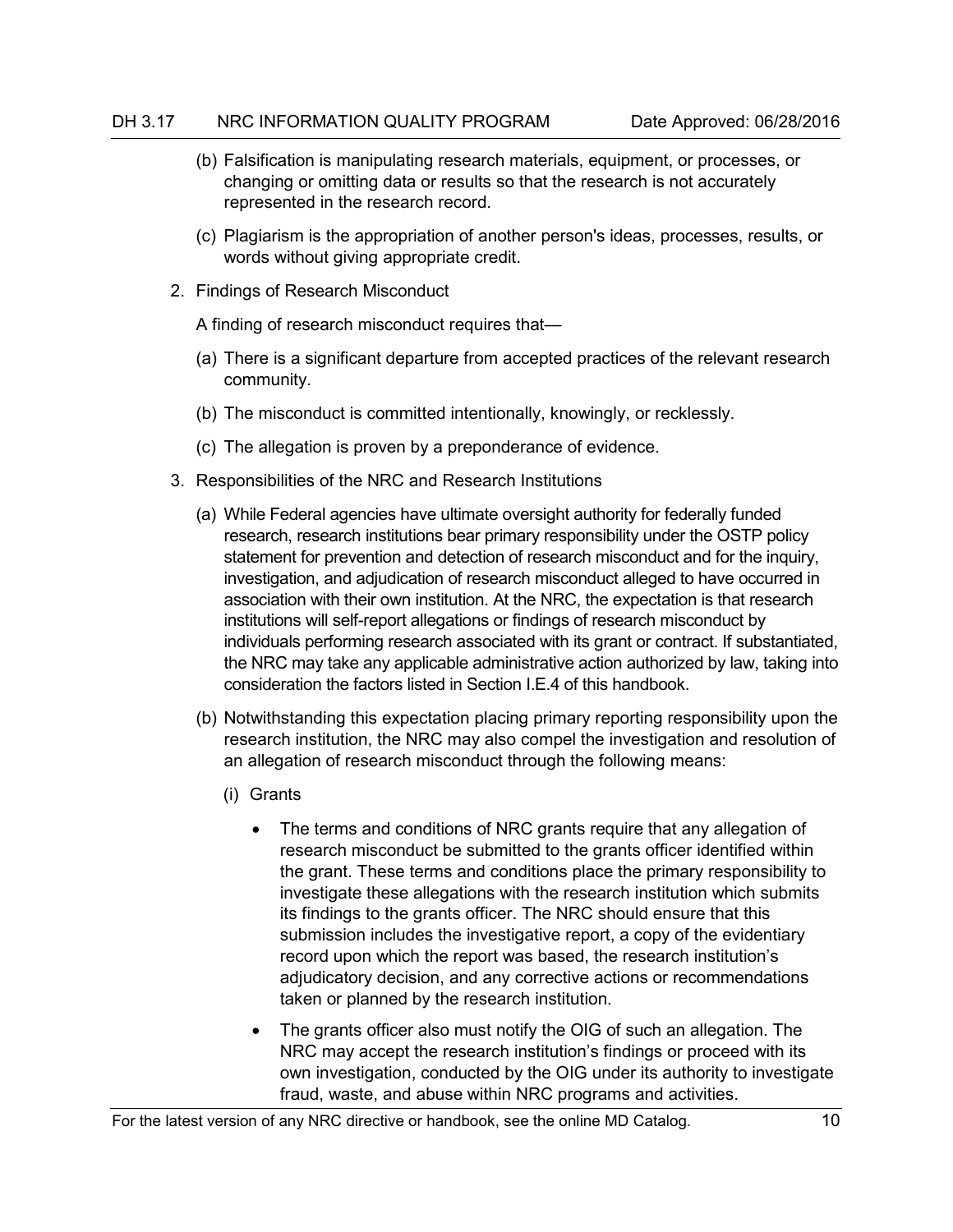#### (ii) Contracts

An allegation of research misconduct may be considered evidence of fraud or an offense indicating a lack of business integrity or business honesty, constituting a cause for suspension under the Federal Acquisition Regulations (FAR) in Chapter 1 of Title 48 of the CFR. The NRC Acquisition Regulations in Chapter 20 of Title 48 of the CFR provide procedures for contracting officers who receive information which may be sufficient cause for suspension. Contracting officers should follow such procedures when handling allegations of research misconduct, which include submitting a statement of facts and recommended action to the appropriate director and, where warranted, possible referral to the OIG for investigation. Where an allegation of research misconduct is substantiated but does not result in a formal suspension or debarment under the FAR, the agency may still take any appropriate lawful administrative action listed below in Section I.E.4(c) of this handbook based on the seriousness of the misconduct.

- 4. Agency Administrative Actions
	- (a) While the NRC may choose to accept and rely on the findings of a research institution that self-reports research misconduct, nothing precludes the NRC from proceeding with its own inquiry or investigation if the circumstances warrant, including when the NRC determines that the research institution is not prepared or is not capable of investigating the allegation in a manner that is fair, impartial, or timely, or where the NRC determines that its own involvement is needed to protect the public interest or public health and safety.
	- (b) Upon a substantiated finding of research misconduct, the NRC will determine an appropriate and lawful administrative action by considering the seriousness of the misconduct. Factors when making this determination include but are not limited to—
		- (i) The degree to which the misconduct was knowing, intentional, or reckless;
		- (ii) Whether the misconduct was an isolated event or part of a pattern; and
		- (iii) The degree to which the misconduct had significant impact on the research record, research subjects, other researchers, institutions, or the public welfare.
	- (c) Administrative actions authorized by law may include, but are not limited to—
		- (i) Letters of reprimand;
		- (ii) Imposition of a special certification or assurance requirement to ensure compliance with applicable regulations or terms of an award;
		- (iii) Suspension or termination of an active award, for which the research institution may be liable for repayment;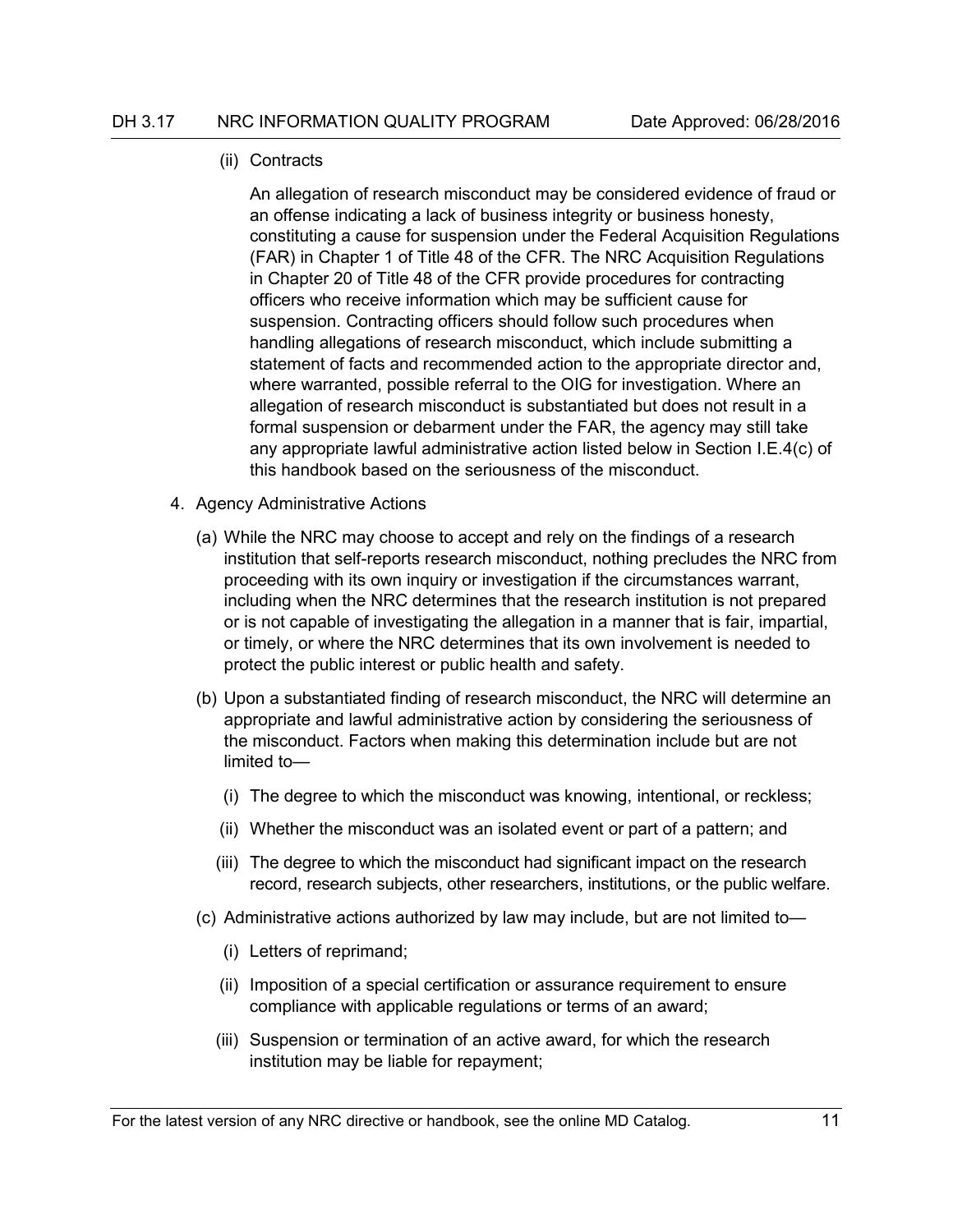- (iv) Suspension and debarment in accordance with applicable NRC and Governmentwide rules on suspension and debarment as described in Chapter 1 and Chapter 20 of Title 48 of the CFR, "Federal Acquisition Regulations System"; or
- (v) Any other appropriate steps necessary to correct the research record.
- (d) Any administrative actions imposed upon Government employees must comply with all relevant Federal personnel policies and laws.
- 5. Criminal or Civil Fraud Violations

Anyone who receives information that a criminal or civil fraud violation may have occurred must promptly refer the matter to the OIG.

# <span id="page-19-0"></span>**II. NRC ADMINISTRATIVE PROCESS FOR THE PUBLIC TO SUBMIT A REQUEST FOR CORRECTION OF INFORMATION**

The OMB Information Quality Guidelines require that Federal agencies establish administrative mechanisms allowing affected persons to seek and obtain correction of information maintained and disseminated by the agency that does not comply with OMB or agency information quality guidelines. The NRC published its guidelines for the public to request correction of information in 67 FR 61698 on October 1, 2002. This part implements the NRC staff's procedures for reviewing and responding to requests for correction of information that are received by the IQC as described on the public NRC Information Quality Web site, available at [http://www.nrc.gov/public-involve/info-quality.html,](http://www.nrc.gov/public-involve/info-quality.html) and administrative appeal procedures when a requestor disagrees with the agency's decision or corrective action.

## <span id="page-19-1"></span>**A. Correction Process**

- 1. The correction process is designed to address the genuine and valid needs of affected persons without disrupting agency operations. In determining whether to correct information, NRC may reject claims made in bad faith or without justification. NRC is required to undertake only the degree of correction that it concludes is appropriate for the nature and timeliness of the information involved.
- 2. Subject to applicable laws, NRC's corrective measures may include, without limitation, personal contacts via letter or telephone, form letters, press releases, postings on the NRC's Web site, correction in the next version of a document, or other appropriate methods that would give affected persons reasonable notice of any corrective actions made.
- 3. It is NRC's intent to make corrections within a reasonable time after the agency has made the determination that a correction is appropriate.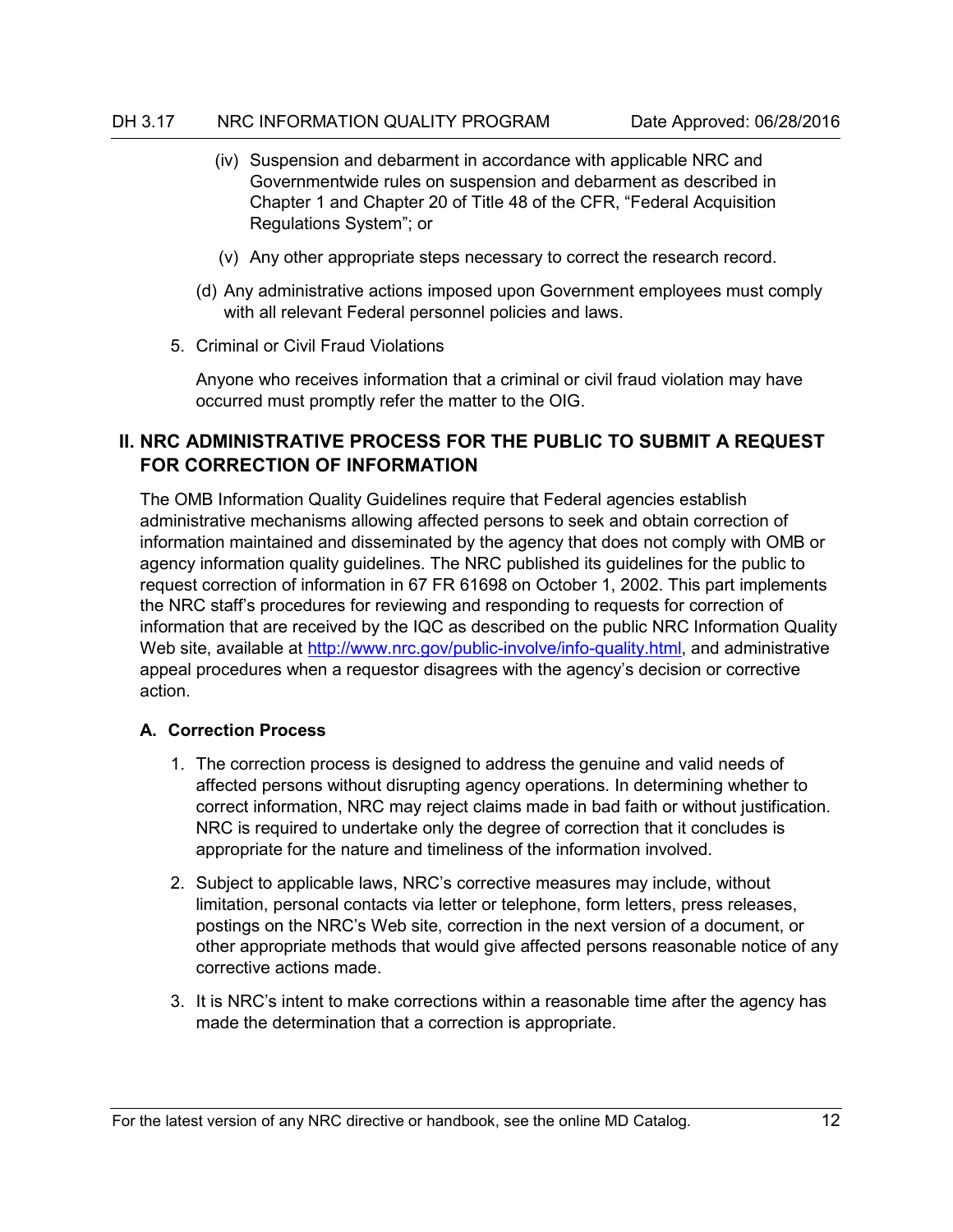- 4. NRC will continue to process any decision or document that has had a related information collection request (ICR) unless NRC decides that the information requires correction before the process may continue.
- 5. NRC's information correction process will be open to the public as a commitment to transparency and request responses will be made public through ADAMS, excluding the requester's personal privacy information.

# <span id="page-20-0"></span>**B. Information Quality Coordinator (IQC) Actions**

- 1. When the IQC receives an ICR, the ICR will be marked with the date of receipt and assigned a sequential case number to be used as the reference in all matters about the ICR.
	- (a) The IQC will perform an initial review to determine if the issue requires immediate action, particularly if it concerns an allegation or physical security.
	- (b) If immediate action is required, the IQC refers the ICR to the appropriate regulatory office (e.g., the Office of Enforcement or NSIR).
- 2. The IQC will perform an acceptance review within 5 calendar days that will include—
	- (a) Determining if the submitter of the ICR is an affected party;
	- (b) Determining if all the necessary information on which the correction review will be performed was included with the ICR; and
	- (c) Determining whether the ICR is more appropriately addressed through some other NRC administrative mechanism, such as the allegations program.
- 3. If the IQC determines that the ICR does meet the acceptance criteria, the requester will be informed that the ICR has been accepted and given the anticipated completion date.
- 4. If the IQC determines that the ICR does not meet the acceptance criteria, the requester will be informed why the ICR was not accepted and how to appeal this decision.
- 5. If the ICR is accepted, the IQC will assign the ICR to the Information Office Coordinator (IOC) in the office that is knowledgeable about the information in question.
- 6. The IQC will respond to the requester within 45 calendar days of receipt by letter or e-mail, and the response will explain the findings of the review and any actions that NRC will take.
- 7. The response will contain information on how the requester can appeal the agency's decision. If the request requires more than 45 calendar days to resolve, the ICQ will inform the requester that more time is required, state the reason why, and include an estimated decision date. See appeal guidance, "How To Submit a Request for an Appeal," available at [http://www.nrc.gov/public-involve/info-quality/submit-appeal.html.](http://www.nrc.gov/public-involve/info-quality/submit-appeal.html)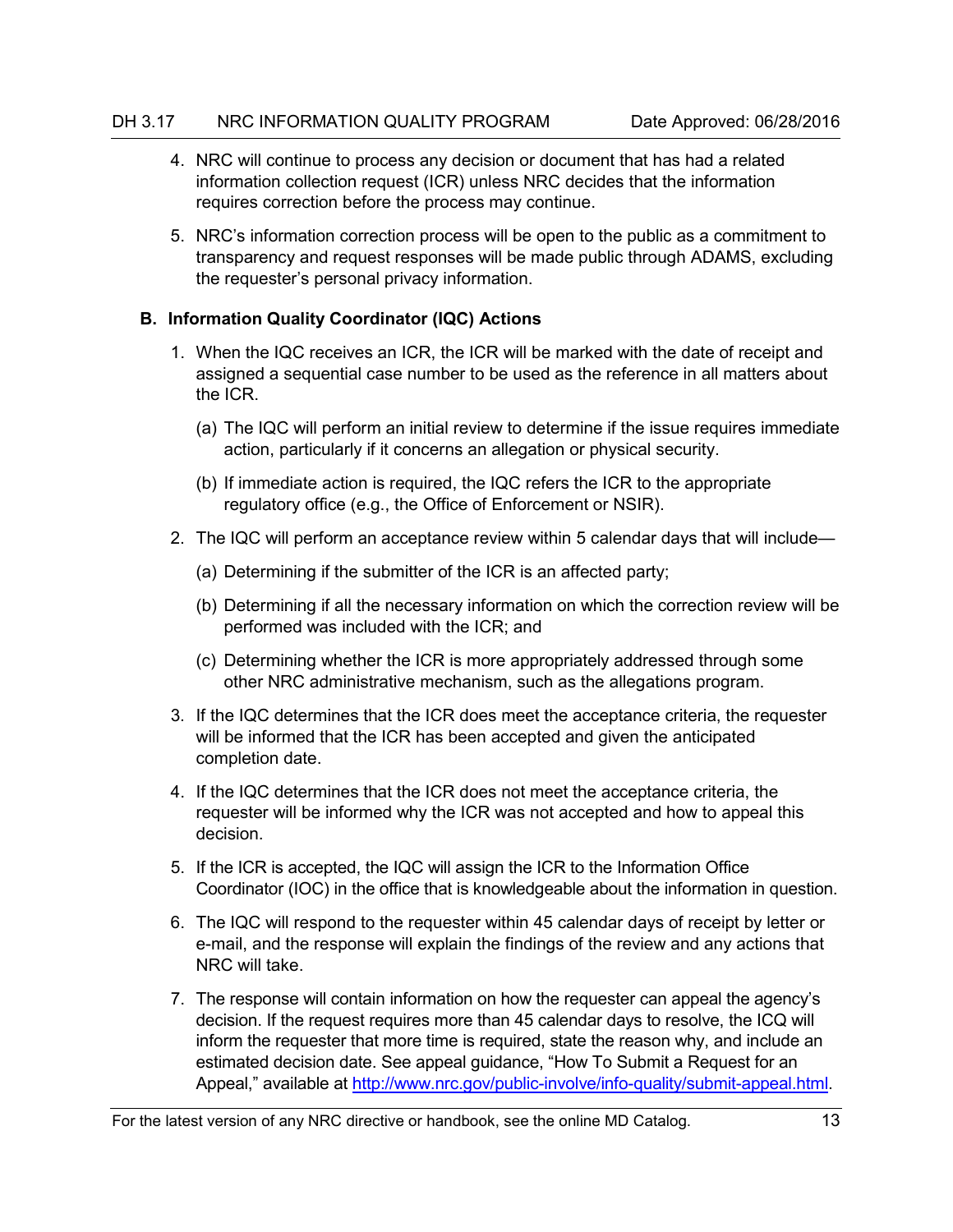#### <span id="page-21-0"></span>**C. Office Processing Actions**

- 1. The Information Office Coordinator (IOC) should ensure that the appropriate management official at the branch chief or deputy division director level reviews the ICR for correctness.
- 2. The assigned management official will review the ICR and make a determination whether there is an error that warrants correction. If so, the management official will determine appropriate action. The management official may consult with other Federal agencies or staff in making this determination.
- 3. The assigned management official will consider, at a minimum, the following in making the determination:
	- (a) The significance of the asserted error,
	- (b) The benefits that are likely to be derived from such a correction,
	- (c) The costs of the correction and its impact on other agency processes and activities, and
	- (d) The agency's more pressing priorities and obligations.
- 4. The assigned management official will provide a written determination (typically a memorandum) of whether there is an error to the IOC. This determination will include the following:
	- (a) The justification for making a correction or not making a correction;
	- (b) The corrective action already taken or to be taken, if any;
	- (c) The schedule for future corrective actions, if any; and
	- (d) The management official's name, title, office, and date of determination.
- 5. The IOC will provide the written determination to the IQC within 30 calendar days after the office's receipt of the action from the IQC.

## <span id="page-21-1"></span>**D. NRC Receipt and Review of Appeals to ICR Decisions**

- 1. Any NRC employee who receives an appeal to an ICR will forward it immediately to the IQC.
- 2. When the IQC receives an appeal, the IQC will mark the appeal with the date of receipt and assign a sequential case number to be used as the reference in all matters about the appeal ICR.
- 3. The IQC will perform an acceptance review within 5 calendar days that will include—
	- (a) Determining if the submitter of the appeal is the original requester.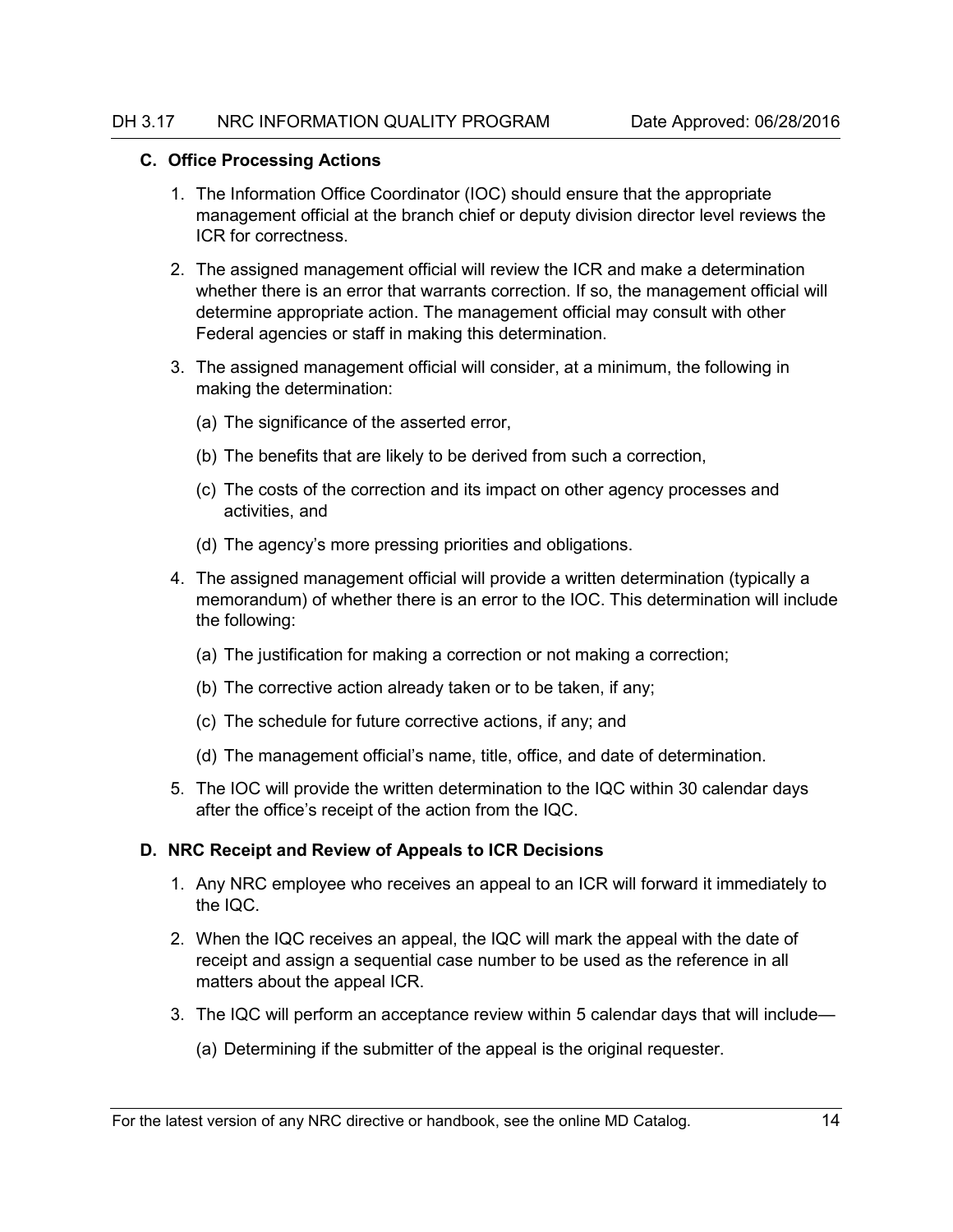- (b) Determining if all the necessary information on which the appeal review will be performed was included with the ICR.
- 4. If the IQC determines that the appeal does meet the acceptance criteria, the requester will be informed that the appeal has been accepted and the anticipated completion date.
- 5. If the IQC determines that the appeal does not meet the acceptance criteria, the requester will be informed why the appeal was not accepted and given the anticipated completion date.
- 6. If the appeal is accepted, the IQC will assign the appeal to the office that is knowledgeable of the information in question, typically the office that made the determination on the initial ICR.
- 7. The IOC will assign the appeal for evaluation to a management official, typically at the division director level, who is a member of the Senior Executive Service and who, in most cases, does not supervise the management official who was responsible for the initial response to the ICR.
- 8. The management official will limit the appeal review to the basis of the appeal and may consult with other Federal agencies or NRC employees in responding to the appeal, as appropriate.
- 9. The management official will determine whether a correction is warranted and, if so, what action will be taken and will provide that response to the IOC.

## <span id="page-22-0"></span>**E. Responding to the Requester**

- 1. The IQC will provide the response to the requester through a letter or e-mail within 30 calendar days. The response will contain the management official's determination. If the appeal requires more than 30 calendar days to resolve, the IQC will inform the requester that more time is required, state the reason why, and include an estimated decision date.
- 2. If the decision on the initial ICR was overturned, the IQC will independently assess the decision to correct information for its impact on other agency processes and activities.

## <span id="page-22-1"></span>**F. Follow-up Actions**

If corrective actions are not completed at the time the response is sent to the requester, the IQC will track any necessary follow-up actions.

## <span id="page-22-2"></span>**G. Annual Reporting Requirement**

NRC will identify the number and nature of ICRs received and their resolution, including an explanation of decisions to deny or limit corrective actions in its annual fiscal year reports to OMB by December 15 of each year.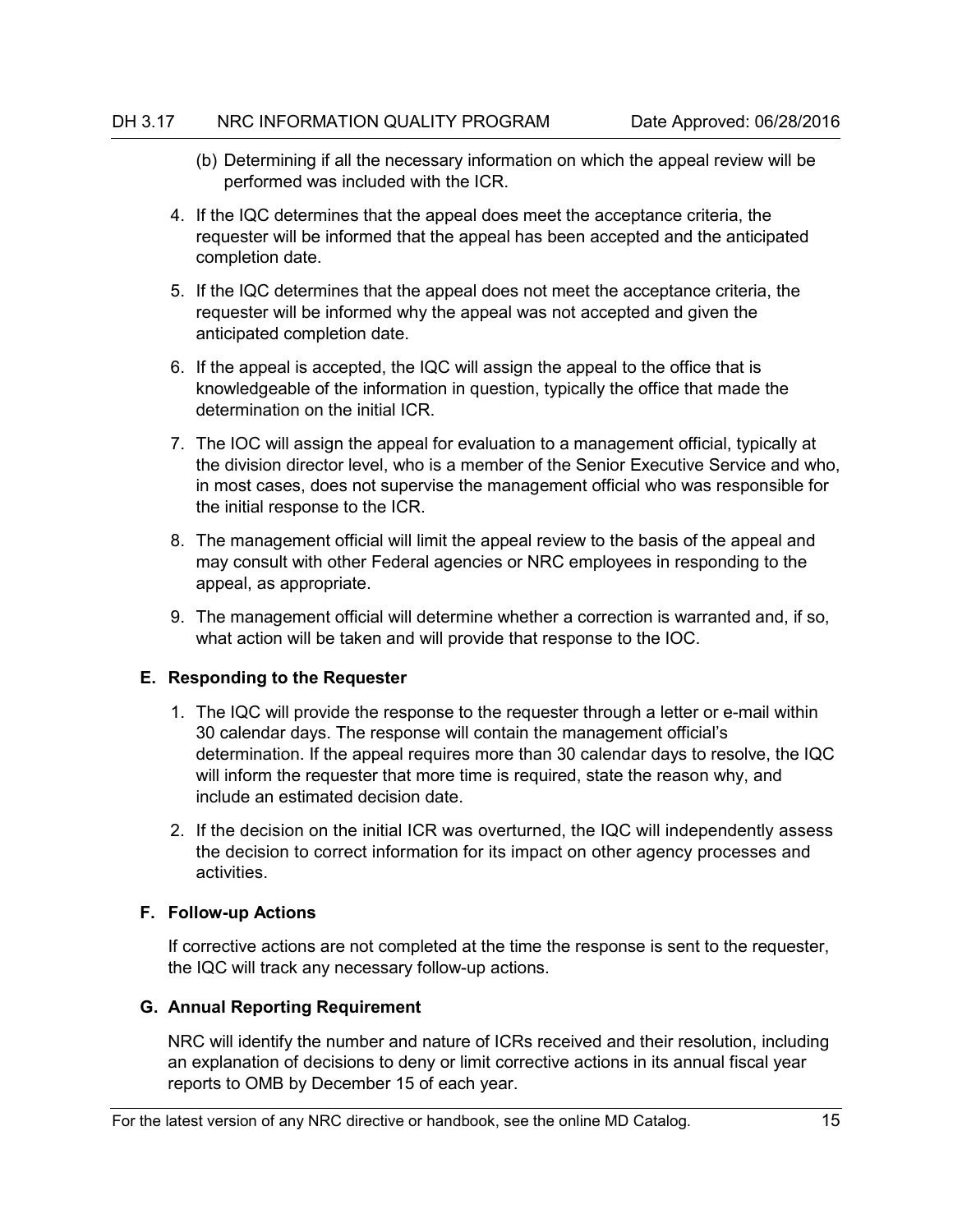# <span id="page-23-0"></span>**III. NRC GUIDELINES FOR APPLYING THE OMB FINAL INFORMATION QUALITY BULLETIN FOR PEER REVIEW**

# <span id="page-23-1"></span>**A. Identification of Scientific Information Subject to Office of Management and Budget Peer Review Guidelines**

- 1. Introduction
	- (a) On January 14, 2005, the OMB issued the "Final Information Quality Bulletin for Peer Review" (70 FR 2664), hereafter referred to as the ("OMB bulletin"). The OMB bulletin requires that all agencies conduct a peer review of information that qualifies as "influential scientific information (ISI)" or as a "highly influential scientific assessment (HISA)" that the NRC intends to disseminate publicly.
	- (b) The OMB bulletin is "designed to realize the benefits of meaningful peer review of the most important science disseminated by the Federal Government" and applies only to information that meets the threshold of ISI or HISA, as defined in Section III.A.2, "Definitions," of this handbook. The annual number of NRC products that could likely contain ISI or HISA is anticipated to be very low. As the OMB guidance is applied to the NRC, ISI or HISA likely would be associated with documents that form the technical basis for major guidance changes or rule changes, where there is a potential for policy changes that have a significant impact to the public or industry as described in Section III.A.2, "Definitions," of this handbook. Because of the potential need to perform a peer review, it is important for staff that are involved in work that supports substantial changes to NRC guidance or rules to be aware of the OMB guidelines for quality peer review of scientific information so that such reviews can be accounted for in the schedules for those products.
	- (c) Existing NRC peer review mechanisms, including review by the ACRS and ACMUI, satisfy the requirements of the OMB bulletin. In addition, because the peer review requirements in the OMB bulletin apply only to information that the NRC "disseminates," NRC products listed in Exhibit 2, Table 2, as exempt from the NRC's Information Quality Guidelines also are exempt from these peer review guidelines.
	- (d) NRC will post to its public Web site [\(http://www.nrc.gov/public-involve/info](http://www.nrc.gov/public-involve/info-quality.html)guality.html) an agenda of Peer Review Plans describing all planned and ongoing peer reviews of information products in development qualifying as ISI and as an HISA and that are expected to be disseminated to the public in draft or final form in the next 3 years. The agenda is to be updated at least semiannually. For each relevant peer review, NRC will prepare a Peer Review Plan and post the plan to its public Web site. The NRC will provide an annual report to OMB, due by December 15 of each year or on the date that OMB requests the annual report. The report will contain a summary of the peer reviews conducted during the fiscal year.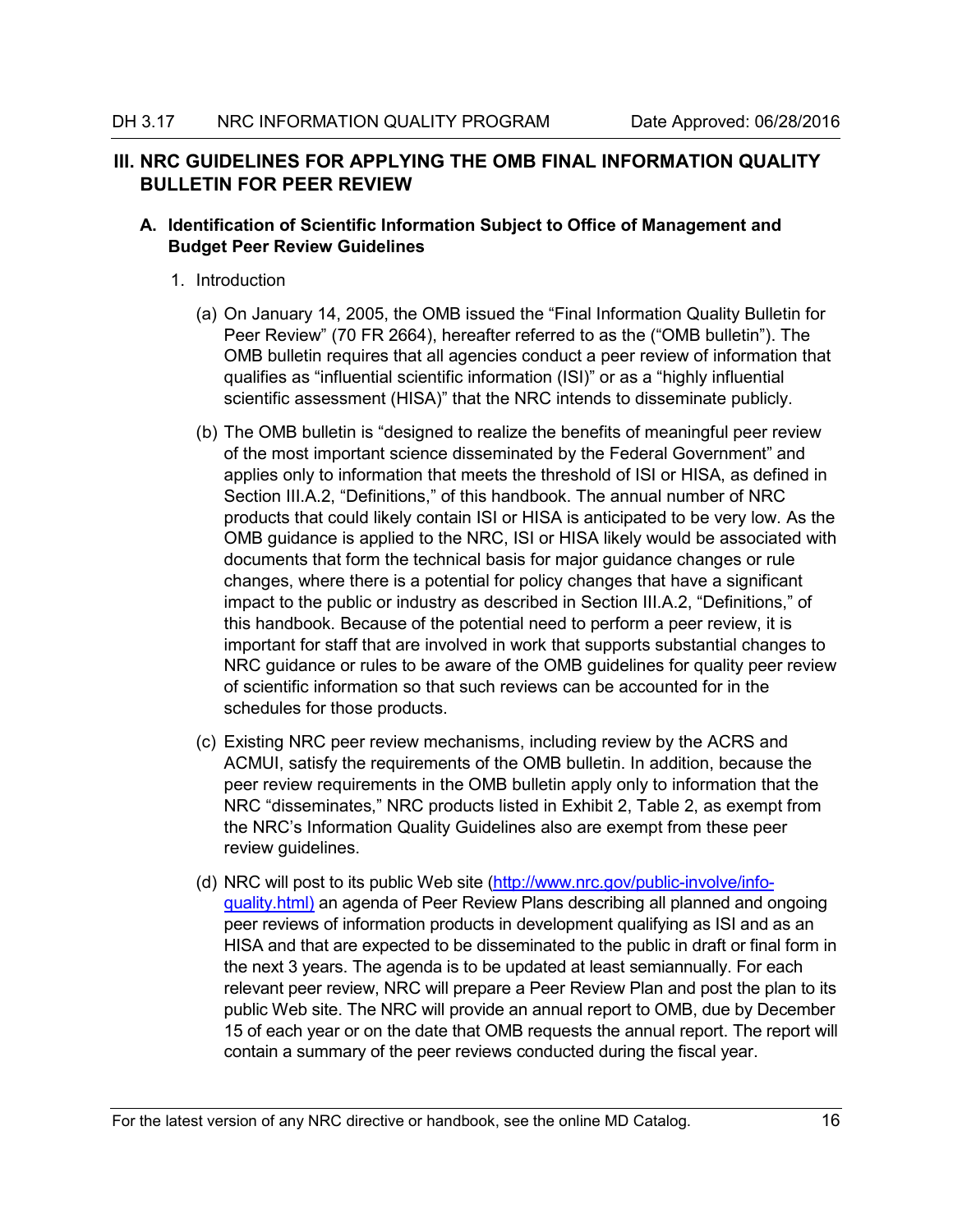#### 2. Definitions

- (a) "Scientific information" means factual inputs, data, models, analyses, technical information, or scientific assessments related to such disciplines as the behavioral and social sciences, public health and medical sciences, life and earth sciences, engineering, or physical sciences. This definition includes any communication or representation of knowledge (e.g., facts or data, in any medium or form, including textual, numerical, graphic, cartographic, narrative, or audiovisual forms). This definition includes information that NRC disseminates from its Web page but does not include the provision of hyperlinks on a Web page to information that others disseminate. This definition excludes opinions where NRC's presentation makes clear that an individual's opinion, rather than a statement of fact or of the agency's findings and conclusions, is being offered.
- (b) "Influential scientific information" (ISI) means scientific information for which the NRC reasonably can determine will have or does have a clear and substantial impact on important public policies or private sector decisions.
	- (i) NRC interprets "influential information," in accordance with the internal NRC [Information Quality Guidelines](http://www.internal.nrc.gov/ois/CScatalog/customerservicecatalogs/information-management/quality/information-quality.html) and OMB bulletin as information that forms the technical basis for a substantive rulemaking that has substantial impact on an industry.
	- (ii) Scientific information forming the technical basis for regulatory action deemed to be a "major rule" under the Congressional Review Act (5 U.S.C. 801 et seq.) presumptively constitutes ISI, unless noted as exempt in Exhibit 2. Examples of this information could be NUREGs or other supporting NRC scientific reports that support these rules.
	- (iii) On a case-by-case, NRC may deem other scientific information to be "influential," based on the following factors:
		- The scientific information is contained in a product that is not exempt from the Information Quality Guidelines (i.e., it is not in a product listed in Exhibit 2, Table 2).
		- The information must have a clear and substantial impact that has a high probability of occurring.
		- The information must impact regulatory decisions affecting a broad class of applicants or licensees or the public. (Although information contained in a regulatory decision for an individual applicant or licensee, and the local population, may have substantial impact, it is limited in its breadth, therefore will not be deemed "influential" for the purposes of these guidelines.)
		- Technical basis documents for generic communications, rulemakings, or other regulatory actions that could be considered "significant" are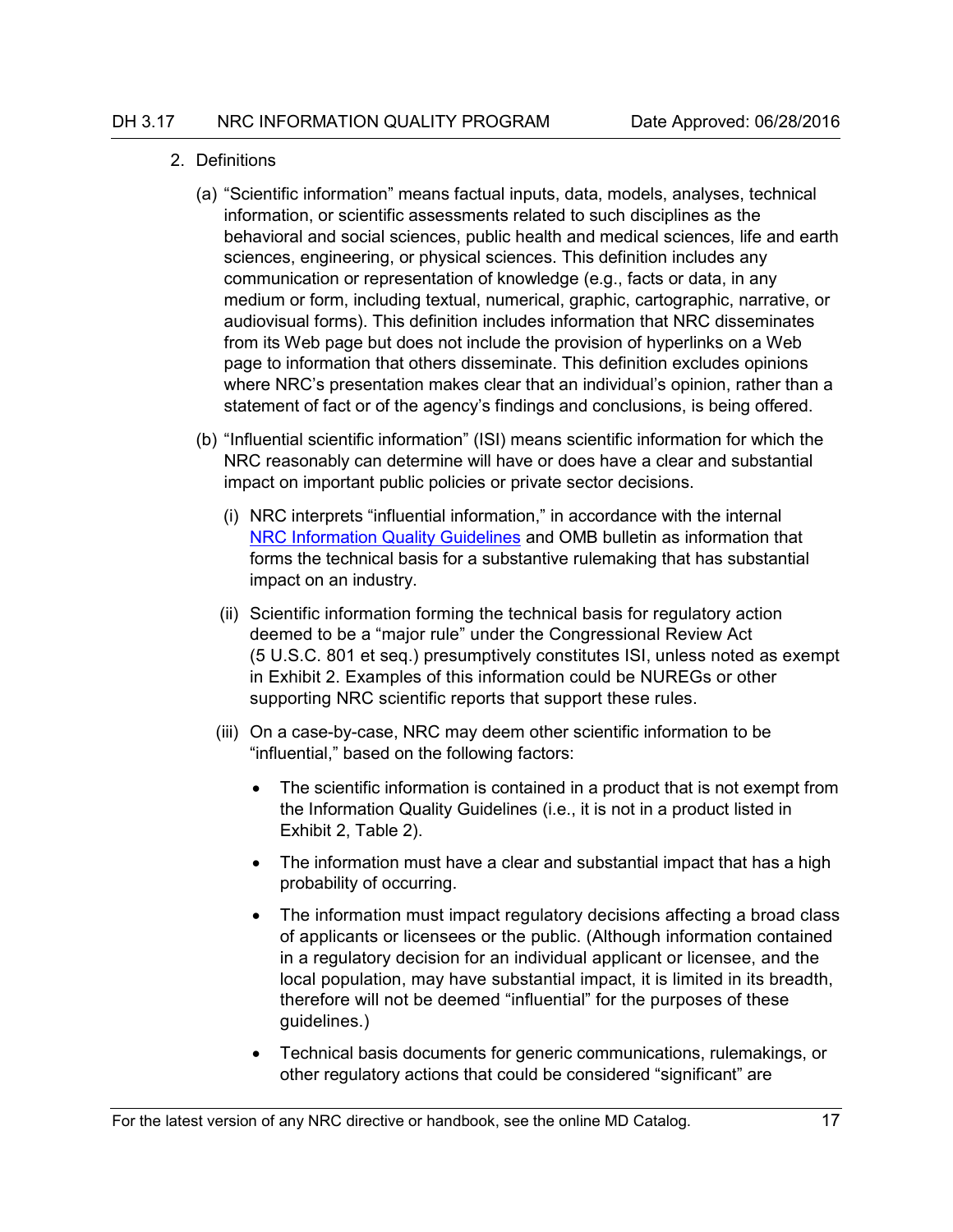considered within the scope of NRC scientific products that would be subject to OMB guidance on peer review.

- (c) A "scientific assessment" is one type of scientific information and means an evaluation of a body of scientific or technical knowledge, which typically synthesizes multiple factual inputs, data, models, assumptions, and/or applies best professional judgment to bridge uncertainties in the available information. These assessments include, but are not limited to, state-of-science reports; technology assessments; weight-of-evidence analyses; meta-analyses; health, safety, or ecological risk assessments; toxicological characterizations of substances; integrated assessment models; hazard determinations; or exposure assessments. These assessments are often communicated by NRC through NUREGs, generic communications, and other means. NRC may sponsor or develop scientific assessments to support rulemakings, policy statements, or other regulatory decisions.
- (d) NRC defines a "highly influential scientific assessment" (HISA) as follows:
	- (i) A scientific assessment used as the basis of a rulemaking or regulatory action that NRC determines could have a potential impact of more than \$500 million in any single year on either the public or private sector.
	- (ii) In accordance with OMB guidelines, in cases where the NRC determines the potential impact of the rulemaking or regulatory action is less than \$500 million, an assessment still can be considered HISA if it represents a "novel, controversial, or precedent-setting approach, or has significant interagency interest," either because of the information in the assessment or the way the assessment was performed. At the NRC, only scientific assessments of the utmost significance are expected to constitute HISA under this alternative approach.
- 3. Initiation of the Annual Survey
	- (a) Before the initiation of each annual survey, the IQC will ensure involved NRC staff (typically the offices' Peer Review Coordinators) and management discuss the requirements and responsibilities associated with the identification and reporting of ISI and HISA.
	- (b) The Chief Information Officer (CIO), on or before September 1 of each year, will survey NRC offices to determine if those offices are working on projects that will likely disseminate scientific information within the next 3 years that could qualify as ISI or as an HISA.
	- (c) A flow chart, Peer Review Identification Process, summarizing the annual process for identifying scientific information that may qualify for peer review through the OMB bulletin is shown in Exhibit 3 and on the internal [NRC](http://www.internal.nrc.gov/ois/CScatalog/customerservicecatalogs/information-management/quality/information-quality.html)  [Information Quality Web Site.](http://www.internal.nrc.gov/ois/CScatalog/customerservicecatalogs/information-management/quality/information-quality.html)

For the latest version of any NRC directive or handbook, see the online MD Catalog. 18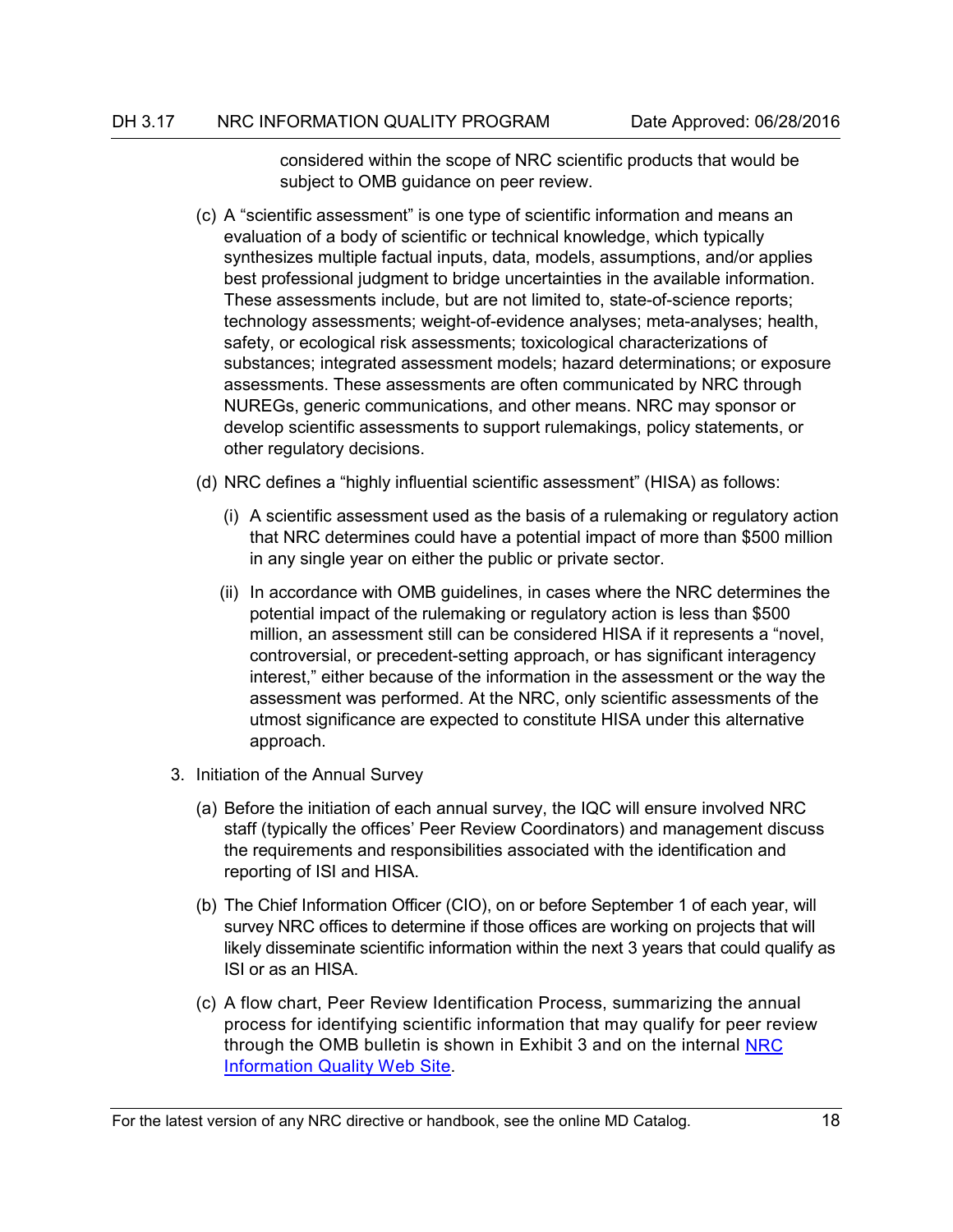- 4. Office Actions in Response to the Annual Survey
	- (a) Identification of Potential Information Products

The Offices of Nuclear Regulatory Research (RES), Nuclear Reactor Regulation (NRR), Nuclear Material Safety and Safeguards (NMSS), New Reactors (NRO), Nuclear Security and Incident Response (NSIR), or any other office involved in the development of scientific information will review their activities to determine if any of those activities could result in information products that potentially qualify as ISI or as an HISA. For NRC offices, this typically includes only major NRC activities such as "substantive" rulemakings and Generic Communications. If necessary, the information products produced by RES are referred to the lead office that sponsored or requested the products.

(b) Evaluation of Impact

RES, NRR, NMSS, NRO, or NSIR will evaluate the potential impact of information products identified as potentially qualifying as ISI or as a HISA and thus necessitating a peer review of the product.

5. Office Coordination

If RES, NRR, NMSS, NRO, or NSIR identifies an information product that the office believes may qualify as ISI or as an HISA, the office director will inform the office responsible for creation of the information product and will provide to that office director the explanatory information listed in Exhibit 4 for each product.

6. Office Response

RES, NRR, NMSS, NRO, and NSIR will provide the CIO the results of their annual survey, using a template provided by OCIO, listing the products reviewed for potential ISI or HISA information. The response will include a determination, for each listed product, whether the office judged the product likely to be ISI or HISA. For templates, exhibits, and other information, see the internal [NRC Information Quality](http://www.internal.nrc.gov/ois/CScatalog/customerservicecatalogs/information-management/quality/information-quality.html)  [Web Site.](http://www.internal.nrc.gov/ois/CScatalog/customerservicecatalogs/information-management/quality/information-quality.html)

7. OCIO Evaluation of the Adequacy of an Office Response

The CIO will review each office's response to the survey for completeness and clarity to ensure that the Agency standards for proper identification of ISI and HISA are being met. In addition, for any information product recommended for designation as either ISI or as an HISA, the OCIO will review the information provided, as required in Section III.A.6 of this handbook, to determine if it provides an adequate basis for the Executive Director for Operations (EDO) to determine if a peer review is required.

- 8. Formal Designation as "Influential Scientific Information" or as a "Highly Influential Scientific Assessment"
	- (a) The CIO, on the basis of an office response to the survey, will submit a report to the EDO before November 1 of each year listing the date of the annual meeting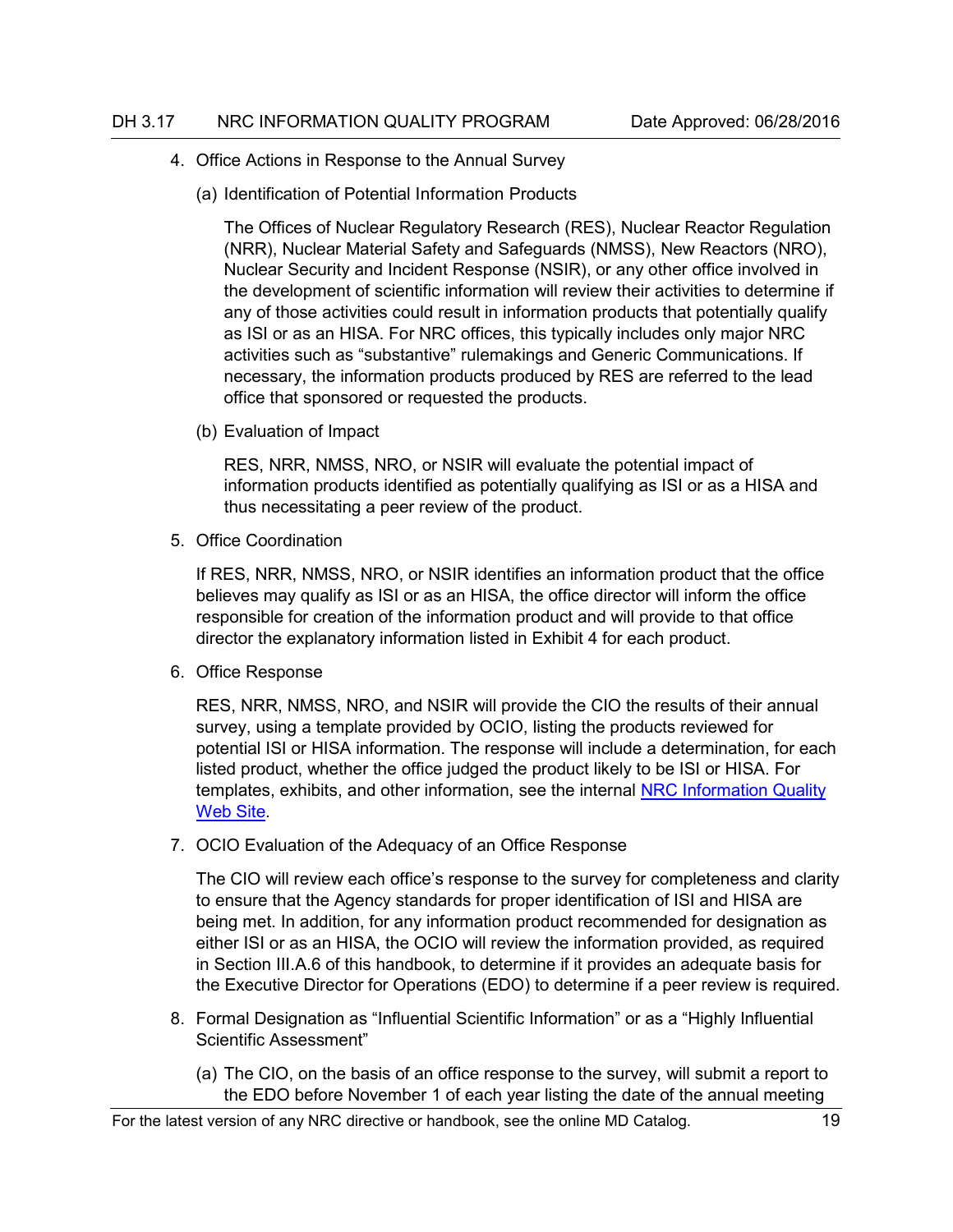with staff and management on the program (discussed in Section III.A.3(a) of this handbook), listing all products reviewed for potential ISI or HISA information, and recommending those information products that the agency identified that qualify as ISI or as a HISA. This report will be coordinated with the offices responsible for the information products.

- (b) The EDO will approve or disapprove the recommendation and provide the decision to the CIO before December 1 of each year.
- 9. Posting Peer Review on the NRC Public Web Site

On the basis of the EDO action, the IQC will prepare and post an agenda (i.e., a list) of planned and ongoing peer reviews, if any, to the NRC public Web site. Where no peer reviews have been identified, a notice will be made on the public Web site. The IQC will include contact information to allow interested members of the public to provide comments on the adequacy of individual peer review plans.

10. Semi-annual Update of the Peer Review Agenda

The CIO contacts offices semiannually to update the status of the peer review agenda. If any information products are added, dropped, or changed from influential to highly influential or vice versa, OCIO will obtain the EDO's approval before changing the Web site.

## <span id="page-27-0"></span>**B. Peer Review Plan**

The Peer Review Plan will include the following:

1. Responsibility

Once the EDO provides a decision, the CIO will request each office responsible for a qualifying information product to prepare a Peer Review Plan. The office assigned responsibility for conducting the peer review will, within 120 days of the approval by the EDO of an information product as either ISI or as a HISA, prepare a Peer Review Plan, and provide it to the IQC for posting on the public Peer Review Web site.

- 2. Contents of a Peer Review Plan
	- (a) Include a beginning paragraph containing the title, subject, and purpose of the planned report, as well as an agency contact to whom inquiries may be directed to learn the specifics of the plan.
	- (b) Indicate the type of information product (ISI or a HISA).
	- (c) Describe the timing of the review (including deferrals).
	- (d) Describe whether the review will be conducted through a panel or individual letters (or whether an alternative procedure will be employed).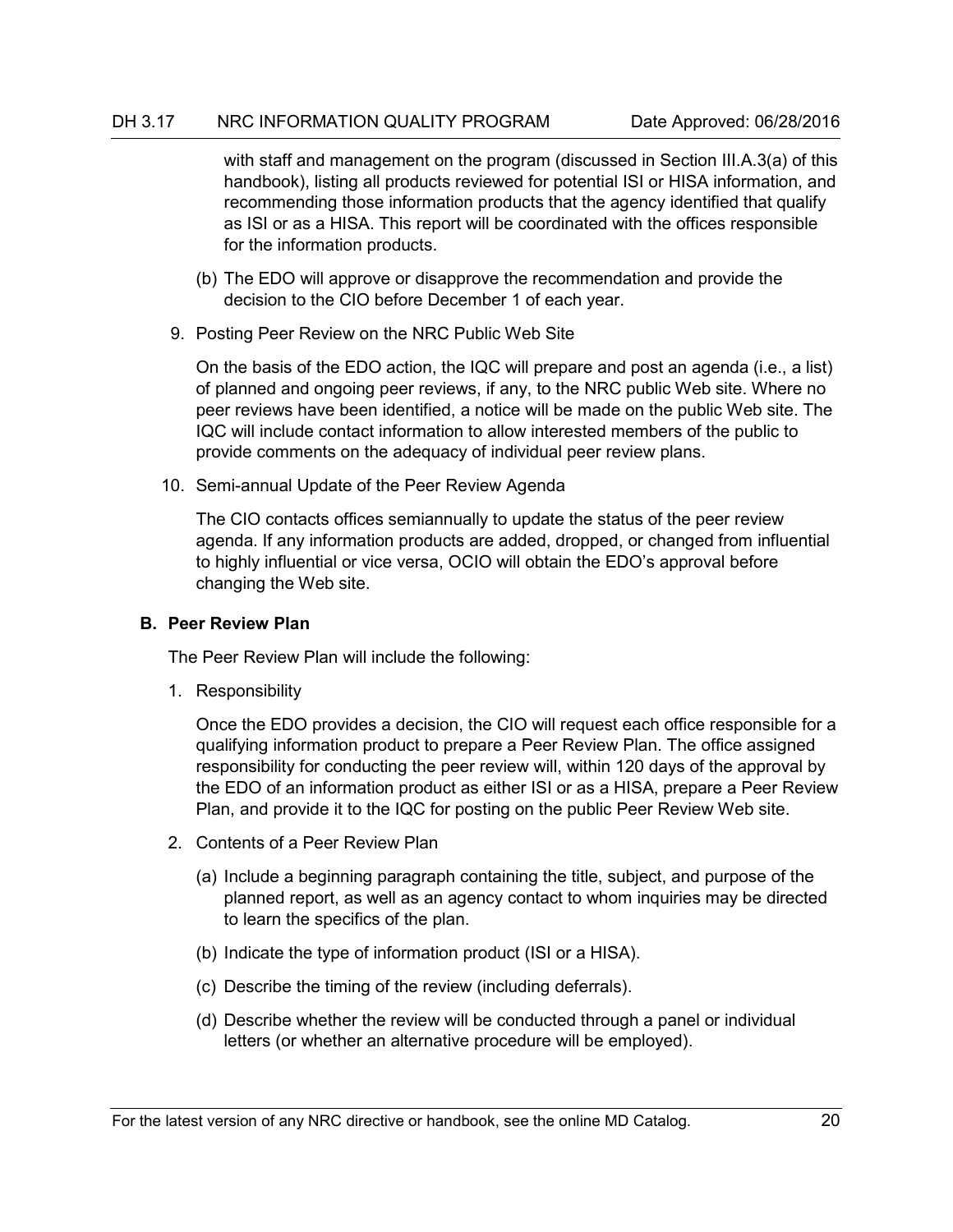- (e) Describe whether there will be opportunities for the public to comment on the work product to be peer reviewed and, if so, how and when these opportunities will be provided.
- (f) Describe whether the agency will provide significant and relevant public comments to the peer reviewers before they conduct their review.
- (g) Describe the anticipated number of reviewers (e.g., 3 or fewer, 4 to 10, or more than 10).
- (h) Give a succinct description of the primary disciplines or expertise needed in the review.
- (i) Describe whether reviewers will be selected by a designated outside organization.
- (j) Describe whether the public, including scientific or professional societies, will be asked to nominate potential peer reviewers.
- (k) Provide other information that OMB may request be included in a particular year's annual report, as communicated by OCIO in the annual survey.

## <span id="page-28-0"></span>**C. Conduct of Peer Reviews**

Peer reviews of ISI must meet the requirements in Section III.C.1 of this handbook. Peer reviews of HISA must meet the requirements in Section III.C.1 and the additional requirements in Section III.C.2 of this handbook. For most products, an ACRS or ACMUI review constitutes a peer review for information quality purposes.

1. Influential Scientific Information

For scientific information the EDO approves as ISI, the office director responsible for that information will ensure a peer review is conducted in accordance with requirements set forth in Section II of the OMB bulletin, which is summarized in this section of the handbook. Agencies are given broad discretion in determining what type of peer review is appropriate and what procedures should be employed to select appropriate reviewers. Any peer review for ISI must adhere to the guidance found in Section II of the OMB bulletin and specific NRC guidance that is set forth below.

- (a) Peer Review Mechanisms (OMB Bulletin Section II.4)
	- (i) Can range from a review from one or more subject matter experts to panels such as ACRS or ACMUI.
	- (ii) Considerations in selecting a peer review mechanism:
		- Novelty and complexity of the information to be reviewed,
		- Importance of the information to the decisionmaking,
		- The extent of prior peer reviews,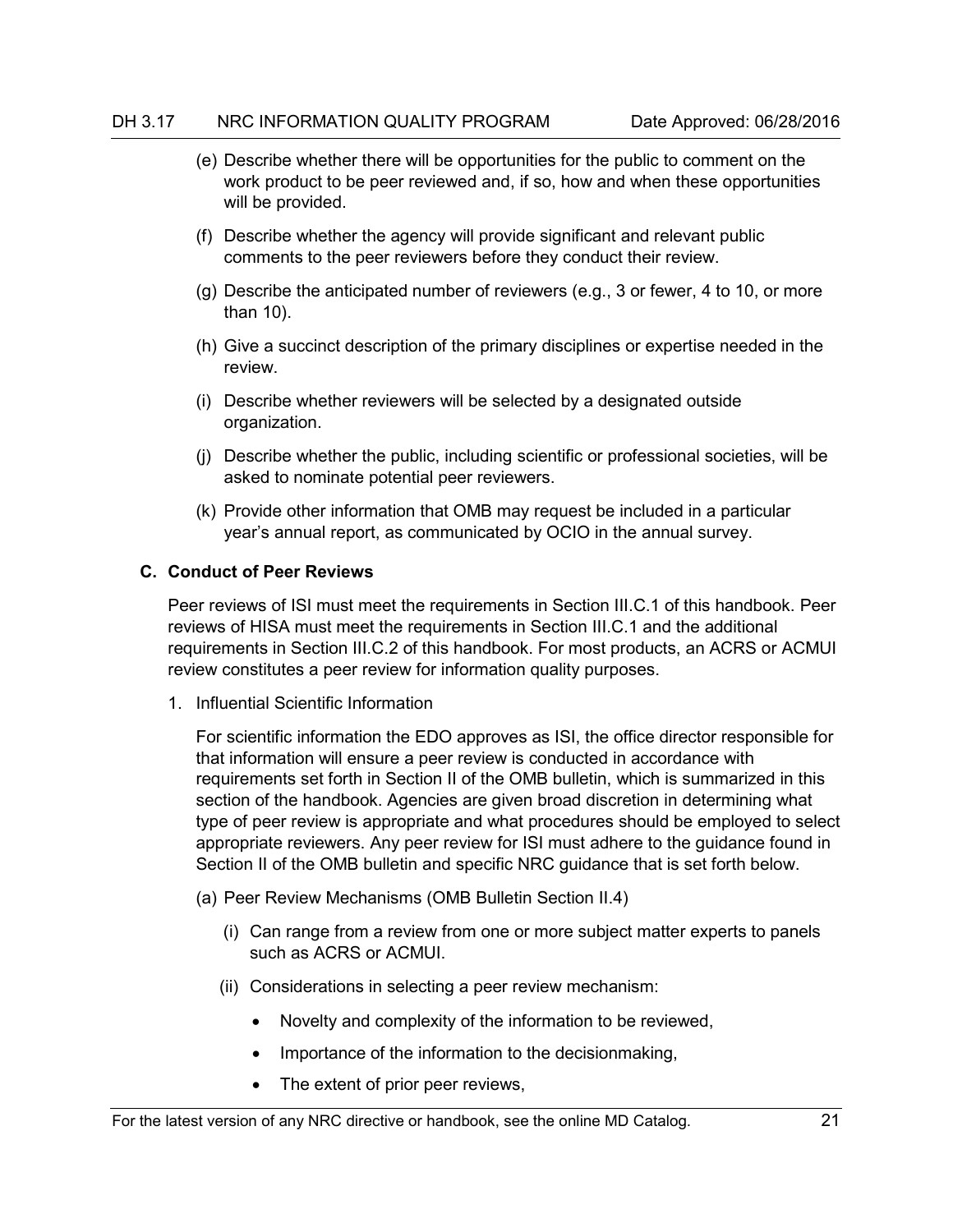- Expected benefits and costs of review, and
- Transparency.
- (b) Scope of Peer Reviewer Charge: The review will be solely of scientific and technical matters; policy determinations are left for the agency (OMB Bulletin Section II.1).
- (c) Informing Peer Reviewers of Applicable Federal Information Quality Standards: Access, objectivity, reproducibility, and other quality standards in accordance with Federal laws governing information access and quality (OMB Bulletin Section II.1).
- (d) Adequacy of Prior Peer Reviews (OMB Bulletin Section II.2).
	- (i) No further peer review is required if prior peer reviews are adequate. Publication in a referenced scientific journal may mean that adequate peer review has been performed. The agency must determine if a peer review is adequate.
	- (ii) In determining whether further peer review is required, consider—
		- Novelty and complexity of the information to be reviewed.
		- Importance of the information to the decisionmaking.
		- The extent of prior peer reviews.
		- Expected benefits and costs of the review.
	- (iii) National Academy of Sciences (NAS) principal findings, conclusions, and recommendations are generally presumed to be adequately peer reviewed.
- (e) Selection of Reviewers (OMB Bulletin Section II.3 and Supplementary Information)
	- (i) Expertise (OMB Bulletin Section II.3.a and Supplementary Information)
		- Reviewers must represent a necessary spectrum of knowledge where information spans a variety of scientific disciplines.
		- Consider requesting that the public, including scientific and professional societies, nominate potential reviewers.
	- (ii) Balance (OMB Bulletin Section II.3.a and Supplementary Information)
		- Represent diversity of scientific perspectives relevant to the information.
		- NAS policy on committee composition is a useful guide [\(http://www.nationalacademies.org/coi/bi-coi\\_form-0.pdf\)](http://www.nationalacademies.org/coi/bi-coi_form-0.pdf).
	- (iii) Independence (OMB Bulletin Section II.3.c)
		- The reviewer should not be involved in producing the scientific information.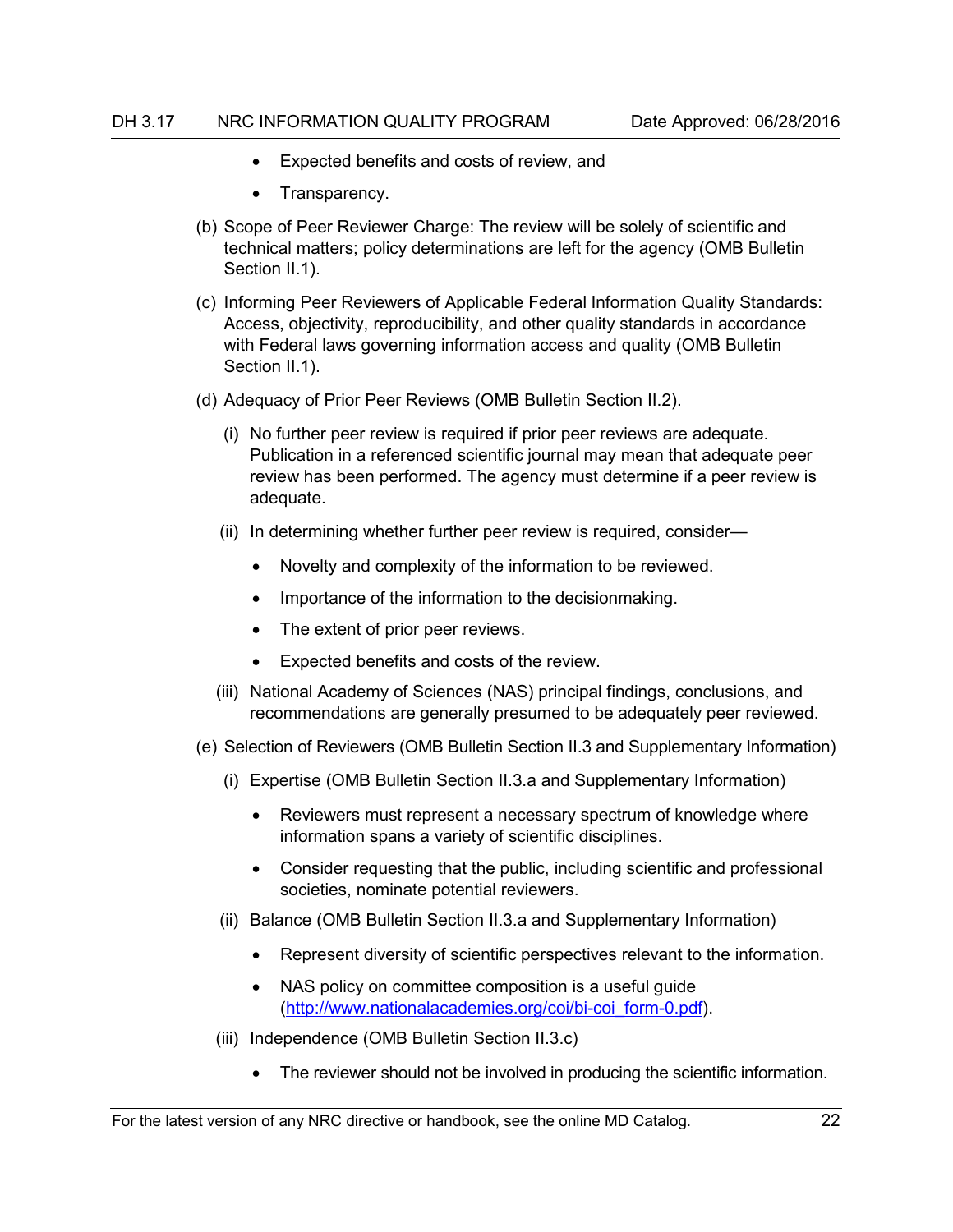- Careful evaluation is required for Government-funded scientists and may differ for grantees vs. contractors. (Grantees are considered more independent than contractors unless the contractor is used only to perform a peer review).
- (iv) Repeated use of the same reviewers on multiple assessments needs to be avoided unless it is essential and reviewers cannot be obtained elsewhere.
- (v) Conflict of Interest (OMB Bulletin Section II.3.b)
	- Ensure that financial arrangements and organizational relationships do not impair the individual's objectivity or create an unfair competitive advantage for a person or an organization.
	- Federal employees who serve as peer reviewers must comply with Federal ethics requirements.
	- Adapt NAS policy for committee selection with respect to evaluating conflicts for potential non-Federal Government peer reviewers.
- (f) Public Participation (See OMB bulletin discussion on public participation.)
	- (i) Public comment is encouraged but not required for the peer review of ISI.
	- (ii) Public comment can be obtained through a variety of means.
	- (iii) Clearly specify the time period allowed for public comment.
- (g) Transparency (OMB Bulletin Section II.5, Peer Review Report)
	- (i) Peer reviewers will prepare a report that describes the nature of their review, findings, and conclusions and will include—
		- A verbatim copy of each reviewer's comments (either with or without attribution) or represent the views of the group as a whole, including any disparate and dissenting views; and
		- The names of reviewers and their organizational affiliations. Reviewers will be notified in advance about the extent of disclosure and attribution planned by the agency. Public attribution of specific reviewer comments is not mandated. Before public disclosure of this information, consult with the NRC FOIA/Privacy Act Officer.
	- (ii) The peer review report should be—
		- Posted to the agency public Web site, and
		- Discussed in the statement of consideration of any related rulemaking and included in the administrative record of the agency.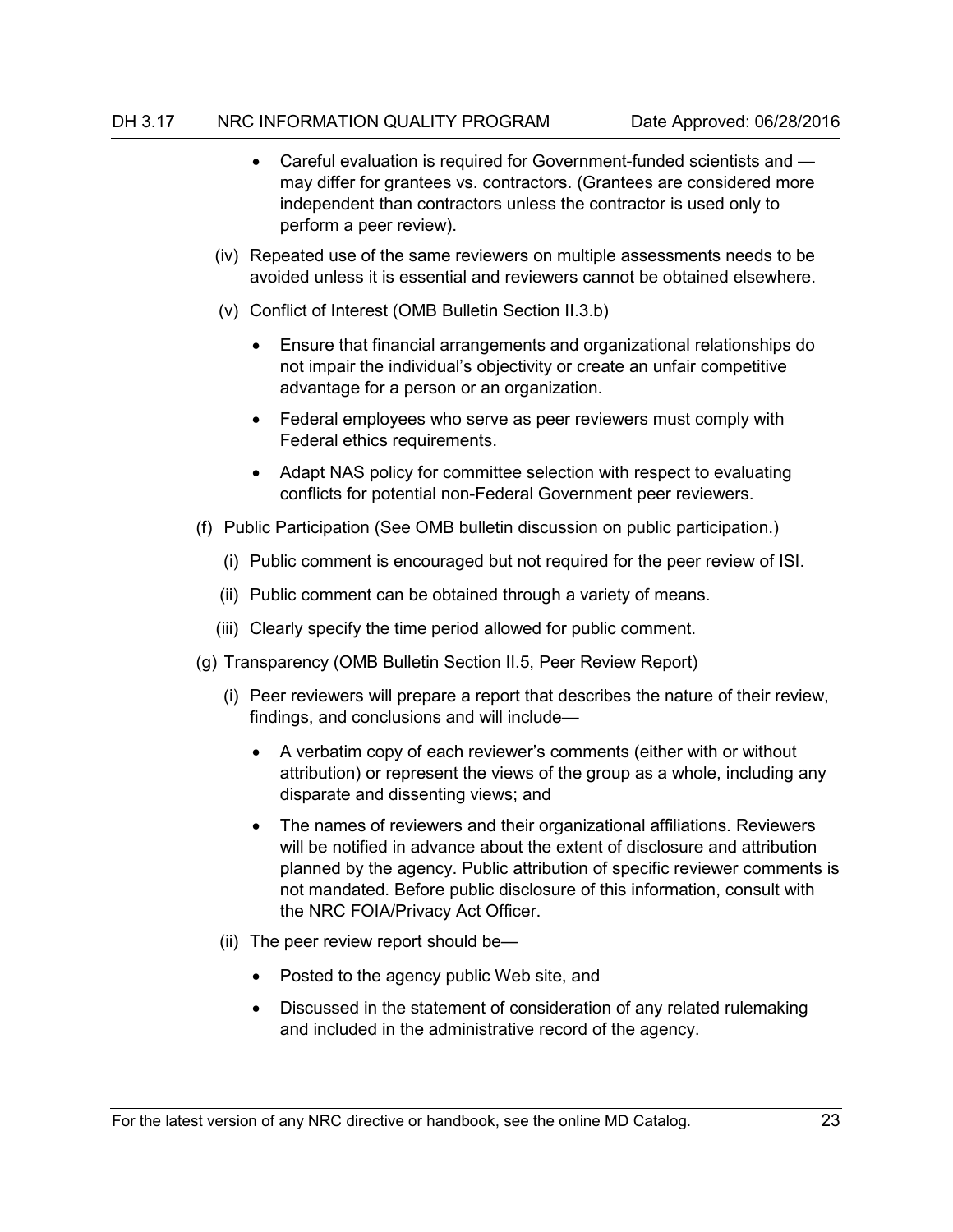(h) Release of Proprietary and Other Sensitive Information to Peer Reviewers.

Consult the Office of the General Counsel (OGC) if there is a need to disclose "proprietary" confidential commercial or financial information or intellectual property, or other sensitive unclassified information, to the peer reviewers. The specific arrangements will depend on whether the peer reviewers are NRC employees, NRC consultants, other Federal employees, or NRC contractors.

(i) Outside Management of Peer Review.

NRC may commission independent entities to manage the peer review process, including selection of peer reviewers, in accordance with the OMB bulletin.

2. Highly Influential Scientific Assessment

For that scientific information that the EDO has approved as HISA, the office director responsible for that information will conduct a peer review in accordance with requirements set forth in Section III of the OMB bulletin. Section III of the OMB bulletin states that all the guidelines in Section II related to ISI (described in the preceding Subsection C.1) will be met for a peer review of a HISA, in addition to the guidelines set forth in Section III. Section III should be consulted regarding additional guidelines, the highlights of which are set forth below.

- (a) Selection of Peer Reviewers Independence
	- (i) NRC employees are not permitted to serve as peer reviewers for HISA. However, this prohibition does not preclude Special Government Employees, including members of the ACRS or ACMUI, from serving as peer reviewers. Additionally, as discussed in Section III.C of the OMB bulletin, the NAS criteria for evaluating use of "employees of sponsors" serves as an additional exception to this prohibition.
	- (ii) Refer to Section III.C of the OMB bulletin for more information on this exception.
- (b) Peer Review Access to Information

Agencies are to provide peer reviewers access to sufficient information, including background information about key studies and models, to enable them to understand the data, analytic procedures, and assumptions used to support the key findings or conclusions of the draft scientific assessment. Consult OGC if there is a need to disclose "proprietary" confidential commercial or financial information or intellectual property, or other sensitive unclassified information to the peer reviewers.

- (c) Public Participation
	- (i) Where feasible and appropriate, the draft scientific assessment being peer reviewed will be made available to the public for comment at the same time it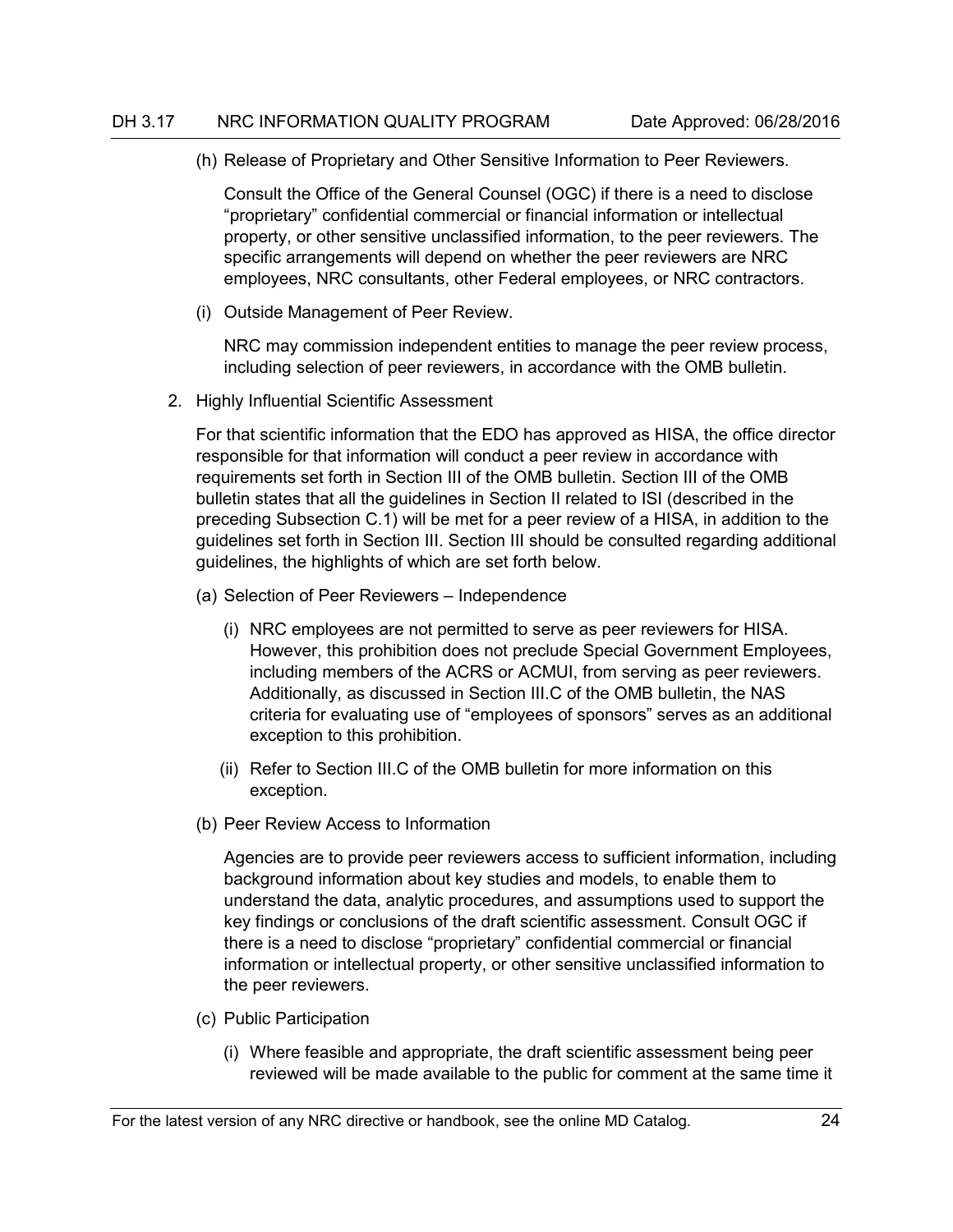is submitted to the peer reviewers, or during the time the peer review is being conducted.

- (ii) Public comment can be made by oral presentation or in writing before the peer reviewers.
- (iii) Peer reviewers, whenever practicable, are to be provided access to public comments on the draft scientific assessment.
- (iv) Time limits on public participation will be clearly specified.
- (d) Transparency: Peer Review Report

A Peer Review Report will be prepared and include—

- (i) Information required in Section III.C.1(g) of this handbook (these requirements are derived from OMB Bulletin Section II.5),
- (ii) The charge (i.e., instructions) given the peer reviewers, and
- (iii) Short paragraph on both the credentials and relevant experiences of each peer reviewer. Before public disclosure of this information, consult with the NRC FOIA/Privacy Act Officer.
- (iv) NRC written response to the peer review explaining—
	- NRC agreement or disagreement with the views expressed in the report,
	- The actions NRC has undertaken or will undertake in response to the report, and
	- The reasons NRC believes those actions satisfy the key concerns stated in the report.
- (v) The Peer Review Report will be disseminated on the NRC's Web site with the related material specified in OMB Bulletin Section II.5.
- (e) Independent Management of the Peer Review Process (Optional)

NRC has the option to commission independent entities to manage the peer review process, including the selection of peer reviewers.

## <span id="page-32-0"></span>**D. Administrative Record Certification**

When NRC relies on ISI or a HISA to support a regulatory action, the NRC IQC will maintain an administrative record for that action, including a certification. The IQC will include a statement that explains how the agency has complied with the requirements of the OMB bulletin and the applicable information quality guidelines, along with relevant materials. This certification also will be maintained in the administrative record for the action.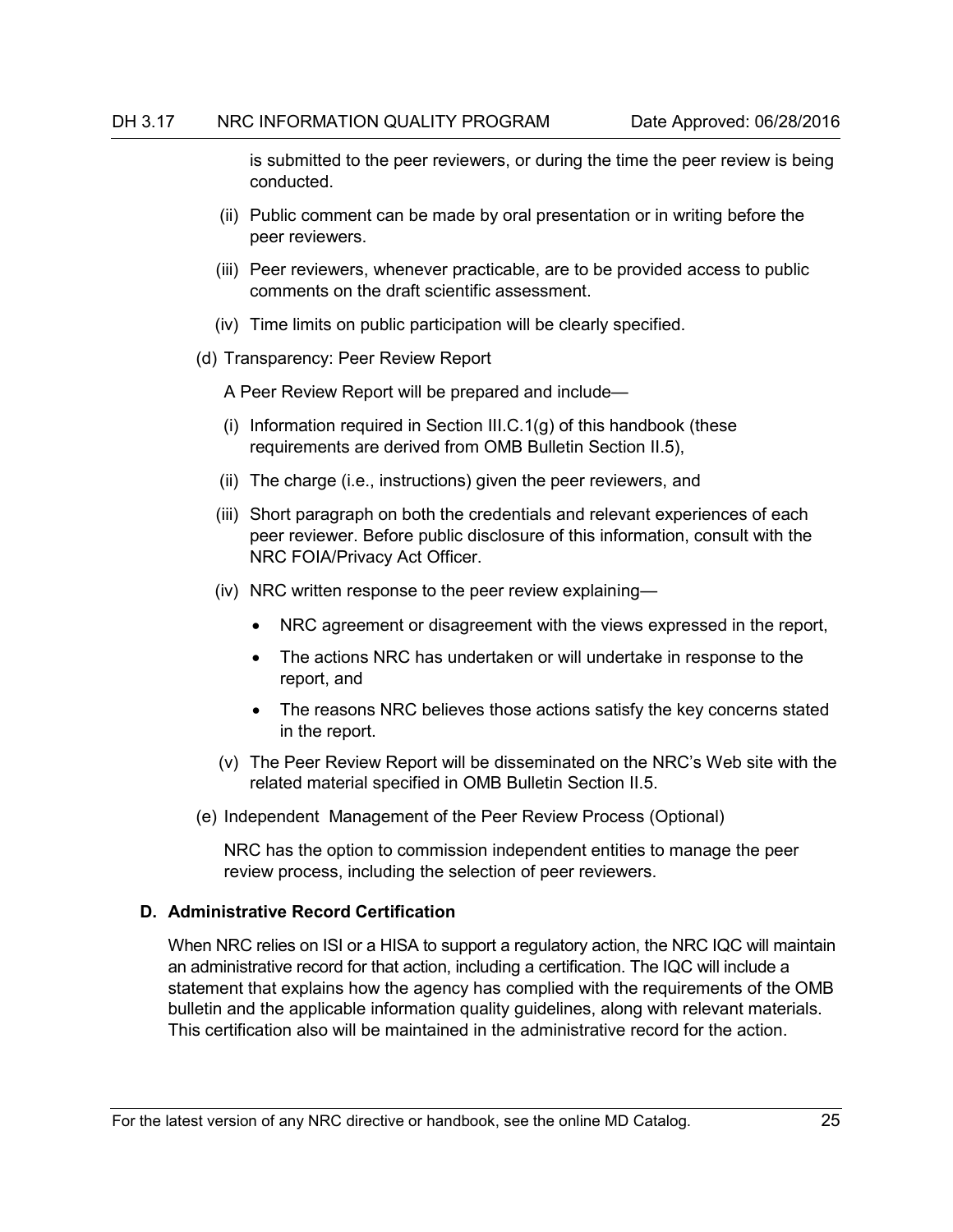## <span id="page-33-0"></span>**E. Alternative Procedures To Comply With Peer Review Requirements in the OMB Final Information Quality Bulletin for Peer Review**

In accordance with Section IV of the OMB Bulletin, the following alternatives are available:

- 1. Rely on the principal findings, conclusions, and recommendations of a report produced by NAS.
- 2. Commission NAS to peer review an agency's draft scientific information.
- 3. Employ an alternative scientific procedure or process that ensures the agency's scientific information satisfies applicable information quality standards. The alternative procedure(s) may be applied to a designated report or group of reports.

# <span id="page-33-1"></span>**F. Waivers and Deferrals of Certain Requirements**

The OMB bulletin provides for waivers and deferrals of the requirements in Sections II and III of the bulletin as follows:

- 1. Deferral of peer review is allowed usually because of the need to comply with legal deadlines.
- 2. Waiver of the requirements is allowed in some instances (see OMB Bulletin Section VIII).
- 3. Deferrals and waivers must have a compelling rationale and be made by the agency head.
- 4. OMB bulletin notes deferrals and waivers should seldom be warranted.

# <span id="page-33-2"></span>**G. Exemptions**

NRC does not need to have a peer review conducted on an information product that is exempt from the application of Sections II and III of the OMB bulletin. To be exempt, an information product should qualify by one of the exemptions set forth in OMB Bulletin Section IX summarized below:

- 1. Related to certain national security, foreign affairs, or negotiations involving international treaties and trade where compliance with the OMB bulletin would interfere with the need for secrecy or promptness.
- 2. Information disseminated in the course of an individual agency adjudication or permit proceeding unless the agency determines that peer review is practical and appropriate and that the influential dissemination is scientifically or technically novel or likely to have precedent-setting influence on future adjudications and/or permit proceedings.
	- (a) A health or safety dissemination where NRC determines that the dissemination is time-sensitive.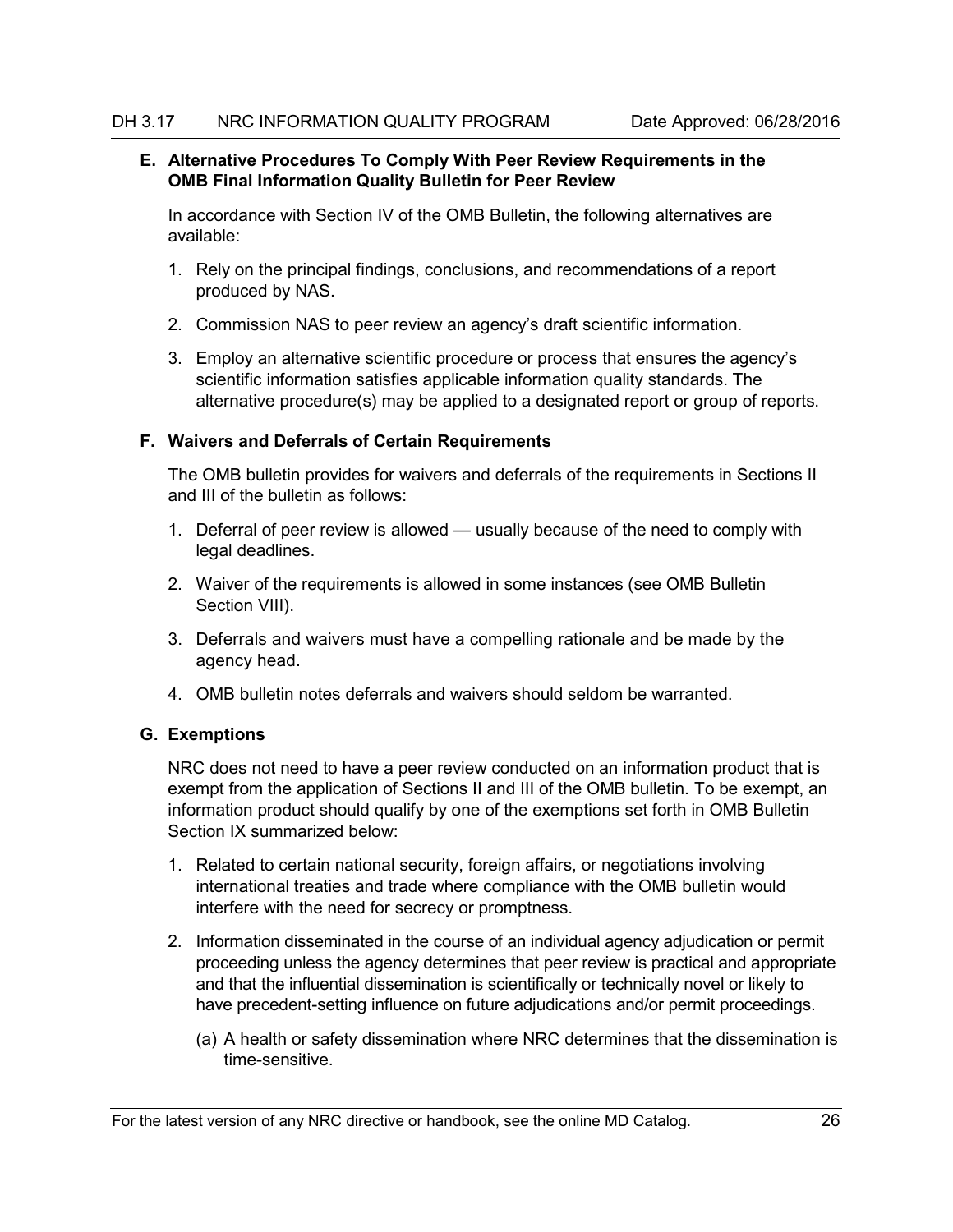- (b) An agency regulatory impact analysis or regulatory flexibility analysis, except for underlying data and analytical models.
- (c) Routine statistical information released by Federal statistical agencies and analyses of these data to compute standard indicators and trends.
- (d) Accounting, budget, actuarial, and financial information, including that which is generated or used by agencies that focus on interest rates, banking, currency, securities, commodities, futures, or taxes.
- (e) Information disseminated in connection with routine rules that materially alter entitlements, grants, user fees, or loan programs, or the rights and obligations of recipients thereof.
- (f) Information products exempted by the NRC Information Quality Guidelines.

## <span id="page-34-0"></span>**H. Annual Report**

1. Responsibility for Preparing the Annual Report

The CIO will prepare the NRC Annual Report required by Section VI of the guidelines.

2. Contents of the Annual Report

The report will consist of a summary of the peer reviews conducted by the agency during the fiscal year, including the following:

- (a) The number of peer reviews conducted subject to the OMB bulletin (i.e., for ISI and HISAs);
- (b) The number of times alternative procedures were invoked;
- (c) The number of times waivers or deferrals were invoked (and in the case of deferrals, the length of time elapsed between the deferral and the peer review);
- (d) Any decision to appoint a reviewer based on any exception to the applicable independence or conflict-of-interest standards of the OMB bulletin, including determinations by the Executive Director for Operations based on OMB Bulletin, Section III(3)(c);
- (e) The number of peer review panels that were conducted in public (e.g., advisory committee meetings open to the public) and the number that allowed public comment;
- (f) The number of public comments provided on the agency's Peer Review Plans; and
- (g) The numbers of peer reviewers that the agency used that were recommended by professional societies.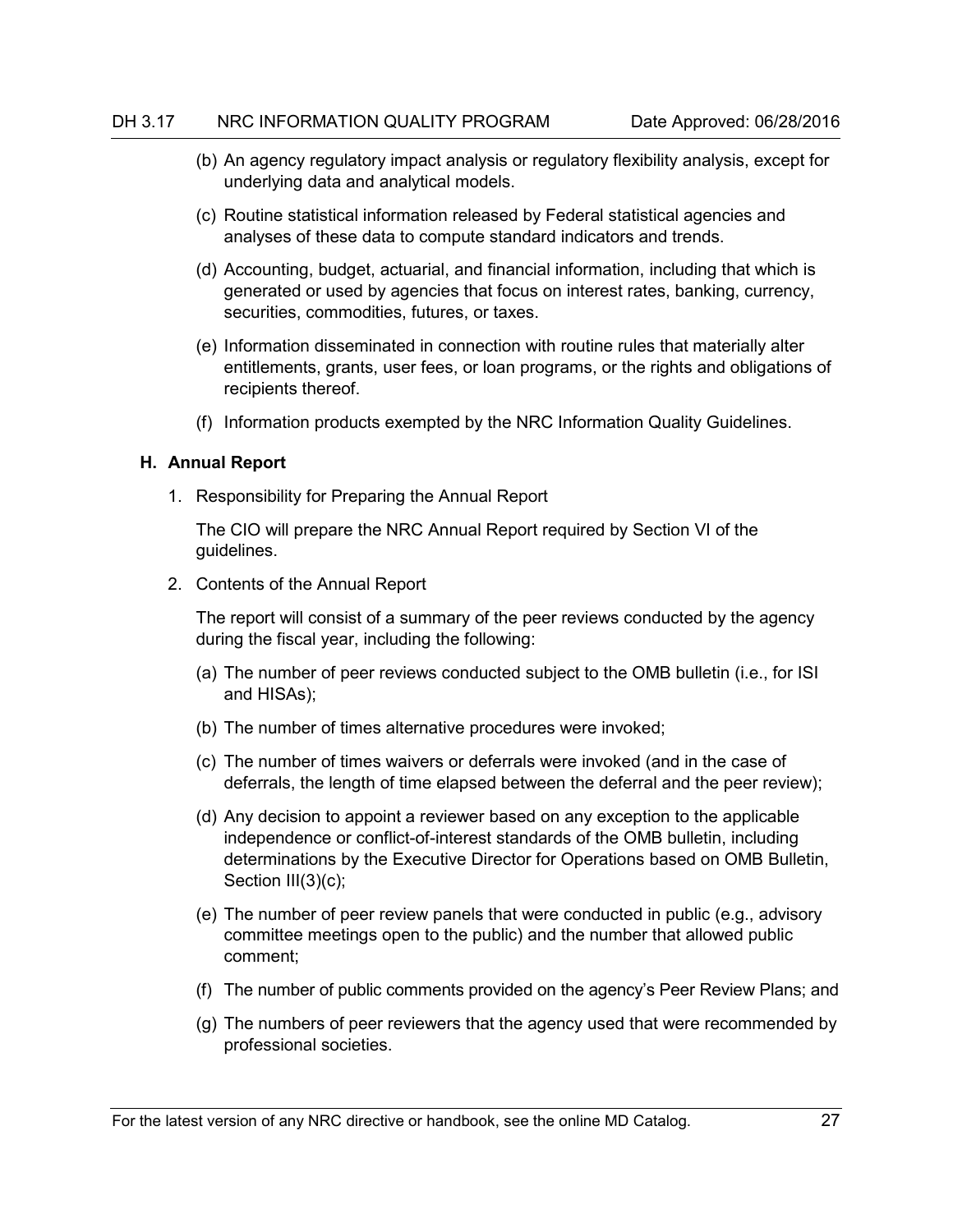3. Submission of the Annual Report

The CIO will submit the NRC Annual Report to the Administrator of the Office of Information and Regulatory Affairs, OMB, by December 15 of each year or the date that OMB requests the annual report.

## <span id="page-35-0"></span>**IV. ACRONYMS**

| <b>ACMUI</b> | Advisory Committee on the Medical Uses of Isotopes |
|--------------|----------------------------------------------------|
| <b>ACRS</b>  | Advisory Committee on Reactor Safeguards           |
| <b>ADAMS</b> | Agencywide Documents Access and Management System  |
| <b>CIO</b>   | <b>Chief Information Officer</b>                   |
| <b>CRGR</b>  | <b>Committee to Review Generic Requirements</b>    |
| EA           | environmental assessment                           |
| <b>EDO</b>   | <b>Executive Director for Operations</b>           |
| <b>EIS</b>   | environmental impact statement                     |
| <b>FOIA</b>  | Freedom of Information Act                         |
| <b>FRN</b>   | <b>Federal Register notice</b>                     |
| HQ           | headquarters                                       |
| <b>HISA</b>  | highly influential scientific assessment           |
| <b>ICR</b>   | information collection request                     |
| <b>IOC</b>   | Information Office Coordinator                     |
| <b>IQC</b>   | <b>Information Quality Coordinator</b>             |
| <b>ISI</b>   | influential scientific information                 |
| <b>MC</b>    | manual chapter                                     |
| <b>MD</b>    | management directive                               |
| <b>MOU</b>   | memorandum of understanding                        |
| <b>NMED</b>  | <b>Nuclear Materials Event Database</b>            |
| <b>NMSS</b>  | Office of Nuclear Material Safety and Safeguards   |
| <b>NOED</b>  | notice of enforcement discretion                   |
| <b>NRO</b>   | <b>Office of New Reactors</b>                      |
| <b>NRR</b>   | Office of Nuclear Reactor Regulation               |

For the latest version of any NRC directive or handbook, see the online MD Catalog. 28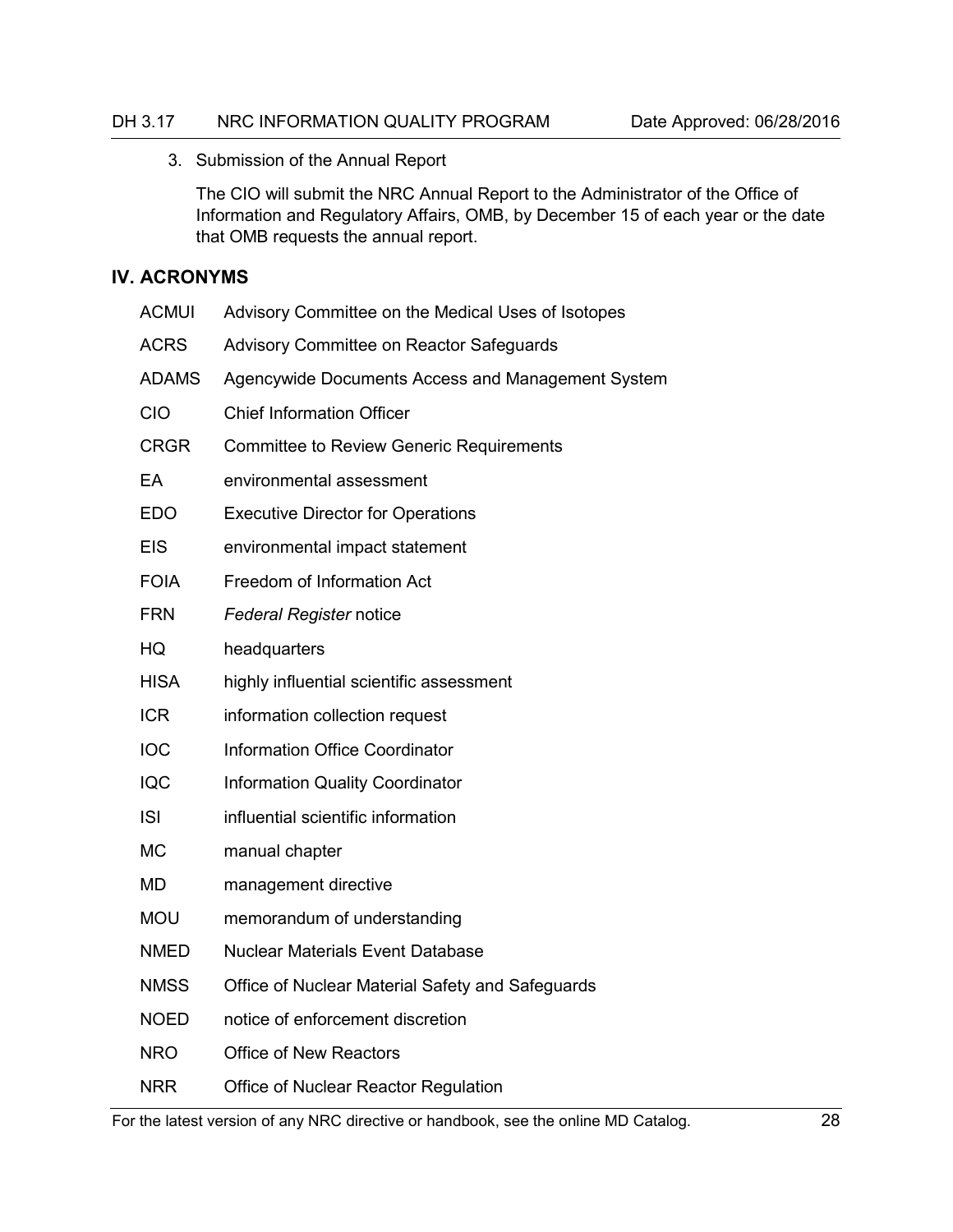# DH 3.17 NRC INFORMATION QUALITY PROGRAM Date Approved: 06/28/2016 OMB Office of Management and Budget OPA Office of Public Affairs

- PM project manager
- QC quality control
- RES Office of Nuclear Regulatory Research
- RIS regulatory issue summary
- ROP reactor oversight process
- SDLCM systems development and life cycle management
- SER safety evaluation report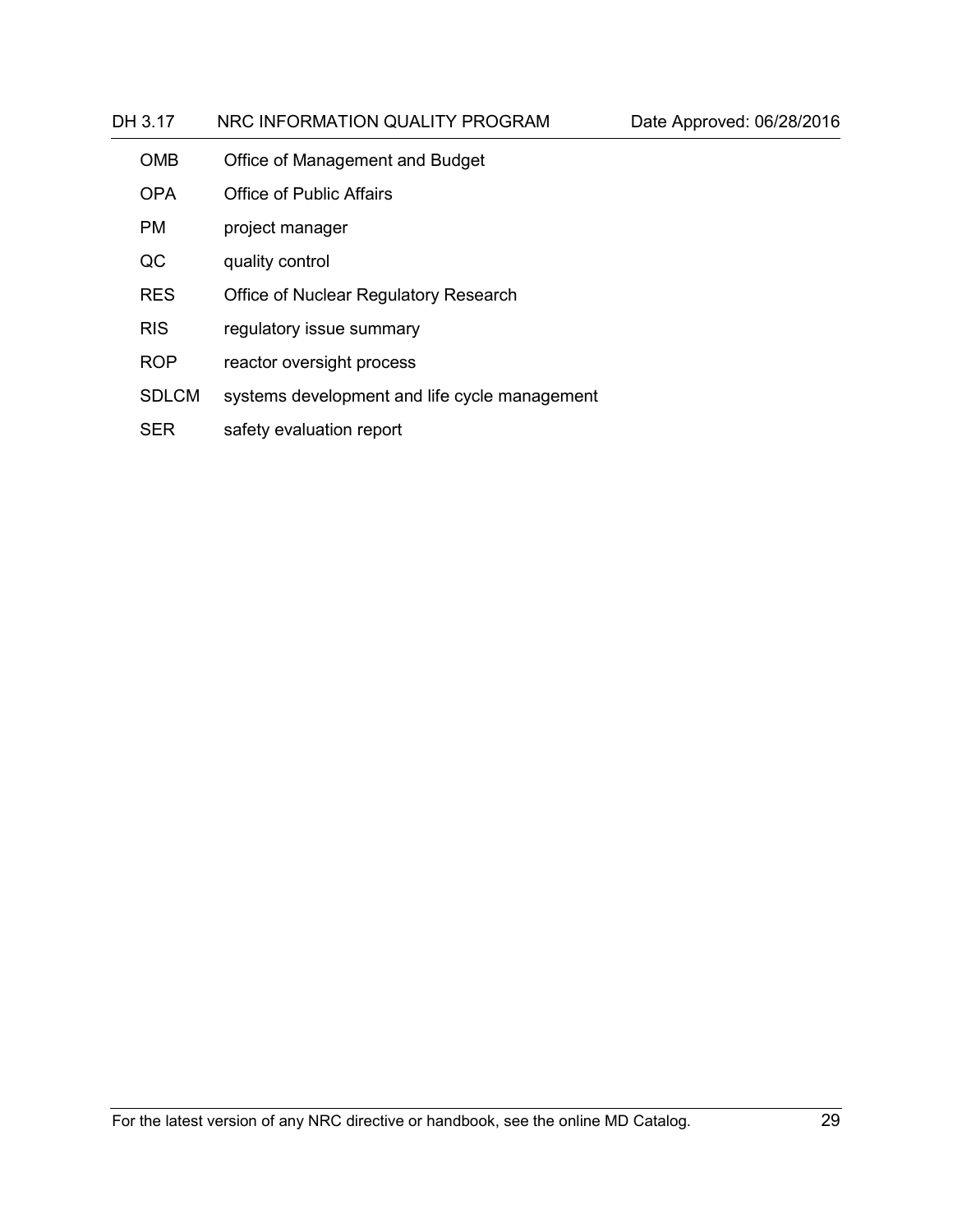# <span id="page-37-0"></span>**Exhibit 1 Overview of the Quality Products**

NRC has long been committed to ensuring the quality of the information that it makes publicly available. Existing policies and practices ensure that NRC's publicly available information reflects a level of quality commensurate with the nature of the information. The NRC uses a graduated approach to ensuring information quality — the more influential the information, the more robust the quality standards used — with the most influential scientific, financial, and statistical data being subject to the most rigorous quality standards.

For example, NRC quality control practices include—

- 1. The appropriate level of management review and approval as part of the concurrence process,
- 2. Internal peer review groups like the Committee to Review Generic Requirements,
- 3. Public comment on NRC policy before it is finalized,
- 4. Participation of the public and affected parties in meetings, both with the employees and the Commission,
- 5. Early and substantial feedback from the Agreement States,
- 6. Independent peer review of research products,
- 7. Independent review by the Advisory Committee on Reactor Safeguards (ACRS), and the Advisory Committee on the Medical Uses of Isotopes (ACMUI), and
- 8. Review by the Commission.
	- (a) NRC information subject to these Information Quality Guidelines includes, but is not limited to, documents pertaining to rulemakings, inspections of regulated facilities, regulatory guides, findings of the reactor oversight process (ROP), generic communications, and technical reports (e.g., NUREGs). Table 1 lists information that is subject to the guidelines and NRC quality processes that currently exist for ensuring quality.
	- (b) There are several types of NRC-initiated or -sponsored information that are not subject to the Office of Management and Budget's (OMB's) or the NRC's Information Quality Guidelines. The guidelines apply only to information "disseminated" to the public, and OMB says that "dissemination" does not include—
		- (i) Adjudicative process, public filings, or subpoenas;
		- (ii) Distribution limited to Government employees or agency contractors or grantees;
		- (iii) Intra- or interagency use or sharing of Government information;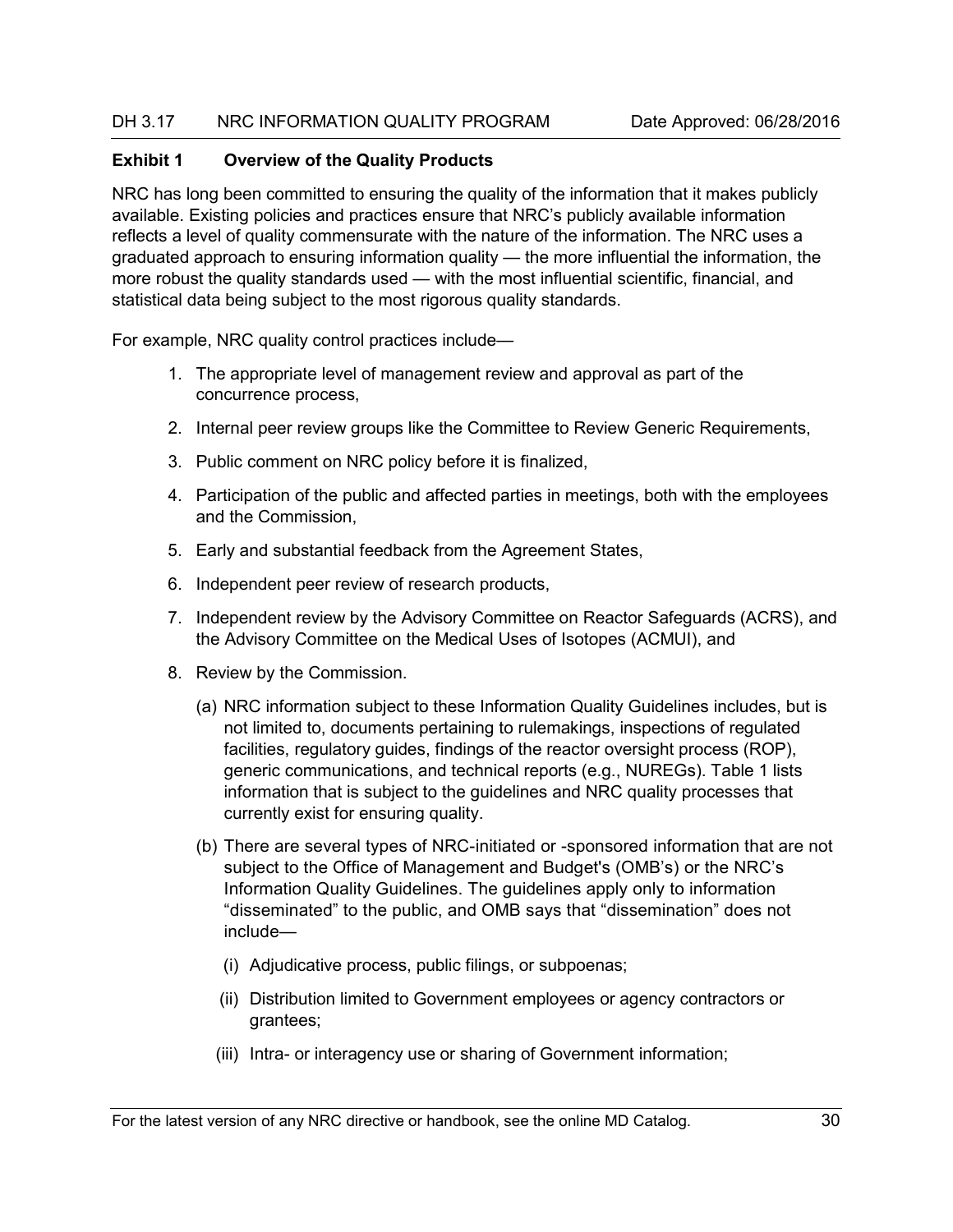- (iv) Responses to requests for agency records in accordance with the Freedom of Information Act (FOIA), the Privacy Act, the Federal Advisory Committee Act, or similar law;
- (v) Correspondence with individuals or persons;
- (vi) Press release; and
- (vii) Archival records.

In addition, the information quality standards may be waived temporarily for information disseminated in urgent situations. NRC will consider the following as urgent situations: emergency conditions at licensed facilities and imminent or credible threats to the public health and safety, the environment, and the common defense and security, including homeland security.

It should be recognized that just because OMB and NRC do not apply their guidelines to a particular NRC information product does not mean that NRC is any less committed to the quality of its information, whether "disseminated" or not. Indeed, NRC will ensure the level of quality appropriate to each kind of information it generates. Therefore, in effect, the primary difference is that information subject to the guidelines will also be subject to correction through the special administrative mechanism called for by OMB's guidelines and the NRC's conforming guidelines, whereas information not subject to the guidelines will not be subject to correction through this special administrative mechanism.

Consistent with OMB's definition of "dissemination" and the types of agency-initiated or agencysponsored information considered exempt from these guidelines, the NRC has made the following determinations:

- 1. The "adjudication" exemption will encompass only actions actually being adjudicated.
- 2. Intra-agency use includes all Office of the Secretary (SECY) papers since these documents are primarily for the use of agency decisionmakers and in many cases are made public as a matter of Commission policy.
- 3. NRC information products that contain trade secrets, intellectual property, unclassified Safeguards Information, classified national security information, proprietary information, restricted data, sensitive homeland security information or other information withholdable under a statue or an executive order.
- 4. NRC information products that are nonscientific/nonstatistical general, procedural, or organizational information are not covered by the guidelines (e.g., 10 CFR Part 2 and the fee rule).
- 5. NRC correspondence with individuals or persons, including correspondence to members of Congress are not covered by the guidelines.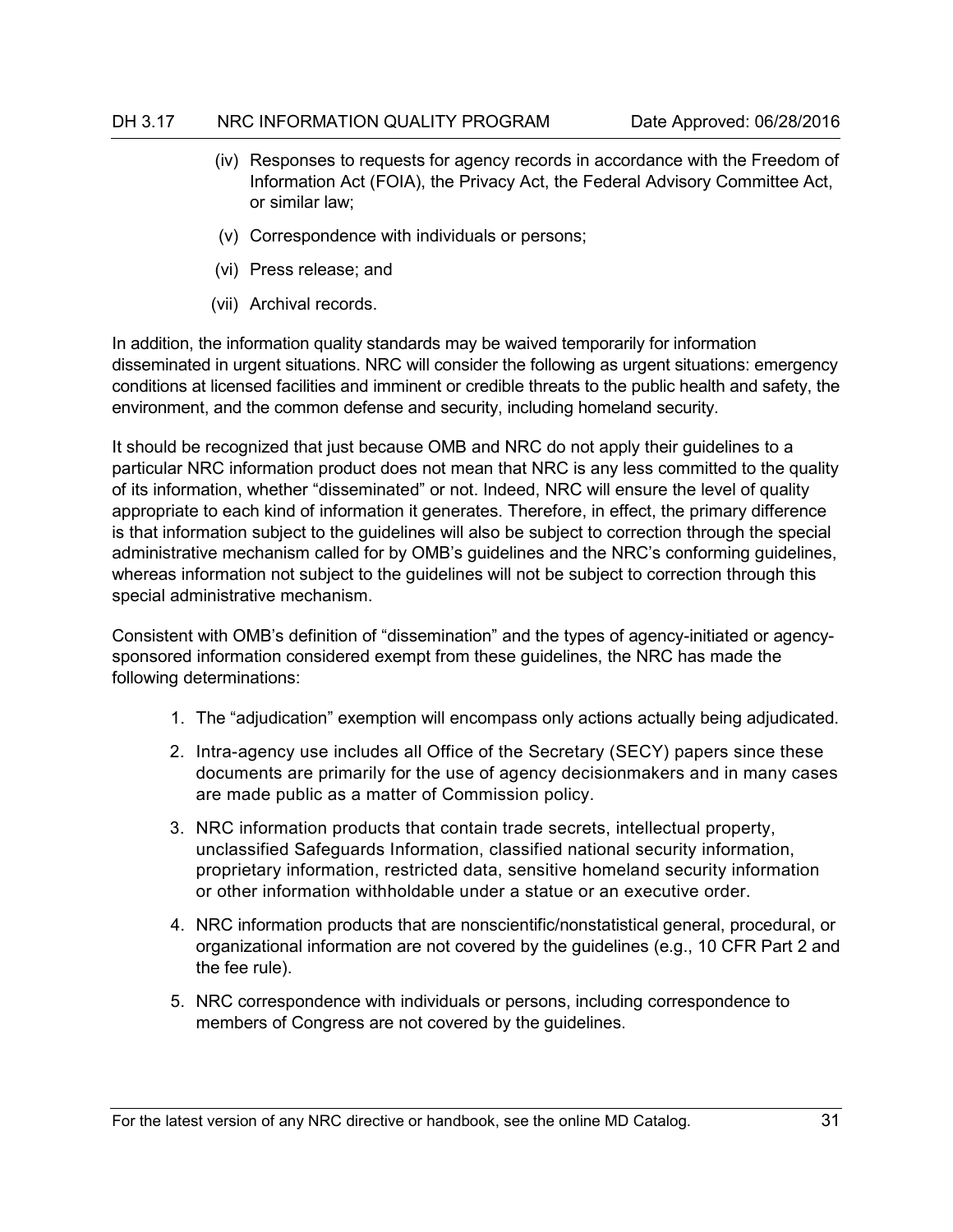Table 2 lists information that is not subject to the guidelines, the reasons why it is not, and the NRC quality processes that currently exist. Because this information is not "disseminated," the information products in Table 2 are also exempt from the peer review requirements in Section III of this handbook. It should be understood that while the table indicates a class of information that is not covered by the guidelines, there may be limited circumstances where information within that class would be subject to these guidelines.

OMB guidelines require that agencies review information to assure its quality before being disseminated. The current NRC quality practices and processes are considered to meet this "pre-dissemination" review. These NRC quality reviews would apply to agency information publicly disseminated for the first time on or after October 1, 2002. Information that was already on NRC's Web site or in the Public Document Room need not go through a special NRC quality review. All information subject to these guidelines and disseminated on or after October 1, 2002, is subject to the administrative process for correction regardless of when the information was first disseminated.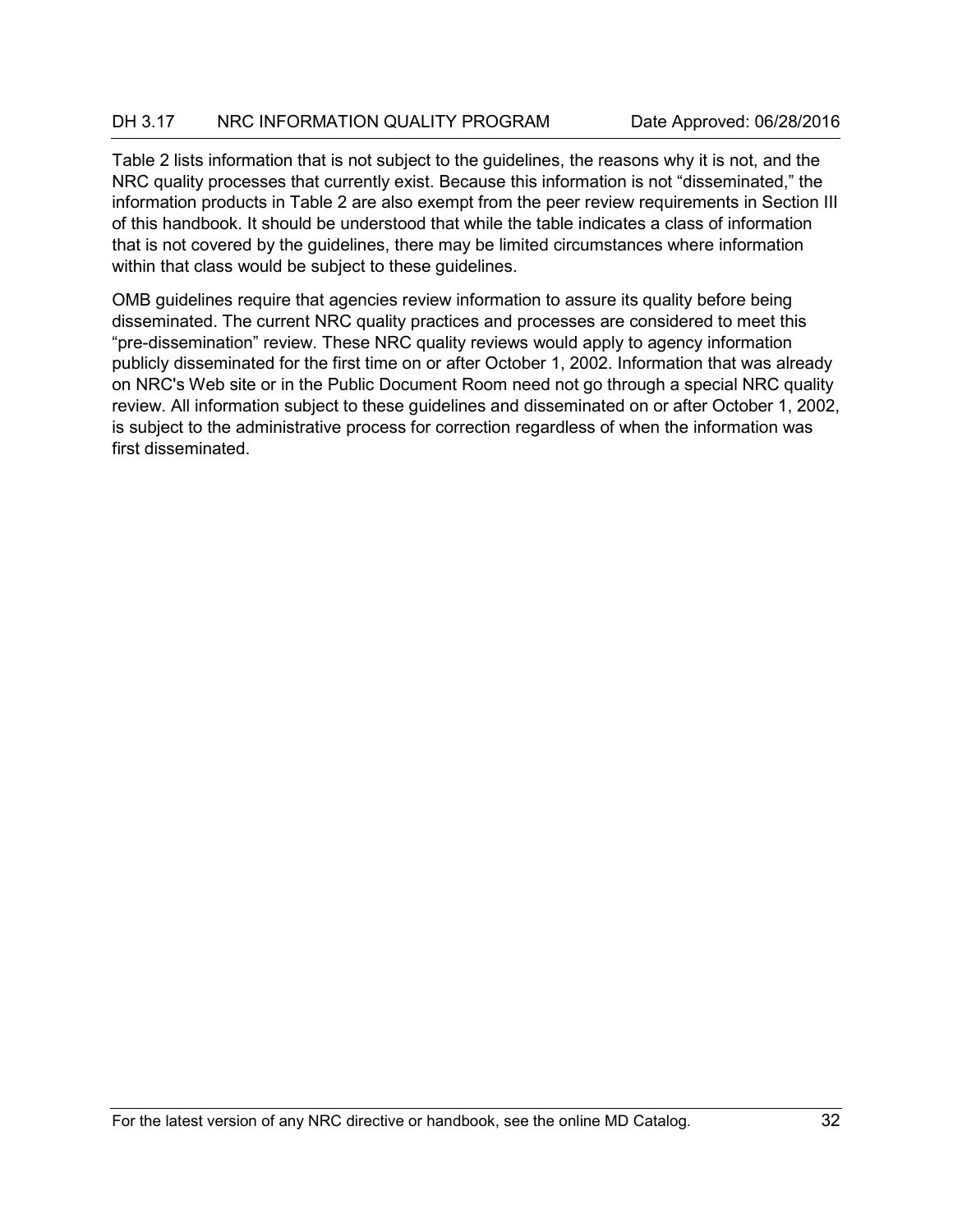## <span id="page-40-0"></span>**Exhibit 2 NRC Information Products: Information Subject to or Exempt from the Guidelines to the Public Seeking Correction**

| <b>Information Product</b>                                                                                                                                                                                                            | <b>Existing Guidance</b><br><b>Documents/Processes that</b><br><b>Pertain to Quality of Data</b>                                                                                                                                                                                                                                                                                                                                                                                   | <b>Existing Required Data</b><br><b>Quality Reviews</b>                                                                                                                                                                                                                                                                                                                           | The Way the<br><b>Public Can</b><br>Request a<br><b>Correction</b>                                  |
|---------------------------------------------------------------------------------------------------------------------------------------------------------------------------------------------------------------------------------------|------------------------------------------------------------------------------------------------------------------------------------------------------------------------------------------------------------------------------------------------------------------------------------------------------------------------------------------------------------------------------------------------------------------------------------------------------------------------------------|-----------------------------------------------------------------------------------------------------------------------------------------------------------------------------------------------------------------------------------------------------------------------------------------------------------------------------------------------------------------------------------|-----------------------------------------------------------------------------------------------------|
| Rulemaking-Published<br>proposed and final<br>rules and final policy<br>statements, including<br>supporting documents<br>(except those of a<br>nonscientific/<br>nonstatistical, general,<br>procedural, or<br>organizational nature) | Management Directive (MD)<br>6.3, "The Rulemaking<br>Process"<br>NUREG/BR-0053, Rev. 6,<br>"US NRC Regulations<br>Handbook"<br>NUREG/BR-0058, Rev. 4,<br>"Regulatory Analysis<br>Guidelines of the U.S. NRC"<br>MD 3.54, "NRC Collections<br>of Information and Reports<br>Management"<br>Paperwork Reduction Act of<br>1995 (44 U.S.C. 3501 et<br>seq.).<br><b>NRR Office Instructions</b><br><b>ACRS/ACMUI/ CRGR</b><br>Charter<br>EDO/ACRS Memorandum of<br>Understanding (MOU) | <b>Office Concurrence</b><br><b>Executive Director for</b><br>Operations (EDO)<br>Concurrence<br>Reactor: Advisory Committee<br>on Reactor Safeguards<br>(ACRS)/Committee to Review<br><b>Generic Requirements</b><br>(CRGR)<br>Waste/ Decommissioning<br>Medical: Advisory Committee<br>on the Medical uses of<br>Isotopes (ACMUI)<br>Materials: Agreement State<br>Coordination | Public<br>comment on<br>all Proposed<br>Rules and<br>Advance<br>Notice of<br>Proposed<br>Rulemaking |
| Generic                                                                                                                                                                                                                               | <b>ACRS/ACGR Charters</b>                                                                                                                                                                                                                                                                                                                                                                                                                                                          | <b>Division Concurrence</b>                                                                                                                                                                                                                                                                                                                                                       | <b>NRC</b>                                                                                          |
| Communications,<br>including Bulletins,<br>Generic Letters,<br>Information Notices,                                                                                                                                                   | EDO/ACRS MOU<br><b>Licensing Assistant</b>                                                                                                                                                                                                                                                                                                                                                                                                                                         | Reactor: ACRS/CRGR<br>Waste/Decommissioning                                                                                                                                                                                                                                                                                                                                       | Information<br>Change<br>Request<br>Public Web                                                      |
| Regulatory Issue                                                                                                                                                                                                                      | Handbook                                                                                                                                                                                                                                                                                                                                                                                                                                                                           |                                                                                                                                                                                                                                                                                                                                                                                   | page                                                                                                |
| Summaries (RISs)                                                                                                                                                                                                                      | <b>Inspection Manual</b>                                                                                                                                                                                                                                                                                                                                                                                                                                                           | Medical: ACMUI                                                                                                                                                                                                                                                                                                                                                                    |                                                                                                     |
|                                                                                                                                                                                                                                       |                                                                                                                                                                                                                                                                                                                                                                                                                                                                                    | <b>Materials: Agreement States</b>                                                                                                                                                                                                                                                                                                                                                |                                                                                                     |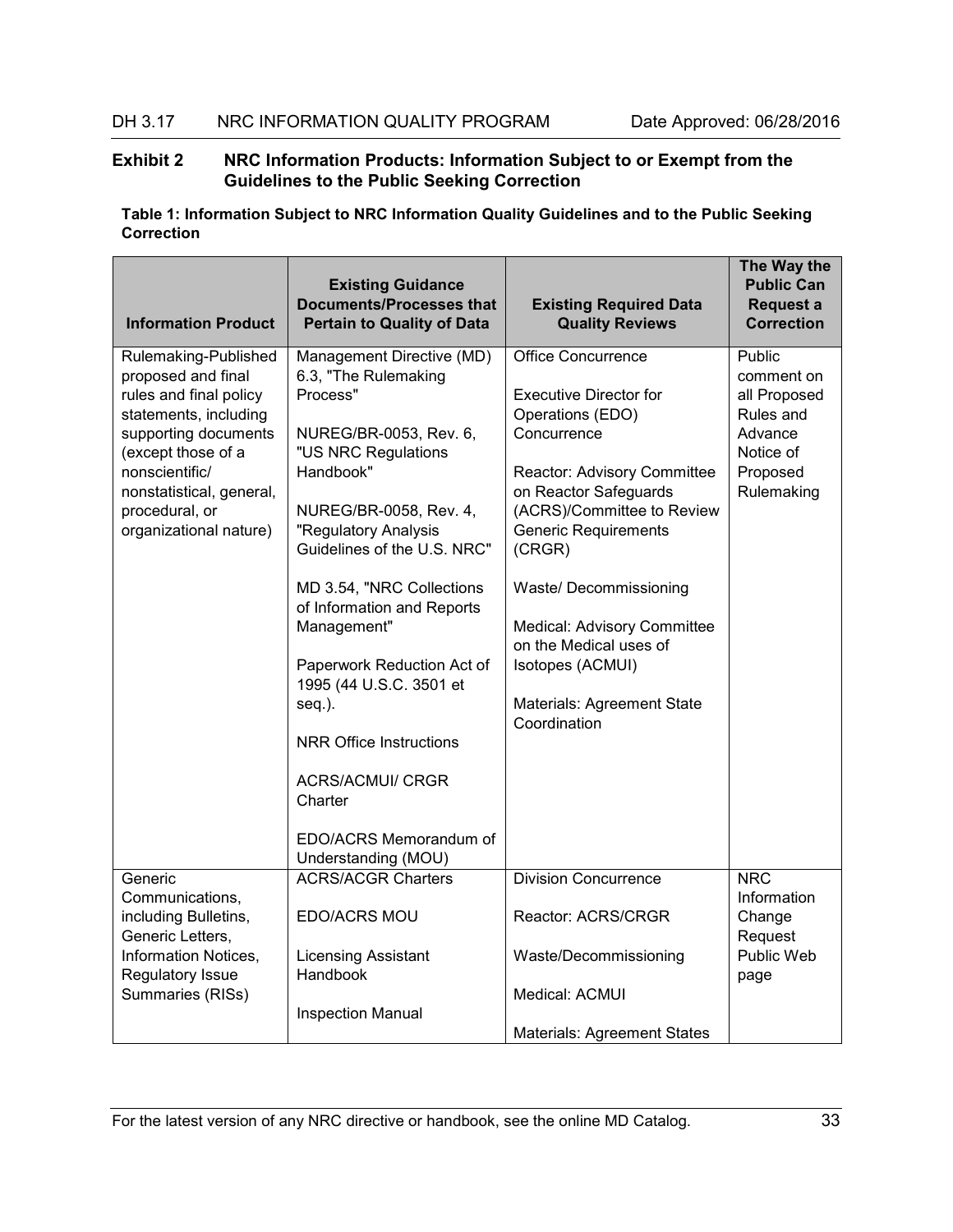| Table 1: Information Subject to NRC Information Quality Guidelines and to the Public Seeking |  |
|----------------------------------------------------------------------------------------------|--|
| <b>Correction</b>                                                                            |  |

| <b>Information Product</b>                                                                                                                                                   | <b>Existing Guidance</b><br><b>Documents/Processes that</b><br><b>Pertain to Quality of Data</b>                                   | <b>Existing Required Data</b><br><b>Quality Reviews</b> | The Way the<br><b>Public Can</b><br>Request a<br><b>Correction</b>                              |
|------------------------------------------------------------------------------------------------------------------------------------------------------------------------------|------------------------------------------------------------------------------------------------------------------------------------|---------------------------------------------------------|-------------------------------------------------------------------------------------------------|
| Regulatory Actions not<br>Subject to<br>Adjudication (notice of                                                                                                              | <b>Enforcement Manual</b><br>Project Manager (PM)                                                                                  | Division or Branch<br>Concurrence                       | <b>NRC</b><br>Information<br>Change                                                             |
| enforcement discretion<br>(NOEDs), Exemptions,<br>and Reliefs)                                                                                                               | Handbook                                                                                                                           |                                                         | Request<br>Public Web<br>page                                                                   |
| <b>Safety Evaluation</b><br>Report (Licensing and<br>Non-Licensing)<br>(e.g., approves a<br>topical report) and<br>generic environmental<br>assessment<br>(EA)/environmental | <b>PM Handbook</b><br>NRR and NRO Office<br>Instructions<br><b>Licensing Assistant</b><br>Handbook<br><b>Standard Review Plans</b> | Division or Branch<br>Concurrence                       | Public<br>comment for<br>EIS and<br>certification<br>Ωf<br>compliance<br>SERs for<br>spent fuel |
| impact statement (EIS)                                                                                                                                                       |                                                                                                                                    |                                                         | casks                                                                                           |
| Licenses and<br>Certificates,<br>Amendments,                                                                                                                                 | NRR and NRO Office<br>Instruction                                                                                                  | Branch/Division/Office<br>Concurrence                   | <b>NRC</b><br>Information<br>Change                                                             |
| Renewals, Transfers,<br>Exemptions                                                                                                                                           | <b>PM Handbook</b><br><b>Licensing Assistant</b><br>Handbook                                                                       |                                                         | Request<br>Public Web<br><b>Site</b>                                                            |
|                                                                                                                                                                              | <b>NUREG-1556,</b><br>"Consolidated Guidance<br><b>About Materials Licenses"</b>                                                   |                                                         |                                                                                                 |
| Licensing EIS and<br>EAs                                                                                                                                                     | <b>NUREGs for EAs/EISs</b>                                                                                                         | Branch/Division/Office<br>Concurrence                   |                                                                                                 |
|                                                                                                                                                                              | PM Handbook<br>Licensing Assistant<br>Handbook                                                                                     |                                                         | Public<br>comment on<br>all proposed<br>EISs and<br>EAs                                         |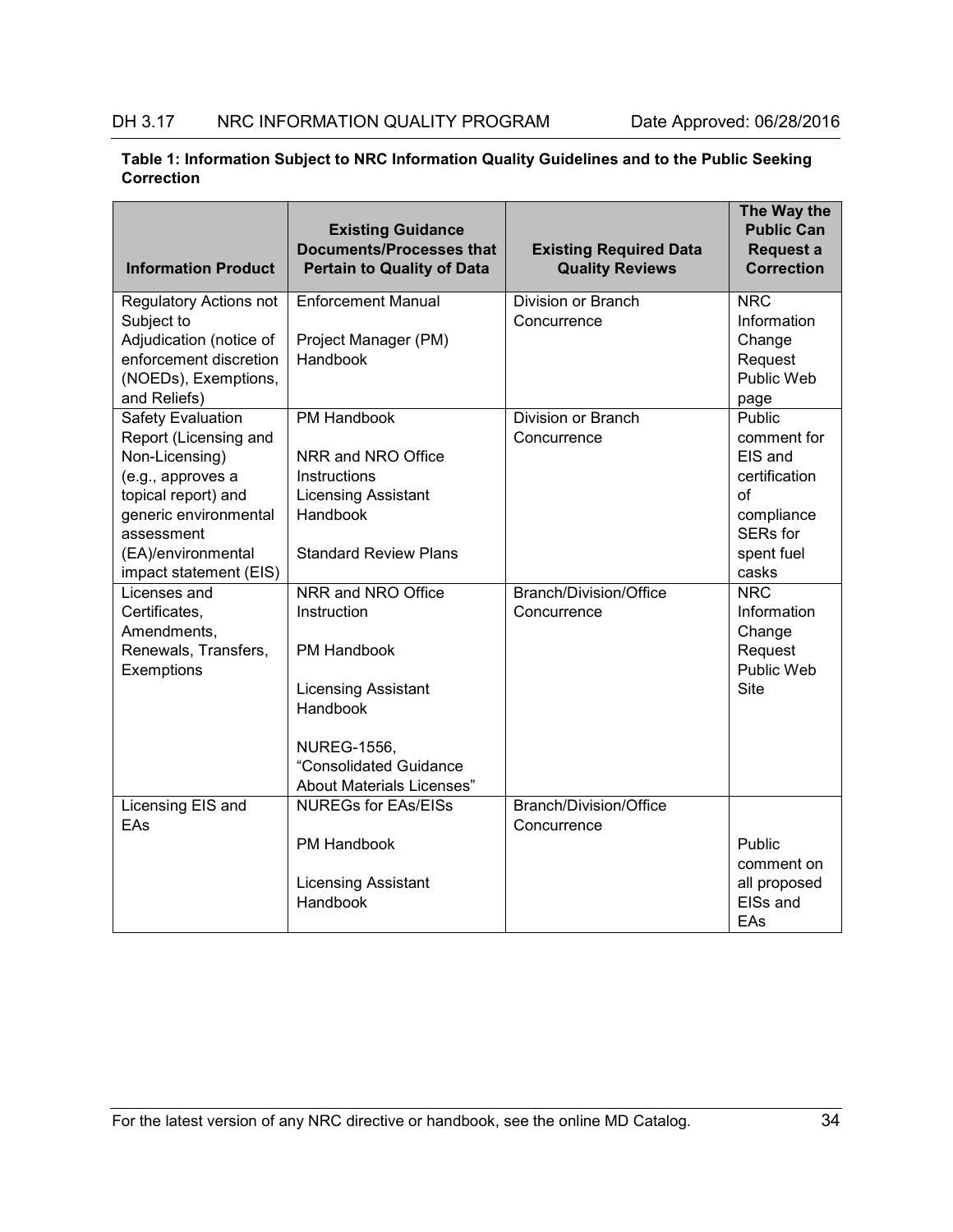| <b>Information Product</b>  | <b>Existing Guidance</b><br><b>Documents/Processes that</b><br><b>Pertain to Quality of Data</b> | <b>Existing Required Data</b><br><b>Quality Reviews</b> | The Way the<br><b>Public Can</b><br><b>Request a</b><br><b>Correction</b> |
|-----------------------------|--------------------------------------------------------------------------------------------------|---------------------------------------------------------|---------------------------------------------------------------------------|
| Generic                     | MD 3.7, "NUREG-Series                                                                            | <b>Publications Review</b>                              | Public                                                                    |
| <b>Environmental Impact</b> | Publications"                                                                                    |                                                         | comment                                                                   |
| <b>Statements</b>           | <b>ACRS Charter</b>                                                                              | <b>ACRS</b>                                             |                                                                           |
|                             |                                                                                                  | <b>Office/Division Review</b>                           |                                                                           |
|                             | <b>EDO/ACRS MOU</b>                                                                              |                                                         |                                                                           |
|                             | 10 CFR Part 51,                                                                                  |                                                         |                                                                           |
|                             | "Environmental Protection                                                                        |                                                         |                                                                           |
|                             | <b>Regulations for Domestic</b>                                                                  |                                                         |                                                                           |
|                             | Licensing and Related                                                                            |                                                         |                                                                           |
| Guidance for                | <b>Regulatory Functions"</b><br>ACRS/ACMUI/                                                      |                                                         | Public                                                                    |
| licensees including         |                                                                                                  | Reactor: Office Concurrence,<br>ACRS, CRGR              | comment                                                                   |
| Regulatory Guides,          | <b>CRGR Charters</b>                                                                             |                                                         |                                                                           |
| <b>Standard Format and</b>  |                                                                                                  | Waste/ Decommissioning:                                 |                                                                           |
| Content Guides,             | EDO/ACRS MOU                                                                                     | Office or Division                                      |                                                                           |
| <b>Branch Technical</b>     |                                                                                                  | concurrence                                             |                                                                           |
| Positions                   | <b>NUREG on Standard Format</b>                                                                  |                                                         |                                                                           |
|                             | and Content for Regulatory<br>Guides.                                                            | Medical: ACMUI                                          |                                                                           |
|                             |                                                                                                  | <b>Materials: Division</b>                              |                                                                           |
|                             | MD 6.6, "Regulatory Guides"                                                                      | concurrence                                             |                                                                           |
| <b>Reactor Oversight</b>    | NRC Inspection Manual,                                                                           | <b>Regional Concurrence</b>                             | Licensee                                                                  |
| Process Findings            | Manual Chapter 0609,                                                                             |                                                         | comment                                                                   |
|                             | "Significance Determination                                                                      |                                                         |                                                                           |
|                             | Process"                                                                                         |                                                         |                                                                           |
|                             | <b>Risk Significance</b>                                                                         |                                                         |                                                                           |
|                             | Determination                                                                                    |                                                         |                                                                           |
|                             |                                                                                                  |                                                         |                                                                           |
| <b>Inspection Reports</b>   | <b>Inspection Manual</b>                                                                         | Regional Branch or HQ                                   | Licensee exit                                                             |
| and Technical Reports       |                                                                                                  | <b>Branch Concurrence</b>                               | meeting                                                                   |
| <b>Publicly Accessible</b>  | Compliance with SDLCM                                                                            | Sponsor QC                                              | <b>NRC</b>                                                                |
| Databases                   |                                                                                                  |                                                         | Information                                                               |
| (e.g., Daily Plant          | Data Entry Quality                                                                               |                                                         | change                                                                    |
| Status)                     | Assurance                                                                                        |                                                         | Request<br>Public                                                         |
|                             |                                                                                                  |                                                         | Webpage                                                                   |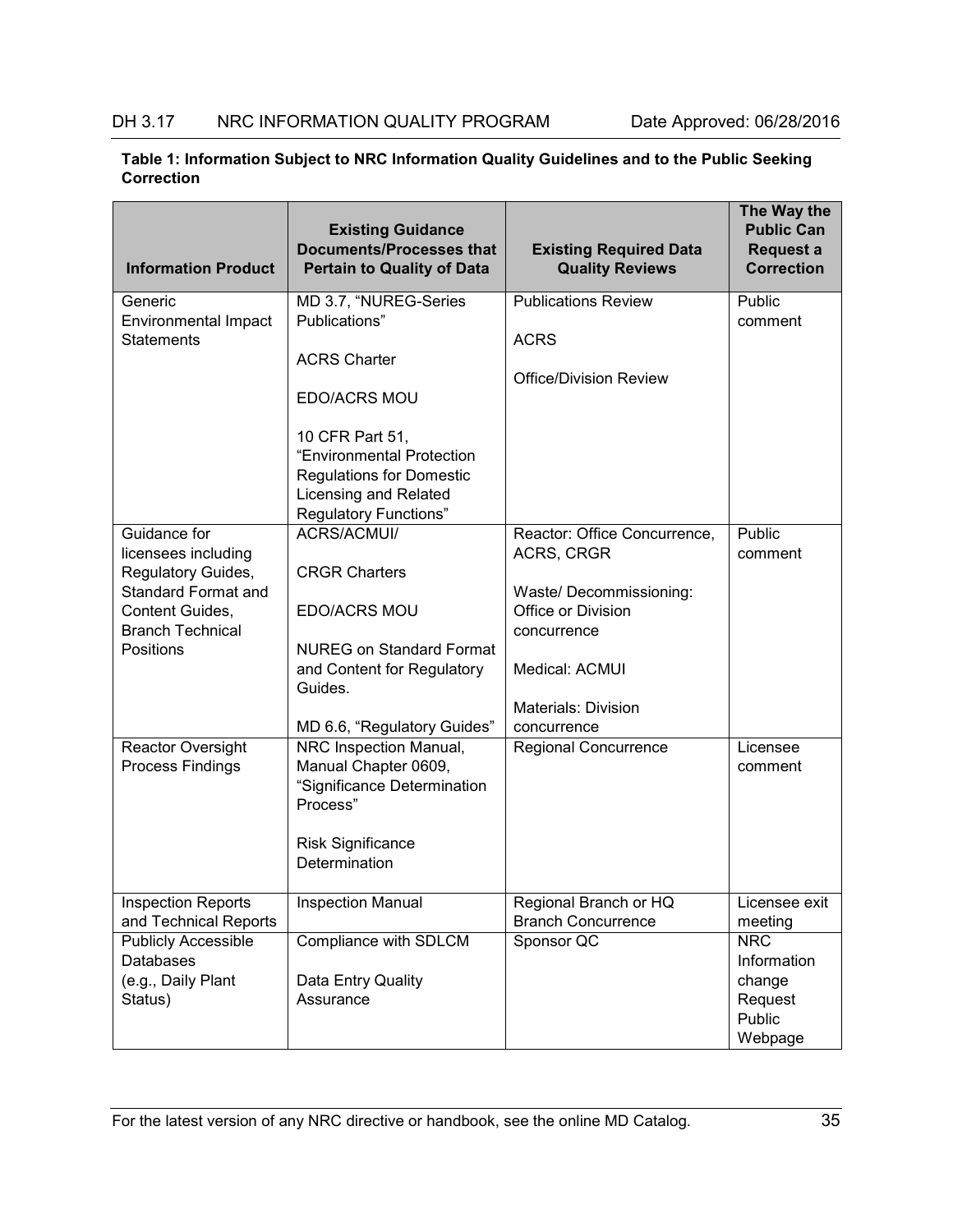| <b>Information Product</b>        | <b>Existing Guidance</b><br><b>Documents/Processes that</b><br><b>Pertain to Quality of Data</b> | <b>Existing Required Data</b><br><b>Quality Reviews</b> | The Way the<br><b>Public Can</b><br>Request a<br><b>Correction</b> |
|-----------------------------------|--------------------------------------------------------------------------------------------------|---------------------------------------------------------|--------------------------------------------------------------------|
| <b>NUREGs/CRs</b>                 | MD 3.7, "NUREG-Series                                                                            | <b>Publications Review</b>                              | Varies with                                                        |
| (Employees Technical              | Publications"                                                                                    |                                                         | importance of                                                      |
| and Contractor)                   |                                                                                                  | <b>ACRS</b>                                             | topic and end                                                      |
|                                   | <b>ACRS Charter</b>                                                                              |                                                         | use                                                                |
|                                   |                                                                                                  | <b>CRGR</b>                                             |                                                                    |
|                                   | EDO/ACRS MOU                                                                                     | Office or Division review                               |                                                                    |
|                                   | <b>RES Office Instructions</b>                                                                   |                                                         |                                                                    |
|                                   |                                                                                                  | Peer Review (some)                                      |                                                                    |
| <b>NUREGs intended for</b>        | MD 3.7, "NUREG-Series                                                                            | <b>Publications Review</b>                              | <b>NRC</b>                                                         |
| the general public                | Publications"                                                                                    |                                                         | Information                                                        |
|                                   |                                                                                                  | <b>OPA Office</b>                                       | Change                                                             |
|                                   |                                                                                                  |                                                         | Request                                                            |
|                                   |                                                                                                  | <b>Office/Division Review</b>                           | Public Web                                                         |
|                                   |                                                                                                  |                                                         | site                                                               |
| Communications with               | MD 6.5, "NRC Participation                                                                       |                                                         | <b>NRC</b><br>Information                                          |
| standard-setting<br>organizations | in the Development and Use<br>of Consensus Standards"                                            |                                                         | Change                                                             |
|                                   |                                                                                                  |                                                         | Request                                                            |
|                                   |                                                                                                  |                                                         | Public Web                                                         |
|                                   |                                                                                                  |                                                         | site                                                               |
| Web page content                  | Web Management Controls                                                                          | Review by Sponsor                                       | Contact page                                                       |
| other than documents              |                                                                                                  |                                                         | owner as                                                           |
|                                   |                                                                                                  | Web Liaison                                             | noted on                                                           |
|                                   |                                                                                                  |                                                         | Web site                                                           |
|                                   |                                                                                                  | <b>Sensitivity Reviews</b>                              |                                                                    |
|                                   |                                                                                                  | <b>Publications Employees</b>                           |                                                                    |
|                                   |                                                                                                  | (Web, Editors, Graphics)                                |                                                                    |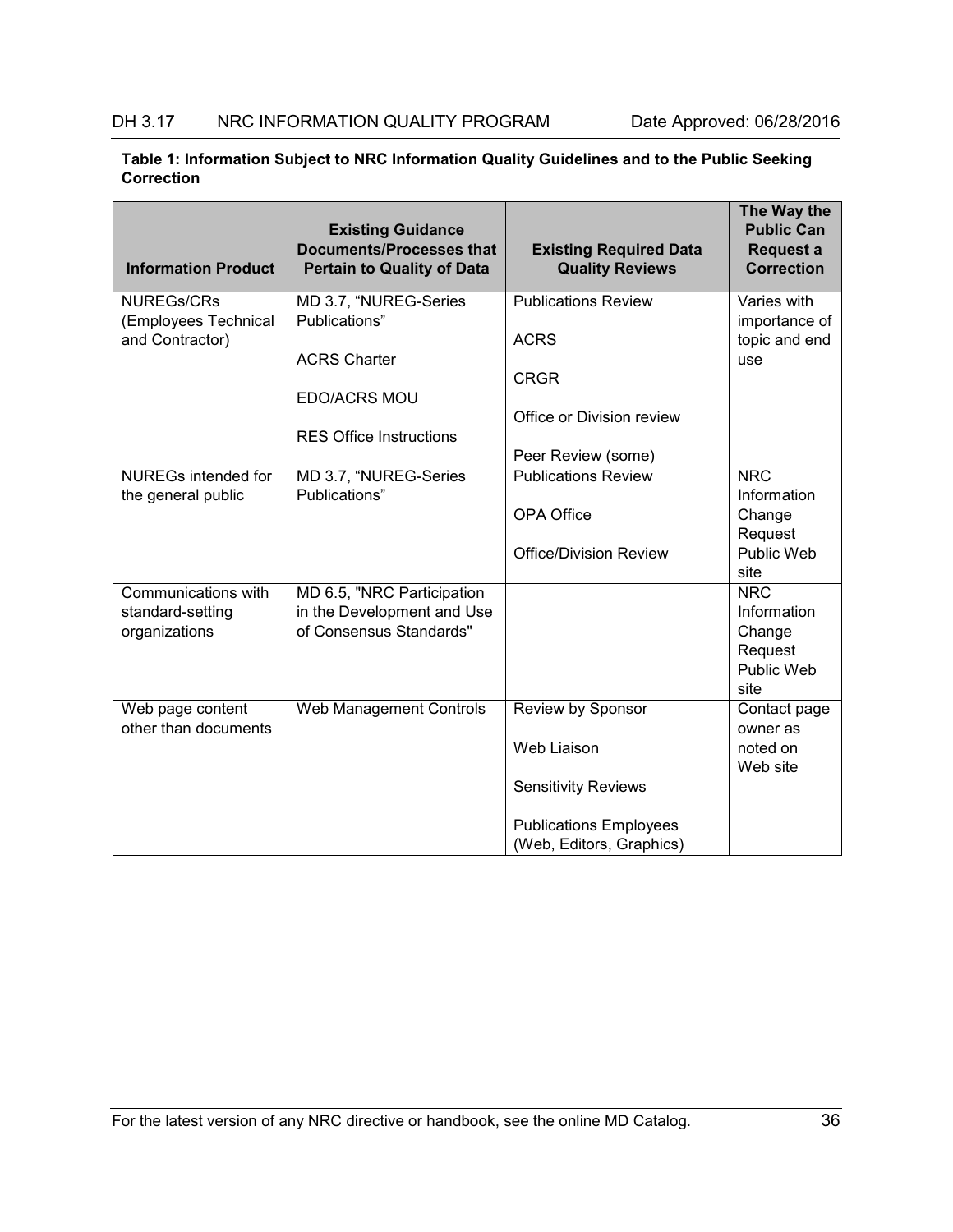| <b>Information Product</b>                                | <b>Existing Guidance</b><br><b>Documents/Processes that</b><br><b>Pertain to Quality of Data</b> |                                                | <b>Existing Required Data</b><br><b>Quality Reviews</b> | The Way the<br><b>Public Can</b><br>Request a<br><b>Correction</b> |  |  |
|-----------------------------------------------------------|--------------------------------------------------------------------------------------------------|------------------------------------------------|---------------------------------------------------------|--------------------------------------------------------------------|--|--|
| Legend                                                    |                                                                                                  |                                                |                                                         |                                                                    |  |  |
| ACMUI - Advisory Committee on the Medical                 |                                                                                                  |                                                | ISI - Influential Scientific Information                |                                                                    |  |  |
| Uses of Isotopes                                          |                                                                                                  |                                                | <b>MD</b> - Management Directive                        |                                                                    |  |  |
| <b>ACRS - Advisory Committee on Reactor</b><br>Safeguards |                                                                                                  |                                                | MOU - Memorandum of Understanding                       |                                                                    |  |  |
| ADAMS - Agencywide Documents Access and                   |                                                                                                  |                                                | NMED - Nuclear Materials Event Database                 |                                                                    |  |  |
| Management System                                         |                                                                                                  | NMSS - Office of Nuclear Material Safety and   |                                                         |                                                                    |  |  |
| CFR - Code of Federal Regulations                         |                                                                                                  | Safeguards                                     |                                                         |                                                                    |  |  |
| CIO - Chief Information Officer                           |                                                                                                  | <b>NOED - Notice of Enforcement Discretion</b> |                                                         |                                                                    |  |  |
| <b>CRGR - Committee to Review Generic</b>                 |                                                                                                  | NRO - Office of New Reactors                   |                                                         |                                                                    |  |  |
| Requirements                                              |                                                                                                  | NRR - Office of Nuclear Reactor Regulation     |                                                         |                                                                    |  |  |
| <b>EA - Environmental Assessment</b>                      |                                                                                                  |                                                | OMB - Office of Management and Budget                   |                                                                    |  |  |
| EDO - Executive Director for Operations                   |                                                                                                  | <b>OPA - Office of Public Affairs</b>          |                                                         |                                                                    |  |  |
| EIS - Environmental Impact Statement                      |                                                                                                  | PM - project manager                           |                                                         |                                                                    |  |  |
| FOIA - Freedom of Information Act                         |                                                                                                  | RES - Office of Nuclear Regulatory Research    |                                                         |                                                                    |  |  |
| FRN - Federal Register notice                             |                                                                                                  | RIS - Regulatory Issue Summary                 |                                                         |                                                                    |  |  |
| HISA - Highly Influential Scientific Assessment           |                                                                                                  | ROP - Reactor Oversight Process                |                                                         |                                                                    |  |  |
| ICR - Information Collection Request                      |                                                                                                  | SDLCM - systems development and life cycle     |                                                         |                                                                    |  |  |
| IOC - Information Office Coordinator                      |                                                                                                  |                                                | management                                              |                                                                    |  |  |
| <b>IQC</b> - Information Quality Coordinator              |                                                                                                  |                                                | <b>SER - Safety Evaluation Report</b>                   |                                                                    |  |  |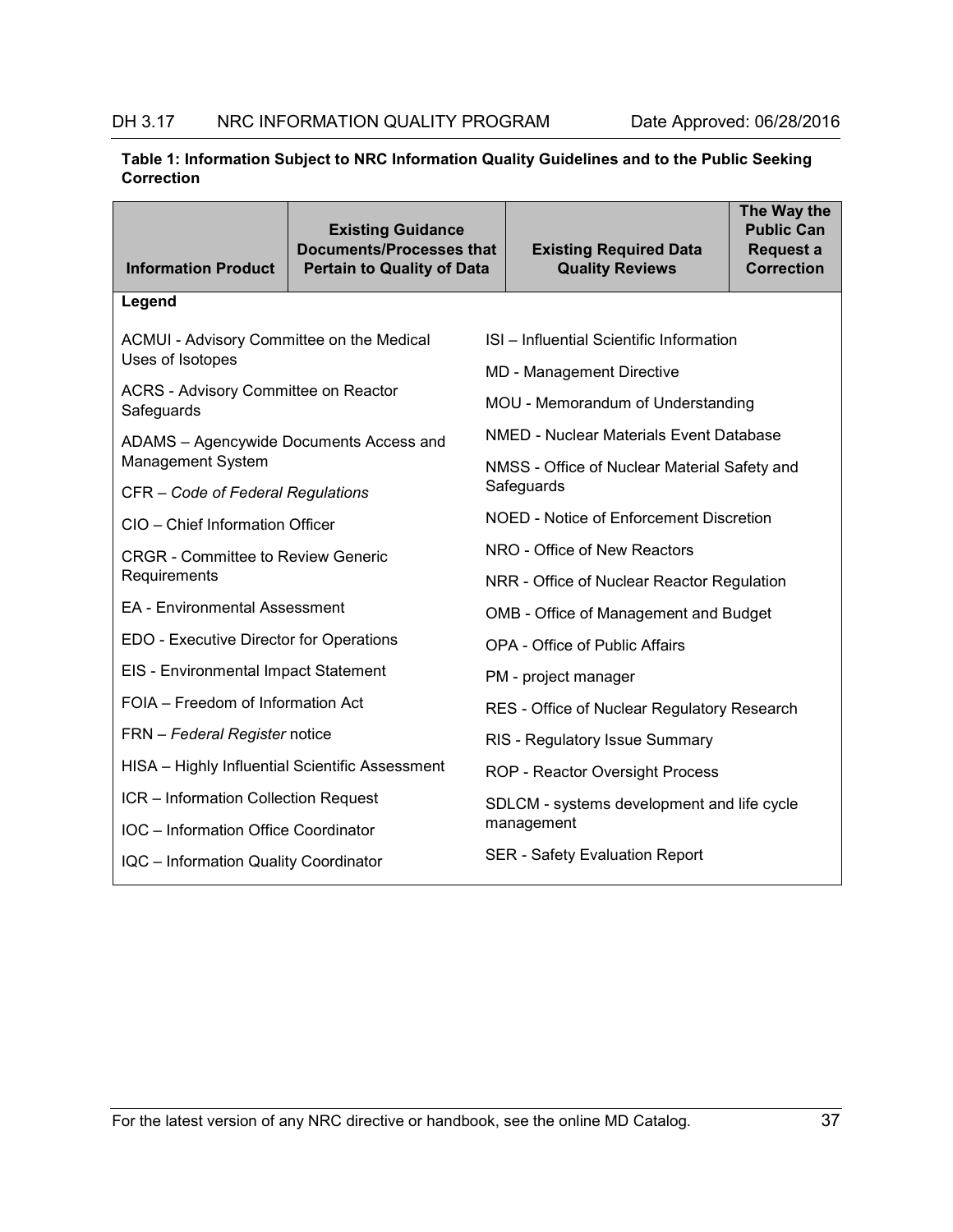| Table 2: Information Exempt from NRC Information Quality Guidelines and from the Public |  |
|-----------------------------------------------------------------------------------------|--|
| <b>Seeking Correction</b>                                                               |  |

| <b>Information</b><br><b>Product</b>                                                                                    | <b>Exemption</b>                                 | <b>Guidance Documents,</b><br><b>Processes</b><br>(Name/number)                                 | <b>Existing</b><br><b>Required Pre-</b><br>dissemination<br><b>Reviews</b> | <b>Existing Way</b><br><b>Public Can</b><br><b>Request</b><br><b>Correction</b> |
|-------------------------------------------------------------------------------------------------------------------------|--------------------------------------------------|-------------------------------------------------------------------------------------------------|----------------------------------------------------------------------------|---------------------------------------------------------------------------------|
| Correspondence:                                                                                                         |                                                  |                                                                                                 |                                                                            |                                                                                 |
| Correspondence<br>to licensees,<br>public, individual<br>members of<br>Congress, States,<br>petitioners,<br>contractors | Correspondence<br>with individuals<br>or persons | MD 3.57,<br>"Correspondence<br>Management"<br><b>ADAMS</b><br>Internal Commission<br>Procedures | Branch/Division/<br>Office/EDO/<br>Commission<br>Concurrence               | <b>No</b>                                                                       |
|                                                                                                                         |                                                  | <b>Project Manager</b><br>Handbook<br><b>Licensing Assistant</b><br>Handbook                    |                                                                            |                                                                                 |
| Confirmatory<br><b>Action Letters</b>                                                                                   | Correspondence                                   | <b>Inspection Manual</b><br><b>Licensing Assistant</b><br>Handbook                              | Division/Office<br>concurrence                                             | <b>No</b>                                                                       |
| Preliminary<br>Notifications                                                                                            | Nonroutine<br>safety related<br>information      | <b>Inspection Manual</b>                                                                        | Office<br>concurrence                                                      | <b>No</b>                                                                       |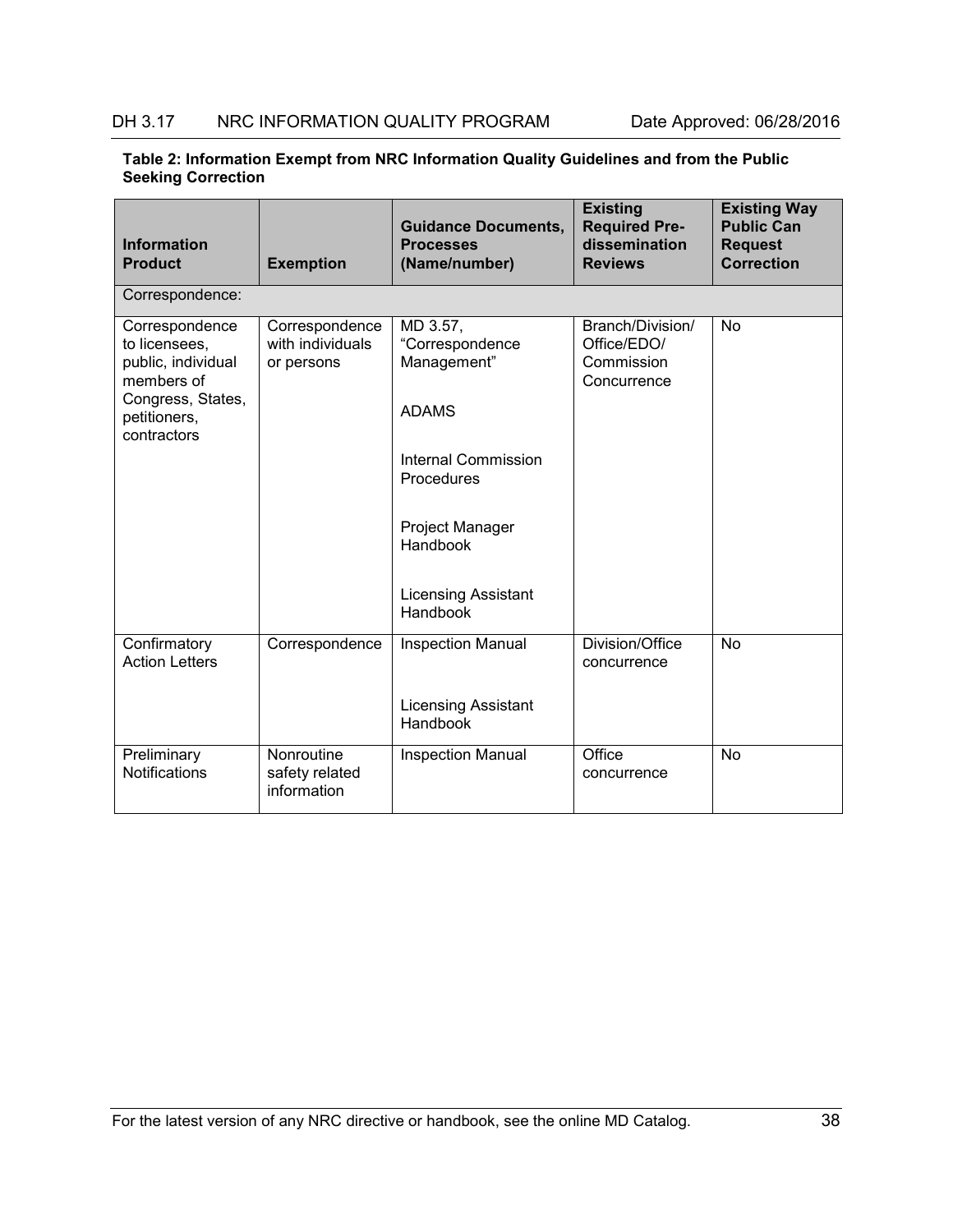| <b>Information</b><br><b>Product</b>                                         | <b>Exemption</b>                                               | <b>Guidance Documents,</b><br><b>Processes</b><br>(Name/number)                  | <b>Existing</b><br><b>Required Pre-</b><br>dissemination<br><b>Reviews</b> | <b>Existing Way</b><br><b>Public Can</b><br><b>Request</b><br><b>Correction</b> |
|------------------------------------------------------------------------------|----------------------------------------------------------------|----------------------------------------------------------------------------------|----------------------------------------------------------------------------|---------------------------------------------------------------------------------|
| Non-scientific and/or Non-statistical Procedures:                            |                                                                |                                                                                  |                                                                            |                                                                                 |
| Reports to<br>Congress or<br>letters to<br>Congressional<br>Committees       | Correspondence<br>with individuals<br>or persons               | MD 3.57,<br>"Correspondence<br>Management"                                       | Office/EDO/<br>Commission<br>Concurrence                                   | No                                                                              |
| (includes<br>President's<br><b>Budget to</b><br>Congress,<br>Performance and | Nonscientific/<br>nonstatistical<br>general,                   | <b>ADAMS</b><br><b>Internal Commission</b>                                       |                                                                            |                                                                                 |
| Accountability<br>Report, Strategic<br>Plan, Information<br>Digest)          | procedural, or<br>organizational                               | Procedures                                                                       |                                                                            |                                                                                 |
| Published<br>nonscientific/<br>nonstatistical,<br>general, or                | Nonscientific/<br>nonstatistical<br>general,<br>procedural, or | MD 6.3, "The<br><b>Rulemaking Process"</b>                                       | Office<br>Concurrence                                                      | Yes<br>Public comment<br>on all proposed                                        |
| procedural<br>proposed and<br>final rules and<br>final                       | organizational                                                 | NUREG/BR-0053, Rev.<br>6, "US NRC<br><b>Regulations Handbook"</b>                | <b>EDO</b><br>Concurrence                                                  | rules                                                                           |
| Parts 2, 170, and<br>171)                                                    |                                                                | NUREG/BR-0058, Rev.<br>4, "Regulatory Analysis<br>Guidelines of the U.S.<br>NRC" |                                                                            |                                                                                 |
|                                                                              |                                                                | MD 3.54, "NRC<br>Collections of<br>Information and<br>Reports Management"        |                                                                            |                                                                                 |
|                                                                              |                                                                | Paperwork Reduction<br>Act of 1995 (44 U.S.C.<br>3501 et seq.)                   |                                                                            |                                                                                 |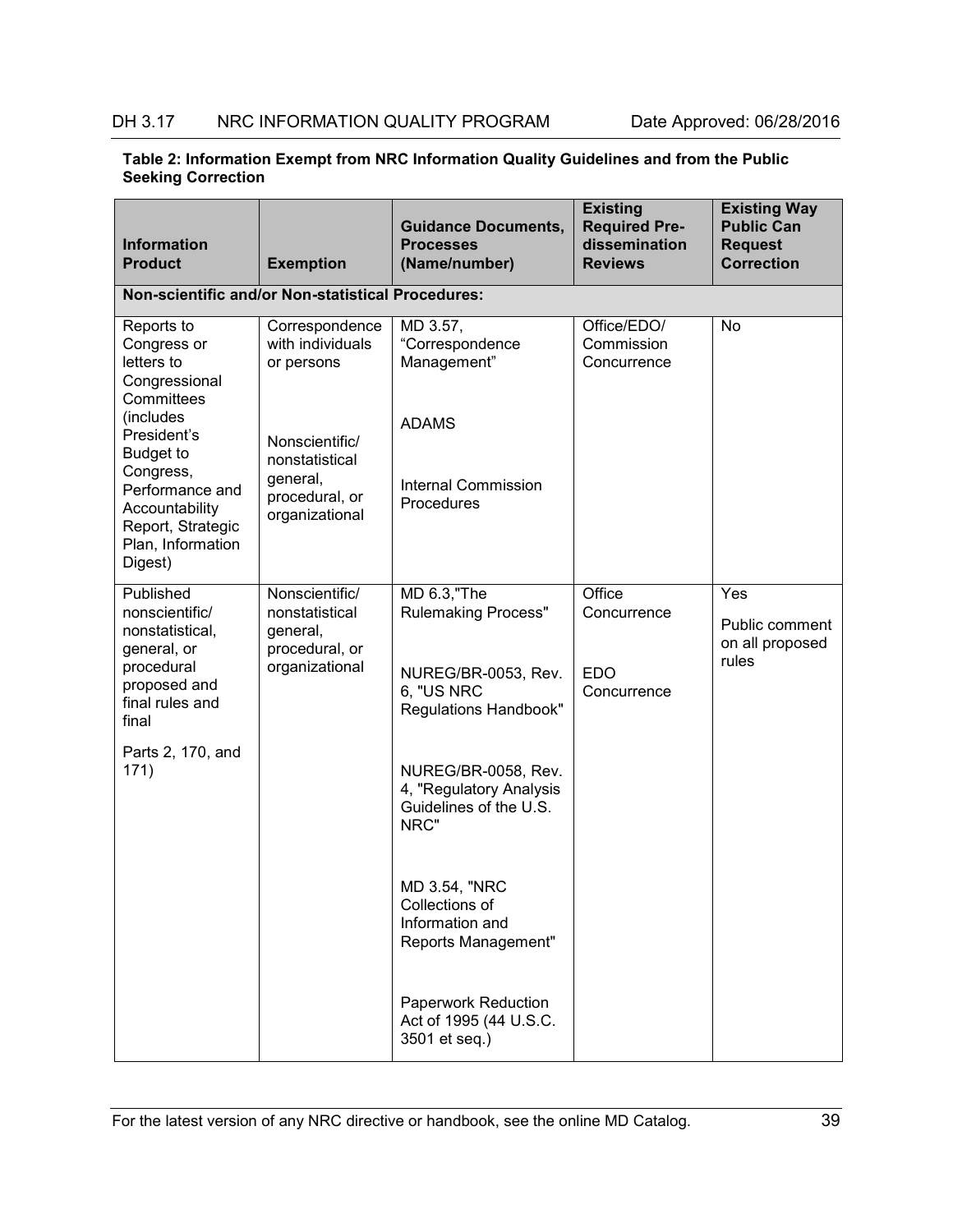| <b>Information</b><br><b>Product</b>                                                                                                                                                             | <b>Exemption</b>                                                                 | <b>Guidance Documents,</b><br><b>Processes</b><br>(Name/number)                                   | <b>Existing</b><br><b>Required Pre-</b><br>dissemination<br><b>Reviews</b>       | <b>Existing Way</b><br><b>Public Can</b><br><b>Request</b><br><b>Correction</b> |
|--------------------------------------------------------------------------------------------------------------------------------------------------------------------------------------------------|----------------------------------------------------------------------------------|---------------------------------------------------------------------------------------------------|----------------------------------------------------------------------------------|---------------------------------------------------------------------------------|
| E-gov<br>applications,<br>including forms,<br>how to file, fee<br>information                                                                                                                    | Nonscientific/<br>nonstatistical<br>general,<br>procedural, or<br>organizational | <b>MD 3.55, "Forms</b><br>Management Program"                                                     | Branch/Division/<br>Office<br>Concurrence                                        | <b>No</b>                                                                       |
| <b>Federal Register</b><br><b>Notices</b><br>(themselves),<br>including FONSIs<br>and General<br><b>Notices</b>                                                                                  | Nonscientific/<br>nonstatistical<br>general,<br>procedural, or<br>organizational | <b>Project Manager</b><br>Handbook<br><b>Licensing Assistant</b><br>Handbook                      | Project Manager/<br>Branch/Division/<br>Office/EDO/<br>Commission<br>concurrence | Yes<br>NRC contact<br>listed in the<br>Federal<br>Register notice               |
| Organizational<br>information,<br>including<br>organization<br>charts,<br>descriptions of<br>laws and<br>regulations that<br>underpin agency<br>activities,<br>biographies,<br>phone directories | Nonscientific/<br>nonstatistical<br>general,<br>procedural, or<br>organizational | MD Volume 9, "NRC<br>Organization and<br>Functions"<br>MD Volume 10,<br>"Personnel<br>Management" | Branch/Division/<br>Office<br>Concurrence                                        | No                                                                              |
| Federal employee<br>pay, benefits,<br>employment<br>opportunities and<br>the like                                                                                                                | Nonscientific/<br>nonstatistical<br>general,<br>procedural, or<br>organizational | <b>OPM Regulations</b><br>MD Volume 9, "NRC<br>Organization and<br>Functions"<br>MD Volume 10,    | <b>EDO</b><br>Concurrence for<br>Management<br><b>Directives</b>                 | <b>No</b>                                                                       |
|                                                                                                                                                                                                  |                                                                                  | "Personnel<br>Management"                                                                         |                                                                                  |                                                                                 |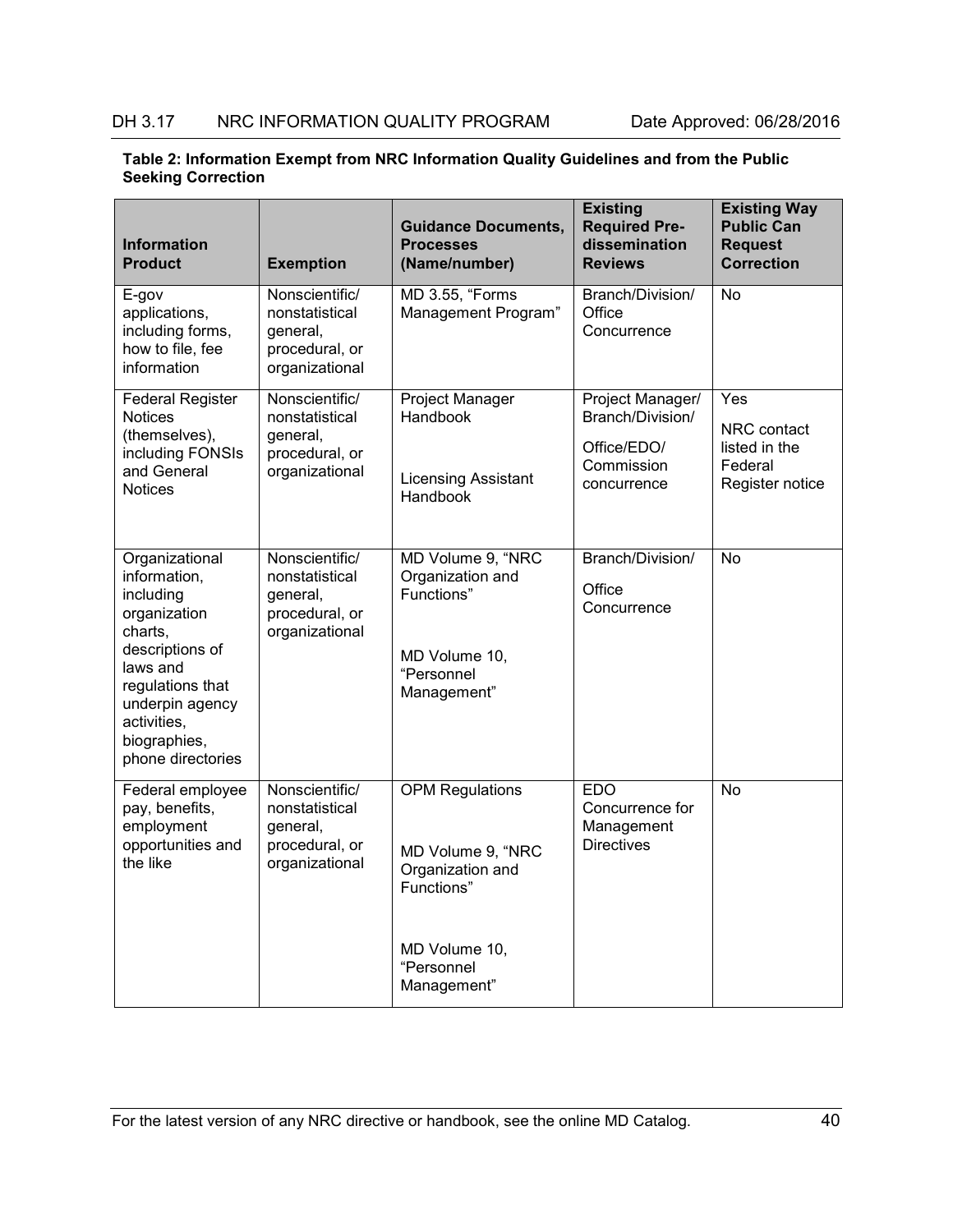| <b>Information</b><br><b>Product</b>                                                           | <b>Exemption</b>                                                                 | <b>Guidance Documents,</b><br><b>Processes</b><br>(Name/number) | <b>Existing</b><br><b>Required Pre-</b><br>dissemination<br><b>Reviews</b> | <b>Existing Way</b><br><b>Public Can</b><br><b>Request</b><br><b>Correction</b> |
|------------------------------------------------------------------------------------------------|----------------------------------------------------------------------------------|-----------------------------------------------------------------|----------------------------------------------------------------------------|---------------------------------------------------------------------------------|
| <b>Public Meeting</b><br><b>Notices</b>                                                        | Nonscientific/<br>nonstatistical<br>general,<br>procedural, or<br>organizational | MD 3.5, "Attendance at<br>NRC Staff-Sponsored<br>Meetings"      | Project Manager                                                            | <b>No</b>                                                                       |
|                                                                                                |                                                                                  | Project Manager<br>Handbook                                     |                                                                            |                                                                                 |
|                                                                                                |                                                                                  | <b>Licensing Assistant</b><br>Handbook                          |                                                                            |                                                                                 |
| <b>CRGR Meeting</b><br>Notices and<br><b>Minutes</b>                                           | Nonscientific/<br>nonstatistical<br>general,<br>procedural, or<br>organizational | <b>CRGR Charter</b>                                             | <b>CRGR</b>                                                                | <b>No</b>                                                                       |
| <b>Full Written</b><br>Explanation and<br>Certification of<br>Closed<br>Commission<br>Meetings | Nonscientific/<br>nonstatistical<br>general,<br>procedural, or<br>organizational | Government in the<br>Sunshine Act, 5 U.S.C.<br>552b             | OGC                                                                        | $\overline{N}$                                                                  |
| Speeches,<br>Testimony,<br>$Q & A$ , and<br>Presentations                                      | Nonscientific/<br>nonstatistical<br>general,<br>procedural, or<br>organizational | <b>Internal Commission</b><br>Procedures                        | Division/<br>Office/EDO/<br>Commission<br>concurrence                      | <b>No</b>                                                                       |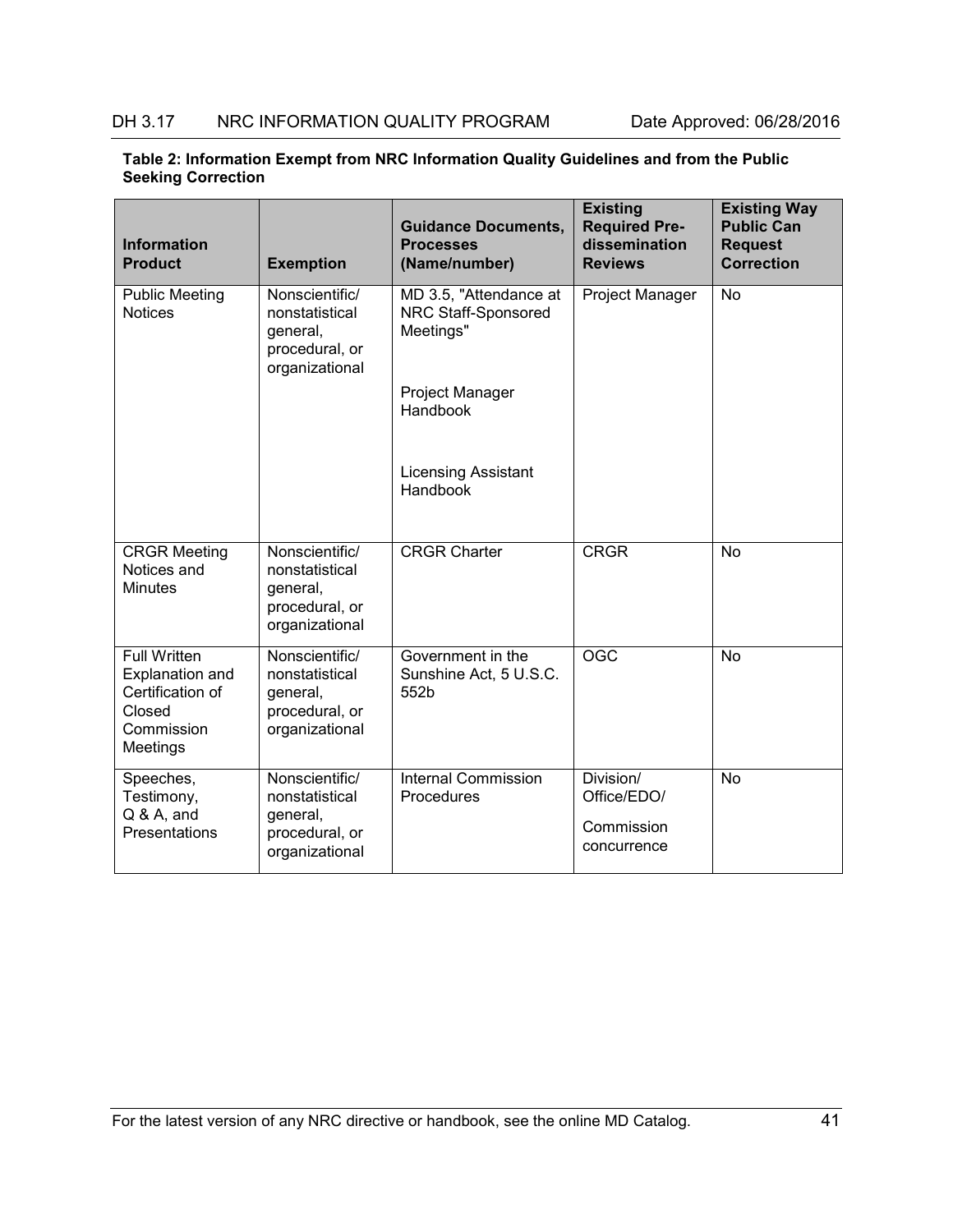#### **Table 2: Information Exempt from NRC Information Quality Guidelines and from the Public Seeking Correction**

| <b>Information</b><br><b>Product</b>                                                                                                 | <b>Exemption</b> | <b>Guidance Documents,</b><br><b>Processes</b><br>(Name/number)                                                                                                | <b>Existing</b><br><b>Required Pre-</b><br>dissemination<br><b>Reviews</b> | <b>Existing Way</b><br><b>Public Can</b><br><b>Request</b><br><b>Correction</b> |
|--------------------------------------------------------------------------------------------------------------------------------------|------------------|----------------------------------------------------------------------------------------------------------------------------------------------------------------|----------------------------------------------------------------------------|---------------------------------------------------------------------------------|
| <b>Interagency Use and Shared Government Information:</b>                                                                            |                  |                                                                                                                                                                |                                                                            |                                                                                 |
| Interagency<br>agreements and<br>interagency<br><b>MOUs</b>                                                                          | Interagency use  | MD 11.1, "NRC<br><b>Acquisition of Supplies</b><br>and Services"                                                                                               | Office/<br>Commission<br>Concurrence                                       | No                                                                              |
|                                                                                                                                      |                  | <b>MD 11.7, "NRC</b><br>Procedures for<br>Placement and<br>Monitoring of Work<br>With the U.S.<br>Department of Energy<br>$(DOE)^"$                            |                                                                            |                                                                                 |
|                                                                                                                                      |                  | MD 11.8, "NRC<br>Procedures for<br>Placement and<br>Monitoring of Work<br>With Other Federal<br>Agencies Other Than<br>the U.S. Department of<br>Energy (DOE)" |                                                                            |                                                                                 |
| Reports to other<br>agencies,<br>including e.g.,<br><b>Small Business</b>                                                            | Interagency use  | NUREG/BR-0053,<br>Rev. 6, "U.S. NRC<br>Regulations Handbook"                                                                                                   | Branch/Division/<br>Office<br>Concurrence                                  | No                                                                              |
| Regulatory<br>Enforcement<br><b>Fairness Act</b><br>Report to OMB,<br>Report on<br>Information<br><b>Collection Budget</b><br>to OMB |                  | MD 3.54, "NRC<br><b>Information Collections</b><br>Program"                                                                                                    |                                                                            |                                                                                 |
| Internal<br>Memoranda                                                                                                                | Intra-agency use | MD 3.57,<br>"Correspondence<br>Management"                                                                                                                     | Branch/Division/<br>Office<br>Concurrence                                  | <b>No</b>                                                                       |
|                                                                                                                                      |                  | <b>ADAMS</b>                                                                                                                                                   |                                                                            |                                                                                 |

For the latest version of any NRC directive or handbook, see the online MD Catalog. 42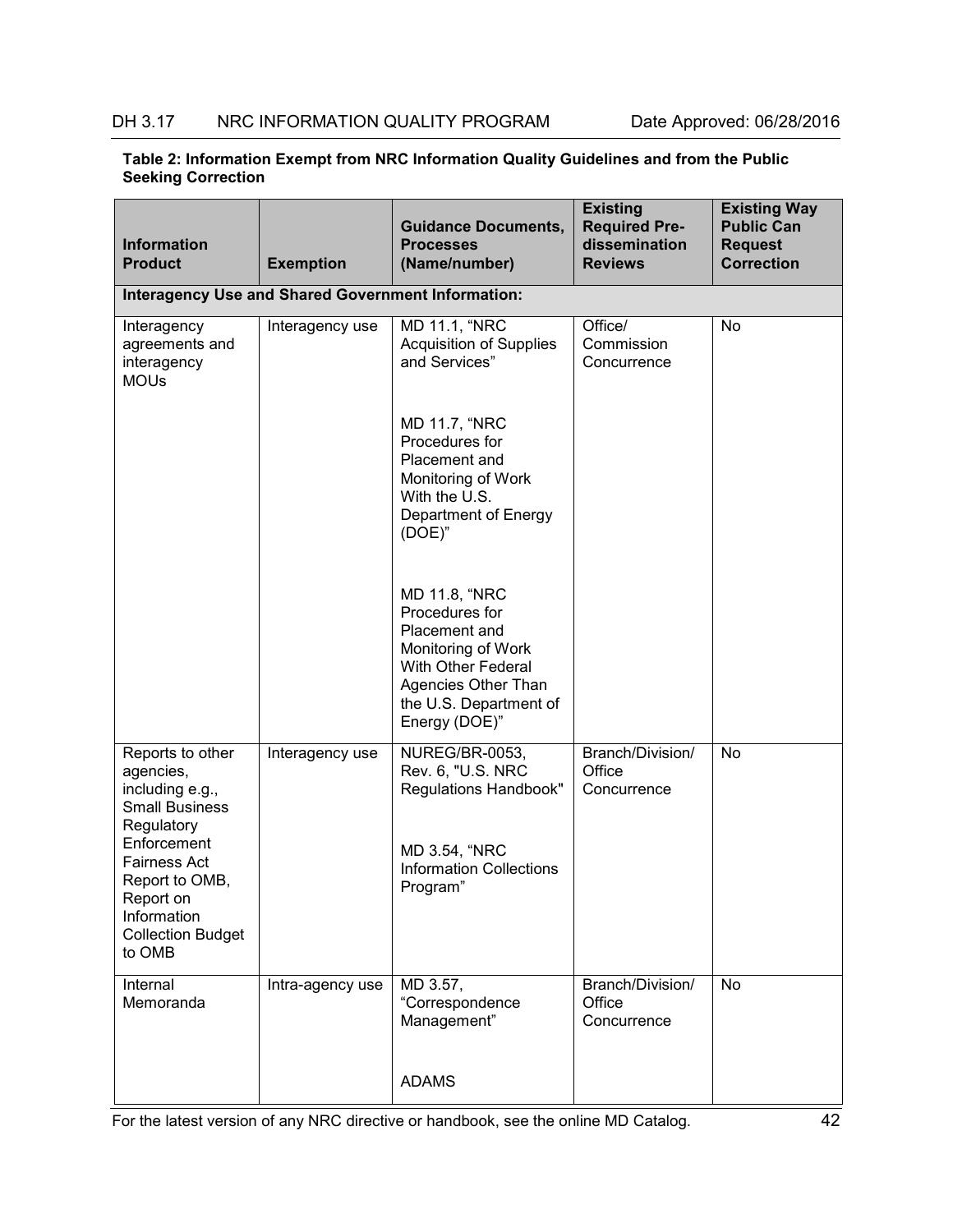| <b>Information</b><br><b>Product</b>                                                                                                                                                                                                                                                                | <b>Exemption</b> | <b>Guidance Documents,</b><br><b>Processes</b><br>(Name/number)                                                         | <b>Existing</b><br><b>Required Pre-</b><br>dissemination<br><b>Reviews</b>                   | <b>Existing Way</b><br><b>Public Can</b><br><b>Request</b><br><b>Correction</b> |
|-----------------------------------------------------------------------------------------------------------------------------------------------------------------------------------------------------------------------------------------------------------------------------------------------------|------------------|-------------------------------------------------------------------------------------------------------------------------|----------------------------------------------------------------------------------------------|---------------------------------------------------------------------------------|
| <b>Internal NRC</b><br>Policy and<br>Procedures,<br>including e.g.,<br>Management<br>Directives,<br>Internal<br>Commission<br>Procedures,<br><b>Office Instructions</b><br>and Procedures,<br>Inspection<br>Procedures,<br>Enforcement<br>Manual, PM<br>Handbook,<br>Decommissioning<br>PM Handbook | Intra-agency use | <b>MD 1.1, "NRC</b><br><b>Management Directives</b><br>System"                                                          | <b>Division Director</b><br>or Office Director<br>Concurrence<br><b>MD</b> review<br>process | No                                                                              |
| Research<br>Information<br>Letters (RILs)                                                                                                                                                                                                                                                           | Intra-agency use | <b>RES Office Instruction</b>                                                                                           | Office<br>Concurrence                                                                        | No                                                                              |
| <b>SECY Papers</b>                                                                                                                                                                                                                                                                                  | Intra-agency use | <b>Internal Commission</b><br>Procedures<br>MD 3.57<br>"Correspondence<br>Management"<br><b>NRR Office Instructions</b> | <b>EDO</b><br>Concurrence                                                                    | No                                                                              |
| Staff<br>Requirements<br>Memoranda<br>(SRMs)                                                                                                                                                                                                                                                        | Intra-agency use | <b>Internal Commission</b><br>Procedures                                                                                | Commission<br>concurrence                                                                    | No                                                                              |
| Commission<br><b>Voting Records</b><br>(CVRs)                                                                                                                                                                                                                                                       | Intra-agency use | <b>Internal Commission</b><br>Procedures                                                                                | Commission<br>concurrence                                                                    | No                                                                              |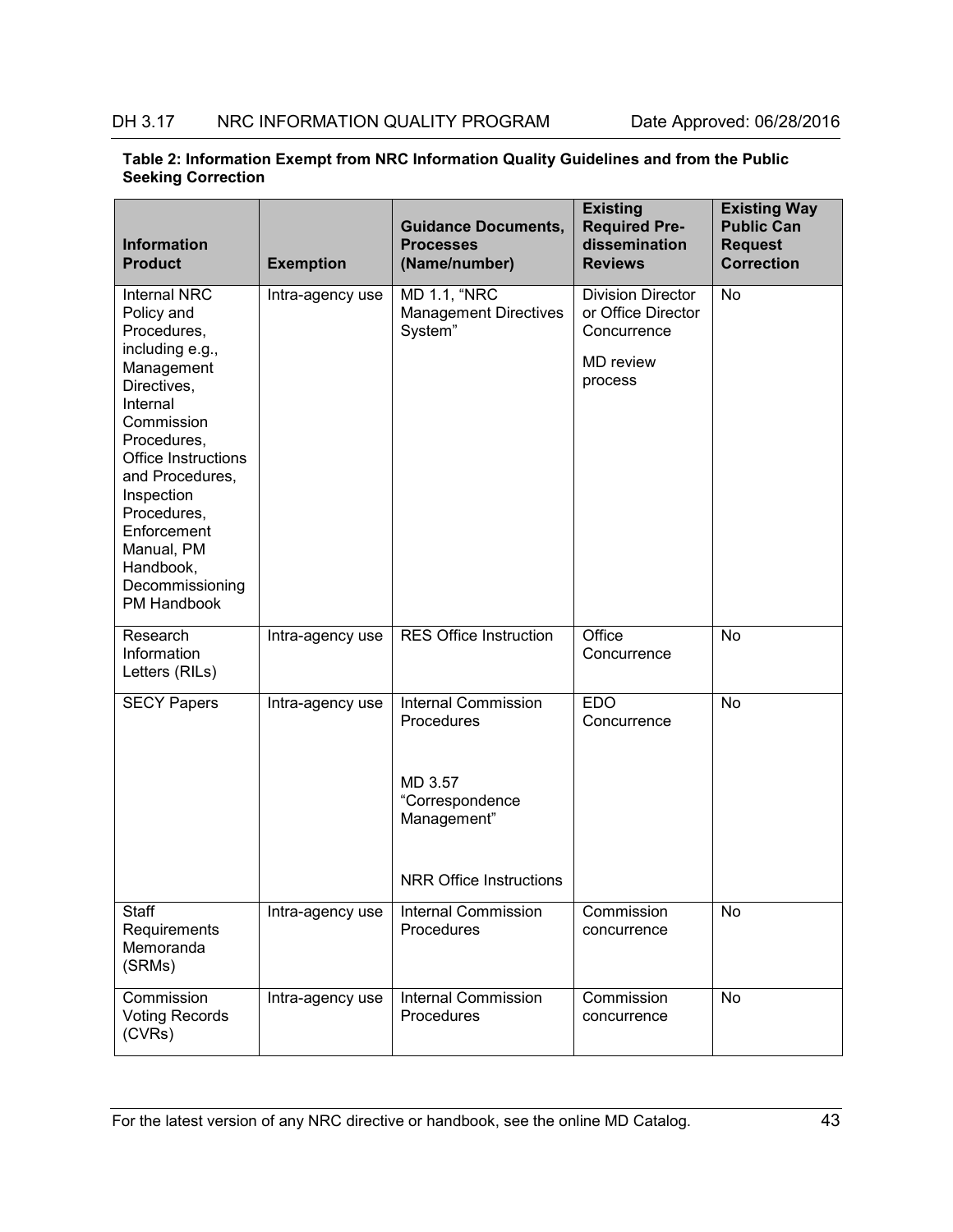| Table 2: Information Exempt from NRC Information Quality Guidelines and from the Public |  |
|-----------------------------------------------------------------------------------------|--|
| <b>Seeking Correction</b>                                                               |  |

| <b>Information</b><br><b>Product</b>                                                                                               | <b>Exemption</b>                          | <b>Guidance Documents,</b><br><b>Processes</b><br>(Name/number)                              | <b>Existing</b><br><b>Required Pre-</b><br>dissemination<br><b>Reviews</b> | <b>Existing Way</b><br><b>Public Can</b><br><b>Request</b><br><b>Correction</b>                 |
|------------------------------------------------------------------------------------------------------------------------------------|-------------------------------------------|----------------------------------------------------------------------------------------------|----------------------------------------------------------------------------|-------------------------------------------------------------------------------------------------|
| Commission<br>Action<br>Memoranda<br>(COMs)                                                                                        | Intra-agency use                          | <b>Internal Commission</b><br>Procedures                                                     | Commission<br>concurrence                                                  | <b>No</b>                                                                                       |
| Individual<br>Commissioner<br>Vote Sheets on<br>SECY Papers,<br><b>COMs</b>                                                        | Intra-agency use                          | <b>Internal Commission</b><br>Procedures                                                     | Commissioner<br>concurrence                                                | <b>No</b>                                                                                       |
| International<br>Agreements and<br>supporting<br>information                                                                       | Interagency<br>(with State<br>Department) | MD 5.13, "NRC<br><b>International Activities</b><br>Practices and<br>Procedures"             | Office/<br>Commission<br>Concurrence                                       | <b>No</b><br>An international<br>agreement is a<br>legally binding                              |
| (bilateral and<br>multilateral)<br>and technical<br>information<br>supplied to others<br>as part of<br>international<br>agreements |                                           |                                                                                              |                                                                            | document that<br>cannot be<br>changed unless<br>agreed to and<br>authorized by<br>both parties. |
| Integrated<br><b>Materials</b><br>Performance<br>Evaluation<br>Program (IMPEP)                                                     | Interagency use<br>(with States)          | MD 5.6, "Integrated<br><b>Materials Performance</b><br><b>Evaluation Program</b><br>(IMPEP)" | <b>IMPEP Board</b><br>Office/<br>Commission                                | States may<br>comment, but<br>not public                                                        |
| and Review of<br>New Agreement<br>Requests                                                                                         |                                           | MD 5.10, "Formal<br>Qualifications for<br><b>IMPEP Team</b><br>Members"                      | concurrence                                                                | New Agreement<br>Requests<br>published for<br>public comment                                    |
|                                                                                                                                    |                                           | MD 9.15, "Organization<br>and Functions of State<br>and Tribal Programs"                     |                                                                            |                                                                                                 |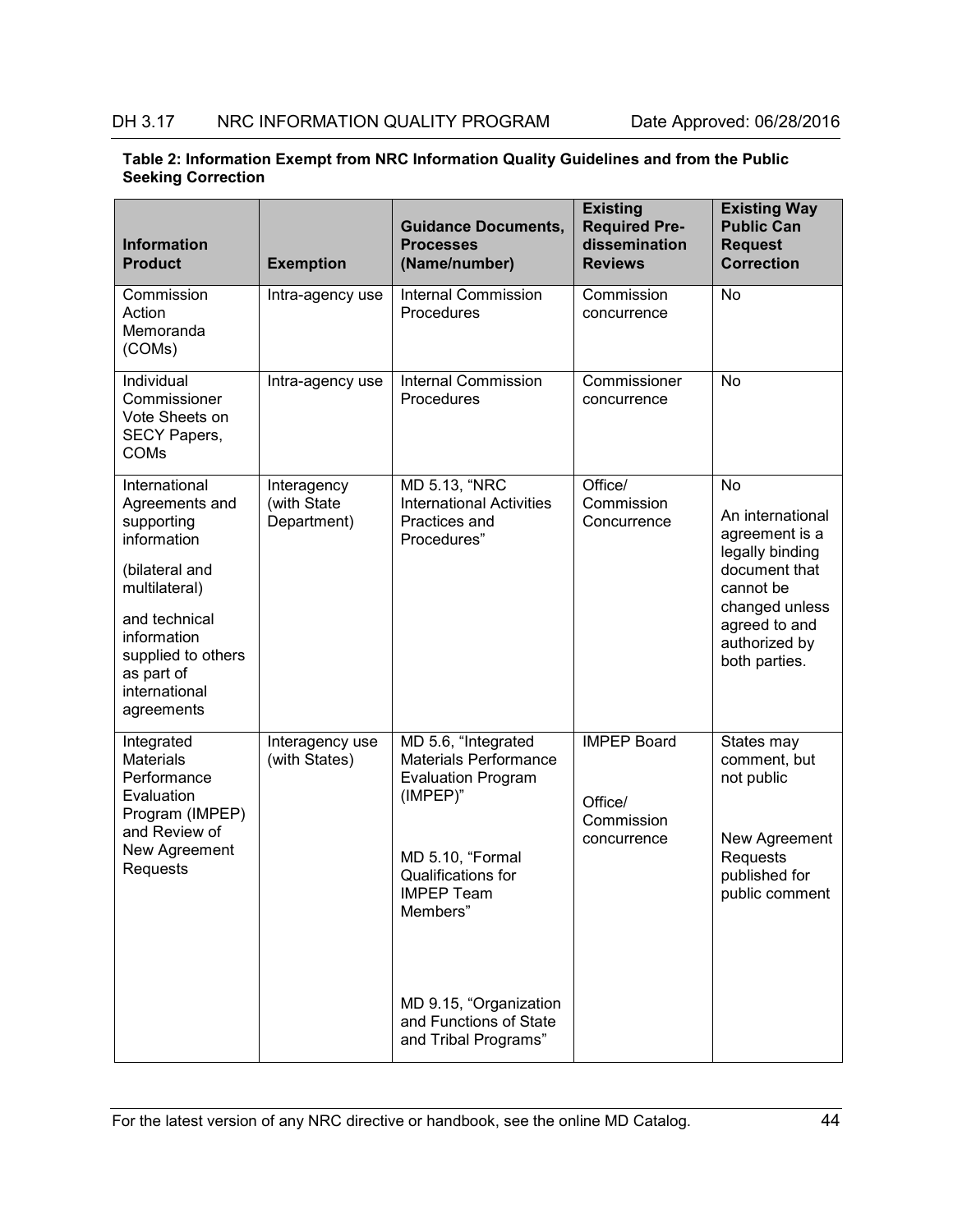| Table 2: Information Exempt from NRC Information Quality Guidelines and from the Public |  |
|-----------------------------------------------------------------------------------------|--|
| <b>Seeking Correction</b>                                                               |  |

| <b>Information</b><br><b>Product</b>                                                                                      | <b>Exemption</b>                                                                            | <b>Guidance Documents,</b><br><b>Processes</b><br>(Name/number)                                              | <b>Existing</b><br><b>Required Pre-</b><br>dissemination<br><b>Reviews</b> | <b>Existing Way</b><br><b>Public Can</b><br><b>Request</b><br><b>Correction</b> |
|---------------------------------------------------------------------------------------------------------------------------|---------------------------------------------------------------------------------------------|--------------------------------------------------------------------------------------------------------------|----------------------------------------------------------------------------|---------------------------------------------------------------------------------|
| <b>Standard Review</b><br>Plan                                                                                            | Intra-agency use                                                                            | Generally become<br><b>NUREGS</b>                                                                            | Branch/Division/<br>Office<br>concurrence                                  | Some are<br>published for<br>public comment                                     |
| <b>NUREGS</b><br>intended for<br>internal use, e.g.,<br>NUREG/<br>BR-0053, Rev. 6,<br>"US NRC<br>Regulations<br>Handbook" | Intra-agency<br>use, frequently<br>procedural                                               | MD 3.7, "NUREG-<br>Series Publications"                                                                      | Branch/Division/<br>Office<br>concurrence                                  | <b>No</b>                                                                       |
| <b>FOIA or Privacy Act Requests:</b>                                                                                      |                                                                                             |                                                                                                              |                                                                            |                                                                                 |
| Response to<br>FOIA or Privacy<br><b>Act Requests</b>                                                                     | Responses to<br>requests made<br>by FOIA,<br>Privacy Act,<br><b>FACA or similar</b><br>laws | 10 CFR Part 9, "Public<br>Records"<br>MD 3.1, "Freedom of<br><b>Information Act</b><br>MD 3.2, "Privacy Act" | Division/Office<br>Concurrence                                             | No                                                                              |
| <b>Grantees or Contractors:</b>                                                                                           |                                                                                             |                                                                                                              |                                                                            |                                                                                 |
| Procurement<br>solicitations                                                                                              | <b>Distribution</b><br>limited to<br>agency<br>contractors or<br>grantees                   | MD 11.1, "NRC<br><b>Acquisition of Supplies</b><br>and Services"<br>FAR 5.201                                | Contract Officer                                                           | Yes                                                                             |
| <b>Records:</b>                                                                                                           |                                                                                             |                                                                                                              |                                                                            |                                                                                 |
| Commission<br>History (Books)                                                                                             | Archival                                                                                    |                                                                                                              | <b>External Peer</b><br>Review                                             | No                                                                              |
|                                                                                                                           |                                                                                             |                                                                                                              | <b>Publisher Review</b>                                                    |                                                                                 |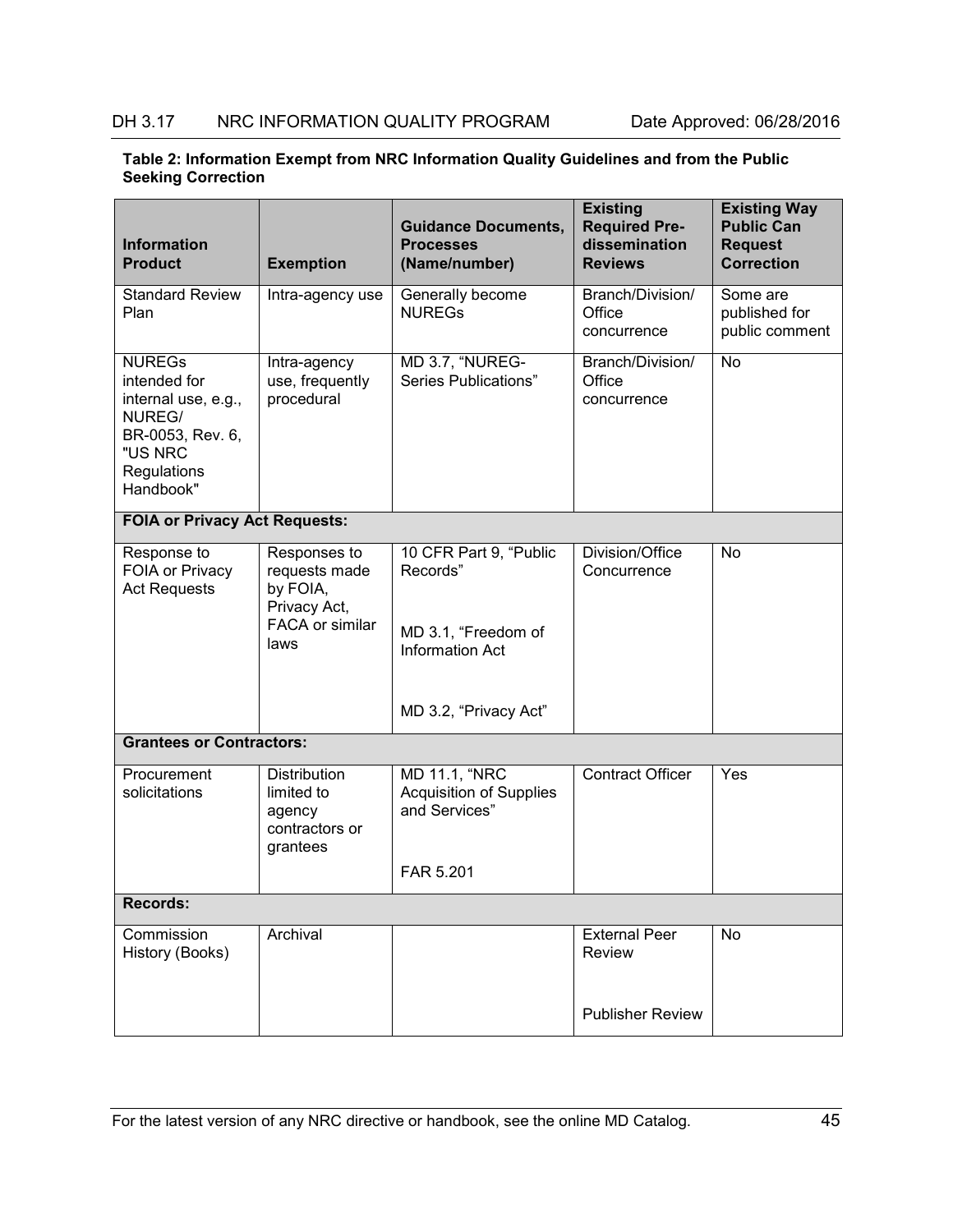| <b>Information</b><br><b>Product</b>                        | <b>Exemption</b>     | <b>Guidance Documents,</b><br><b>Processes</b><br>(Name/number)                                                                                     | <b>Existing</b><br><b>Required Pre-</b><br>dissemination<br><b>Reviews</b> | <b>Existing Way</b><br><b>Public Can</b><br><b>Request</b><br><b>Correction</b>       |  |  |
|-------------------------------------------------------------|----------------------|-----------------------------------------------------------------------------------------------------------------------------------------------------|----------------------------------------------------------------------------|---------------------------------------------------------------------------------------|--|--|
| <b>Agency Press Releases:</b>                               |                      |                                                                                                                                                     |                                                                            |                                                                                       |  |  |
| <b>Press Releases</b>                                       | Press Release        | MD 5.5, "Public Affairs<br>Program"                                                                                                                 | OPA/Chairman                                                               | No                                                                                    |  |  |
| <b>NMSS Licensee</b><br>Newsletter, MOX<br>Newsletter, etc. | <b>Press Release</b> | <b>NUREG/Staff Report</b><br>Section<br>concurrence                                                                                                 |                                                                            | No                                                                                    |  |  |
| <b>Opinions:</b>                                            |                      |                                                                                                                                                     |                                                                            |                                                                                       |  |  |
| Papers, Journal<br><b>Articles</b>                          | Opinions             | MD 3.9, "NRC Staff and<br>Contractor Speeches,<br>Presentations, Papers,<br>and Journal Articles on<br>Regulatory and<br><b>Technical Subjects"</b> | Branch/Division/<br>Office/EDO<br>concurrence                              | No                                                                                    |  |  |
|                                                             |                      | <b>NRR Office Instructions</b>                                                                                                                      |                                                                            |                                                                                       |  |  |
|                                                             |                      | Project Manager<br>Handbook                                                                                                                         |                                                                            |                                                                                       |  |  |
| <b>Adjudicative and Allegations Process:</b>                |                      |                                                                                                                                                     |                                                                            |                                                                                       |  |  |
| Orders                                                      | Adjudicative         | Office/EDO/<br>10 CFR Part 2, "Agency<br>Rules of Practice and<br>Commission<br>Procedure"<br>concurrence                                           |                                                                            | Opportunity for<br>hearing;<br>emergency<br>public safety<br>information<br>exemption |  |  |
| Demand or                                                   | Adjudicative         | 10 CFR Part 2, "Agency<br>Rules of Practice and                                                                                                     | Division/Office/<br><b>EDO</b>                                             | Yes                                                                                   |  |  |
| <b>Request for</b><br>Information                           |                      | Procedure"                                                                                                                                          | concurrence<br><b>CRGR</b>                                                 | Licensee can<br>correct<br>information in<br>response                                 |  |  |
| Notice of Violation                                         | Adjudicative         | <b>Enforcement Manual</b>                                                                                                                           | Branch/Division<br>concurrence                                             | Licensee<br>response can<br>correct and exit<br>meeting                               |  |  |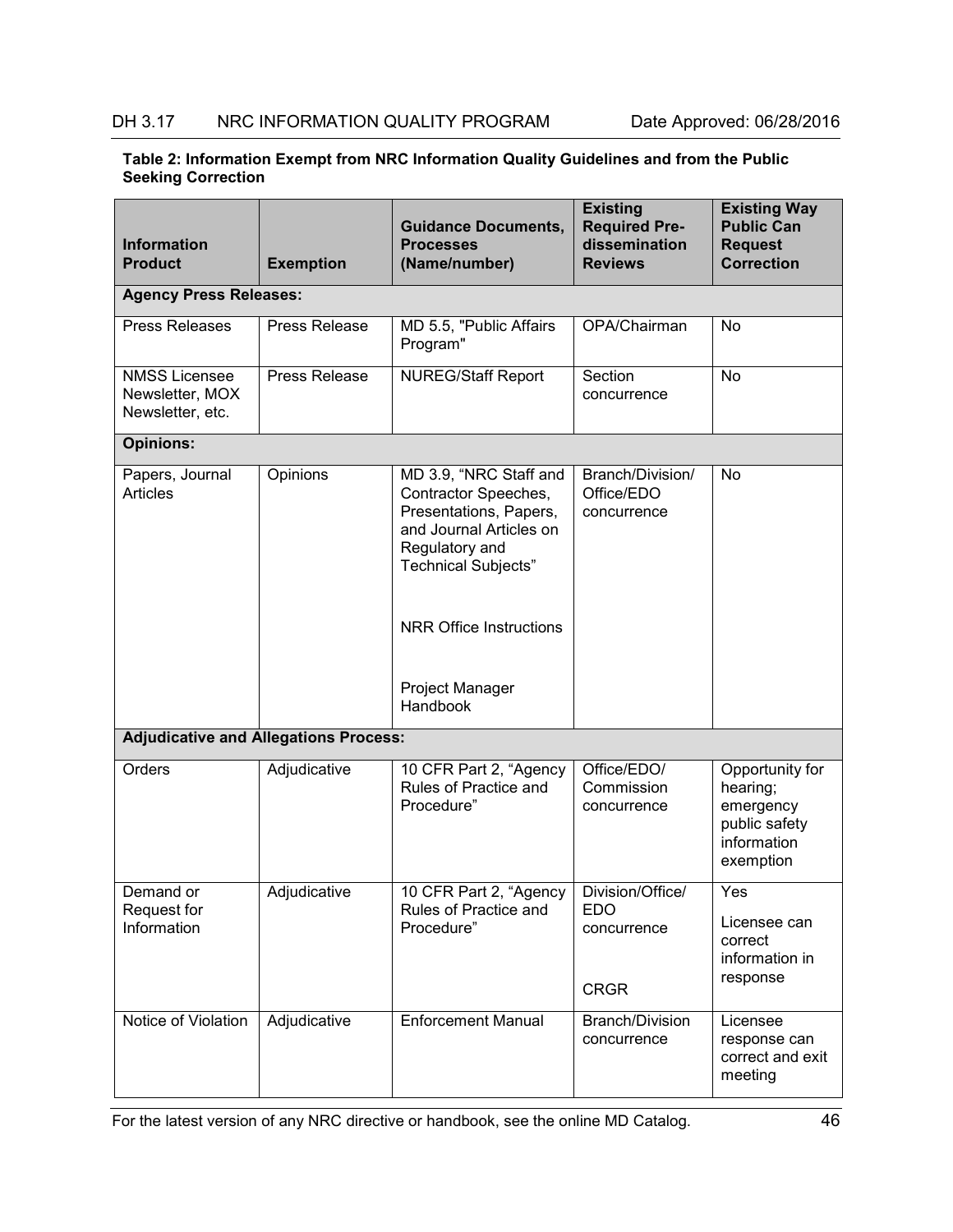| Table 2: Information Exempt from NRC Information Quality Guidelines and from the Public |  |
|-----------------------------------------------------------------------------------------|--|
| <b>Seeking Correction</b>                                                               |  |

| <b>Information</b><br><b>Product</b>                                                                                              | <b>Exemption</b>                                                                                    | <b>Guidance Documents,</b><br><b>Processes</b><br>(Name/number)                              | <b>Existing</b><br><b>Required Pre-</b><br>dissemination<br><b>Reviews</b> | <b>Existing Way</b><br><b>Public Can</b><br><b>Request</b><br><b>Correction</b> |
|-----------------------------------------------------------------------------------------------------------------------------------|-----------------------------------------------------------------------------------------------------|----------------------------------------------------------------------------------------------|----------------------------------------------------------------------------|---------------------------------------------------------------------------------|
| Adjudicatory<br>Documents,<br>including<br>Licensing Board<br><b>Notifications</b>                                                | Adjudicative                                                                                        | <b>Licensing Assistant</b><br>Handbook                                                       | Division<br>concurrence<br>ASLBP/SECY<br>review                            | <b>No</b>                                                                       |
| 2.206 Director<br>Decision and<br><b>Petition Status</b><br>Reports                                                               | Adjudicative                                                                                        | MD 8.11, "Review<br>Process for 10 CFR<br>2.206 Petitions"<br><b>NRR Office Instructions</b> | Office<br>concurrence                                                      | <b>No</b><br>MD now<br>provides for<br>issuance of<br>proposed<br>decision      |
|                                                                                                                                   |                                                                                                     | <b>Licensing Assistant</b><br>Handbook                                                       |                                                                            |                                                                                 |
| Information neither Initiated nor Sponsored by NRC:                                                                               |                                                                                                     |                                                                                              |                                                                            |                                                                                 |
| Petitions (2.206<br>petitions and<br>rulemaking<br>petitions)                                                                     | Correspondence<br>with individuals<br>or persons not<br>originated or<br>sponsored by<br>the agency | 10 CFR Part 2, "Agency<br>Rules of Practice and<br>Procedure"                                | (none)                                                                     | Rulemaking<br>petitions are<br>published for<br>comment                         |
| License<br>Applications or<br>other information<br>provided by<br>licensees<br>(includes Topical<br>Reports and<br>Event Reports) | Correspondence<br>with individuals<br>or persons not<br>originated or<br>sponsored by<br>the agency | 10 CFR Part 2, "Agency<br>Rules of Practice and<br>Procedure"                                | (none)                                                                     | Public can<br>request hearing<br>on application                                 |
| Comments,<br>including<br>rulemaking<br>comments and all<br>other comments                                                        | Correspondence<br>with individuals<br>or persons not<br>originated or<br>sponsored by<br>the agency | 10 CFR Part 2, "Agency<br>Rules of Practice and<br>Procedure"                                | (none)                                                                     | Further<br>comments from<br>public                                              |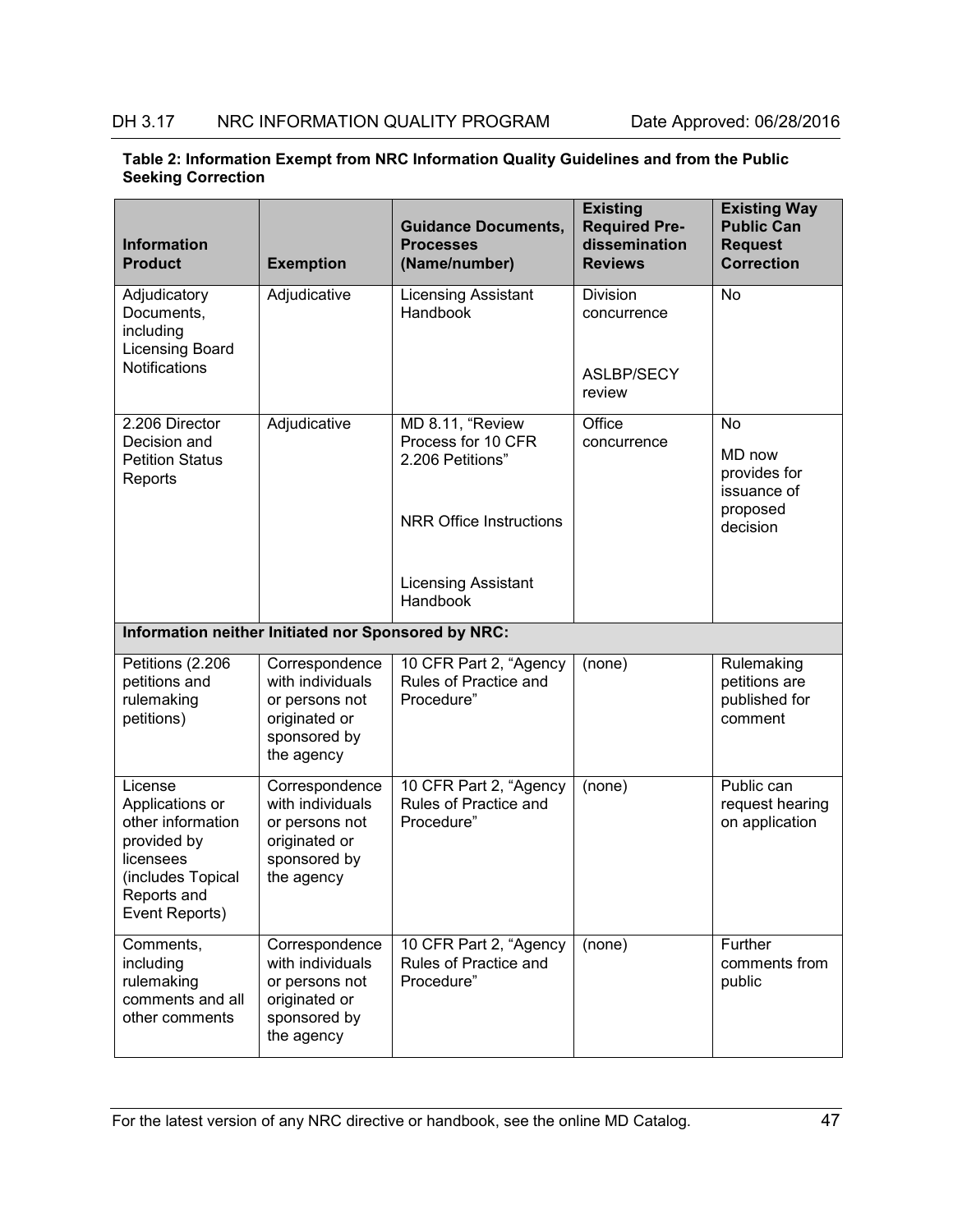| Table 2: Information Exempt from NRC Information Quality Guidelines and from the Public |  |
|-----------------------------------------------------------------------------------------|--|
| <b>Seeking Correction</b>                                                               |  |

| <b>Information</b><br><b>Product</b>                                                                                                                                                                                                                                                                                           | <b>Exemption</b> | <b>Guidance Documents,</b><br><b>Processes</b><br>(Name/number)                                                                                    |                                                         | <b>Existing</b><br><b>Required Pre-</b><br>dissemination<br><b>Reviews</b>                                                                                                                                                                                                                                                            | <b>Existing Way</b><br><b>Public Can</b><br><b>Request</b><br><b>Correction</b> |
|--------------------------------------------------------------------------------------------------------------------------------------------------------------------------------------------------------------------------------------------------------------------------------------------------------------------------------|------------------|----------------------------------------------------------------------------------------------------------------------------------------------------|---------------------------------------------------------|---------------------------------------------------------------------------------------------------------------------------------------------------------------------------------------------------------------------------------------------------------------------------------------------------------------------------------------|---------------------------------------------------------------------------------|
| <b>Compilation:</b>                                                                                                                                                                                                                                                                                                            |                  |                                                                                                                                                    |                                                         |                                                                                                                                                                                                                                                                                                                                       |                                                                                 |
| NRC portion of<br>the Unified<br>Agenda of<br>Federal<br>Regulatory and<br>Deregulatory<br>Actions                                                                                                                                                                                                                             | Compilation      | Public Law 96-354,<br><b>Regulatory Flexibility</b><br>Act, 5 U.S.C. 601 et<br>seq.<br>Executive Order 12866,<br>Regulatory Planning<br>and Review |                                                         | <b>Branch</b><br>concurrence                                                                                                                                                                                                                                                                                                          | Yes<br><b>Issued</b> for<br>public comment                                      |
| NRC Rules and<br>Regulations<br>(based on public<br>documents; this is<br>a compilation of<br>all rules)                                                                                                                                                                                                                       | Compilation      | MD 6.3, "The<br><b>Rulemaking Process"</b><br>Administrative<br>Procedure Act<br>(5 U.S.C. 551 et seq.)                                            |                                                         | Concurrence                                                                                                                                                                                                                                                                                                                           | No                                                                              |
| Legend<br>ACMUI - Advisory Committee on the Medical<br>Uses of Isotopes<br>ACRS - Advisory Committee on Reactor<br>Safeguards<br>ADAMS - Agencywide Documents Access and<br>Management System<br>ASLBP - Atomic Safety and Licensing Board<br>Panel<br>CFR - Code of Federal Regulations<br>COM - Commission action memorandum |                  |                                                                                                                                                    | Safeguards<br>MOX - mixed oxide<br>PM - project manager | NMSS - Office of Nuclear Material Safety and<br>NOED - notice of enforcement discretion<br>NRR - Office of Nuclear Reactor Regulation<br>OGC - Office of the General Counsel<br>OMB - Office of Management and Budget<br><b>OPA - Office of Public Affairs</b><br>OPM - Office of Personnel Management<br>Q&A - questions and answers |                                                                                 |
| <b>CRGR - Committee to Review Generic</b><br>Requirements                                                                                                                                                                                                                                                                      |                  |                                                                                                                                                    |                                                         |                                                                                                                                                                                                                                                                                                                                       |                                                                                 |
| CVR - Commission voting record                                                                                                                                                                                                                                                                                                 |                  |                                                                                                                                                    |                                                         |                                                                                                                                                                                                                                                                                                                                       |                                                                                 |
| <b>NMED - Nuclear Materials Event Database</b>                                                                                                                                                                                                                                                                                 |                  |                                                                                                                                                    |                                                         |                                                                                                                                                                                                                                                                                                                                       |                                                                                 |

For the latest version of any NRC directive or handbook, see the online MD Catalog. 48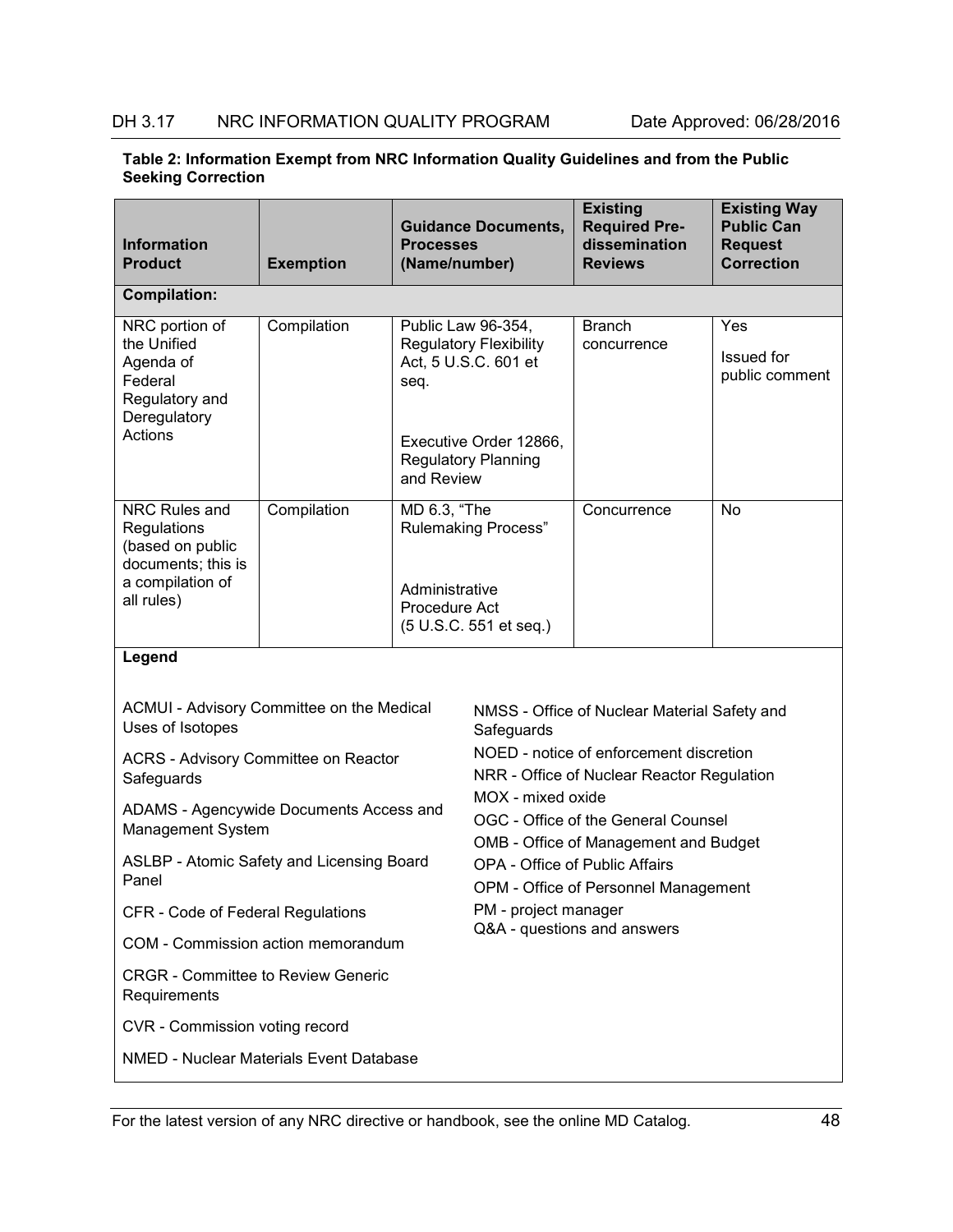#### <span id="page-56-0"></span>**Exhibit 3 NRC Flowchart: Peer Review Identification Process**

September 1\*- OCIO issues call to Offices (with a minimum of 30 days to respond) to identify work that, within the next three years will likely produce products that could qualify as Influential Scientific Information (ISI) or a Highly Influential Scientific Assessment (HISA) [Initiation of the Annual Survey] Offices involved in the development of scientific information (e.g., RES, NRR, NMSS, NRO, NSIR) will review their activities to determine if any could result in products that could potentially qualify as ISI or HISA. (Note: if necessary, RES-produced products may be referred to the office that sponsored or requested such products for determination.) [Identification of Potential Information Products] Offices evaluate potential impact of information products to determine whether they meet criteria for ISI or HISA [Evaluation of Impact] If any office identifies a product that may qualify as ISI or HISA, that office will inform the office responsible for the creation of the product and provide the information listed in Exhibit 4 for consideration [Office Coordination] By October 1\*- Offices will provide OCIO a report of the results of their annual survey listing major scientific information products in development, identification of the lead office, and determination if each product is judged to meet criteria for ISI or HISA. [Office Response] By November 1\* - OCIO reviews each response for completeness and clarity and submits a report to the EDO listing all products reviewed and recommending for approval those that qualified as ISI or HISA [Adequacy of Response and Formal Designation] December 1\*-EDO will approve or disapprove the recommendation from OCIO and provide a response to OCIO. OCIO notifies the lead office of each EDO-approved product identified as meeting criteria for ISI or HISA, and the lead office for the product will follow their process for initiating a Peer Review. January 1\* - OCIO posts agenda for Peer Review to Web and issues Annual Peer Review report to OMB. March 31\* - The office assigned responsibility for conducting the Peer Review will provide its Peer Review Plan to OCIO, which will then post it to the Web. May 1\*- OCIO requests respective offices to Update Peer Review Agenda. June 1\* - Respective Offices provide updates to Peer Review Agenda. If any information products are added, dropped, or changed from ISI to HISA or vice versa, OCIO will obtain the EDO's approval before making the changes to the Web site. June 15\* - OCIO posts updated Peer Review agenda to the Web. \*These dates are subject to change depending on the receipt of the data call from the Office of Management and Budget.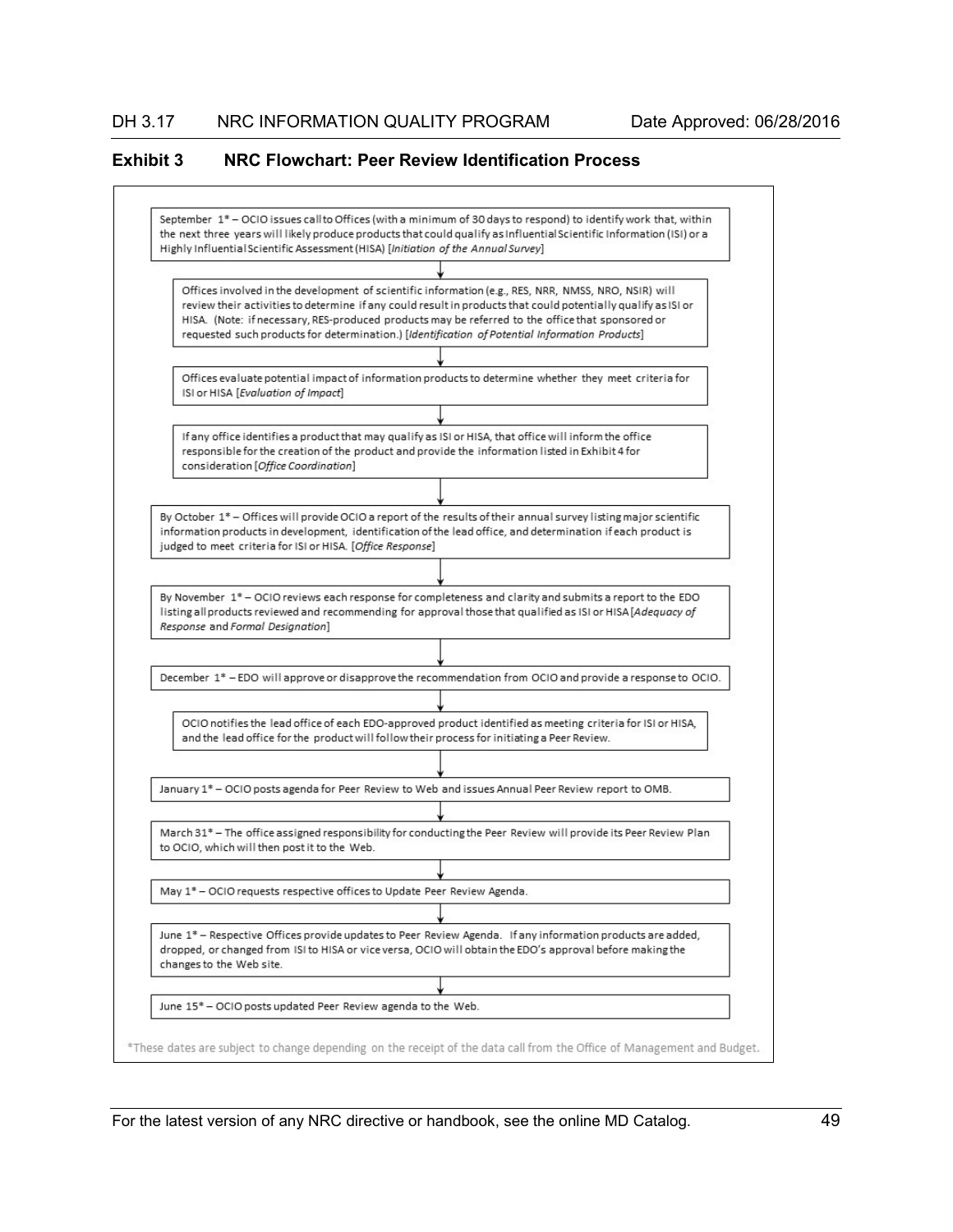# <span id="page-57-0"></span>**Exhibit 4 Contents of Memorandum to the Office Director Responsible for Creation of a Product That May Qualify as Influential Scientific Information or Highly Influential Scientific Assessment**

If RES, NRR, NMSS, NRO, or NSIR identifies an information product that the office believes may qualify as ISI or as an HISA, the office director will inform the office responsible for creation of the information product and will provide that office director with the explanatory information listed below for each product:

- 1. A description of the scientific information product (e.g., NUREG or other research reports, other NRC report or product).
- 2. The date when the scientific information is expected to be disseminated.
- 3. The anticipated guidance, rulemaking or other regulatory action for which the scientific information will form the technical basis.
- 4. The projected timeframe during which the proposed guidance, rulemaking, or other regulatory action will be issued.
- 5. The industry or class of licensees or applicants that will be affected.
- 6. A description of the nature of the impact on the affected industry or class of applicants or licensees, as follows:
	- (c) The anticipated increase in costs or reduction in costs (e.g., benefits) to the affected industry, applicants, or licensees,
	- (d) The anticipated increase in costs or reduction in costs (e.g., benefits) to other private sector activities and the general public.
	- (e) The highest financial costs or benefits that may occur in a single year, and
	- (f) A brief paragraph which describes why the impact meets above definition of ISI or HISA.
- 7. The type of peer review, if any, that was already performed on the scientific information products,
- 8. If the scientific information only qualifies as ISI, the response to the office director should state why the information does not also qualify as an HISA.
- 9. If the scientific information product constitutes as an HISA, provide the following additional information:
	- (a) Whether there could be a financial impact that would exceed \$500 million in any single year on either the public or private sector, or
	- (b) Whether the guidance, rulemaking, or other regulatory action is based on an assessment that represents or does not represent a novel, controversial, or precedent-setting approach, or has significant interagency interest, either